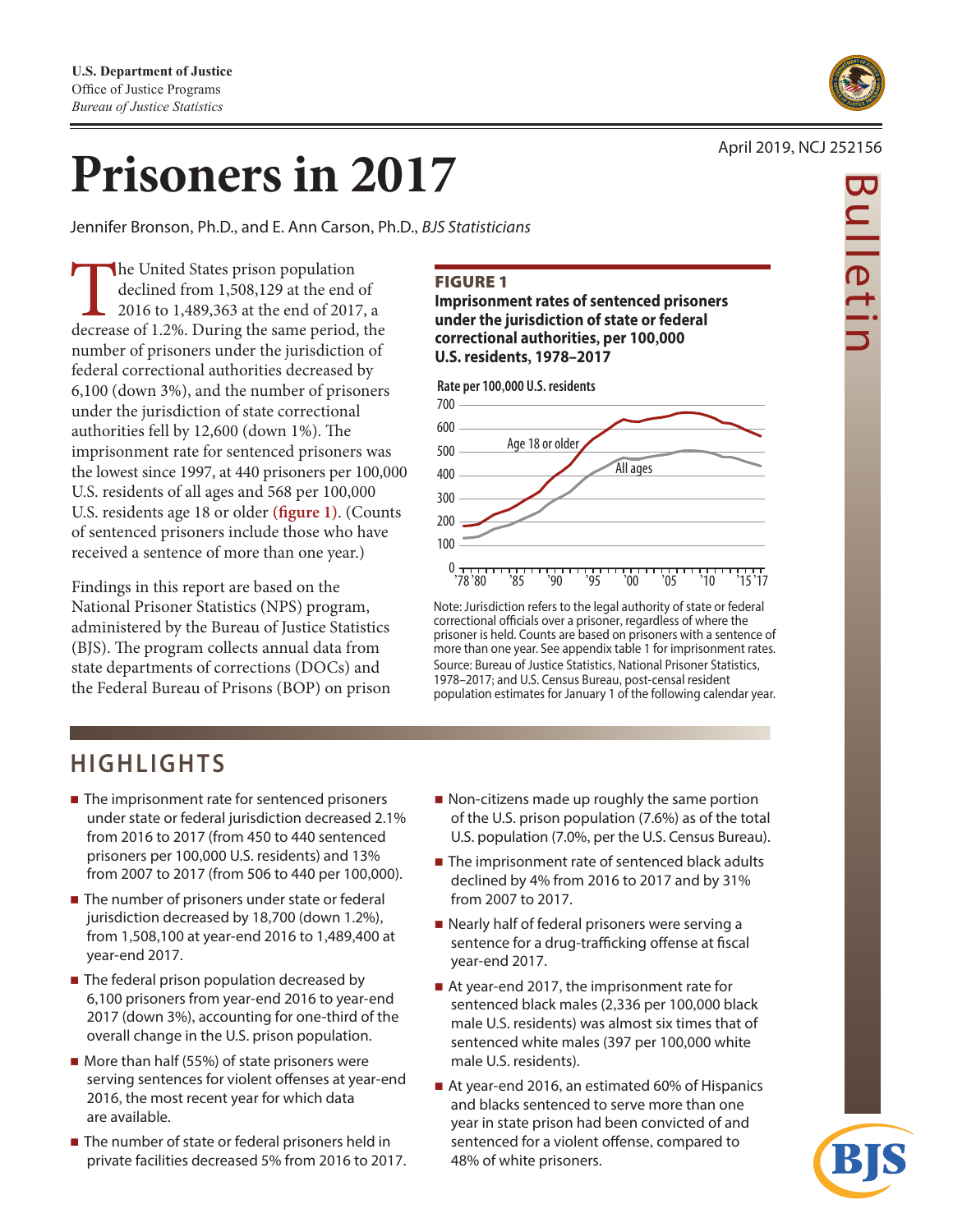# **Terms and defnitions**

sentenced to more than one year under state or federal Delaware, Hawaii, Rhode Island, and Vermont operate jurisdiction per 100,000 U.S. residents age 18 or older. integrated systems that combine prisons and jails.

*Capacity, design*—The number of inmates a facility can *Jurisdiction*—The legal authority of state or federal

or federal correctional officials can be held in publicity<br>or privately operated secure or non-secure facilities,

the three capacity measures: design, operational, and

**Capacity**, **rated**—The number of inmates or beds a facility followed by court-ordered probation or parole. can hold set by a rating official. *Parole violators*—Persons released from prison

*Conditional releases*—Includes discretionary parole, on discretionary or mandatory parole who were unspecified conditional releases. The control of the crimes release or for new crimes.

mandatory parole, or post-custody probation, or after and offenders with sentences of more than one year. having been granted unspecified conditional release. Sentence length may vary by state. Alaska, Connecticut,

authority with jurisdiction over the prisoner. *Prisoner*—An individual confned in a state or federal

federal and private prison facilities; persons held in *Probation violators*—Persons on probation, sometimes non-secure, privately operated community corrections following release from prison, who were subsequently facilities; and juveniles in contract facilities. imprisoned either for violating conditions of their

**Imprisonment rate**—The number of prisoners sentenced probation or for new crimes. per 100,000 U.S. residents. The contract of the vear.

*Jail*—A confnement facility that is usually administered *Supervised mandatory releases*—Conditional releases by a local law enforcement agency and is intended for with post-custody supervision (generally occurring in adults but sometimes holds juveniles for confinement jurisdictions using determinate sentencing statutes). before or after adjudication. Such facilities include<br>
jails and city or county correctional centers; special jail<br>
facilities, such as medical treatment or release centers;<br>
halfway houses; work farms; and temporary holdi function. Prisoners sentenced to jail facilities usually

Adult imprisonment rate—The number of prisoners have a sentence of one year or less. Alaska, Connecticut,

hold set by the architect or planner. correctional officials over a prisoner, regardless of where **Capacity, highest**—The maximum number of beds across the prisoner is held. Prisoners under jurisdiction of state<br>the three capacity measures: design, operational, and or federal correctional officials can be held in publi or privately operated secure or non-secure racilities<br>including boot camps, halfway houses, treatment *Capacity, lowest*—The minimum number of beds across facilities, hospitals, local jails, or another state's facilities.

**New court commitments**—Admissions into prison of<br> **Capacity, operational**—The number of inmates a facility<br>
can hold based on staffing and services.<br>
The number of inmates a facility<br>
can hold based on staffing and servic

mandatory parole, post-custody probation, and other subsequently imprisoned either for violating conditions of

*Conditional-release violators*—Persons who returned to *Prison*—A long-term confnement facility that is run by a prison after having been released to discretionary parole, state or the federal government and typically holds felons Delaware, Hawaii, Rhode Island, and Vermont operate *Custody*—Prisoners held in the physical custody of state integrated systems that combine prisons and jails. or federal prisons, regardless of sentence length or the

**Federal prison system**—Includes persons held under **Federal facility, or in a private facility under state or**<br>the jurisdiction of the Federal Bureau of Prisons in secure federal jurisdiction.

to more than one year under state or federal jurisdiction *Sentenced prisoner*—A prisoner sentenced to more than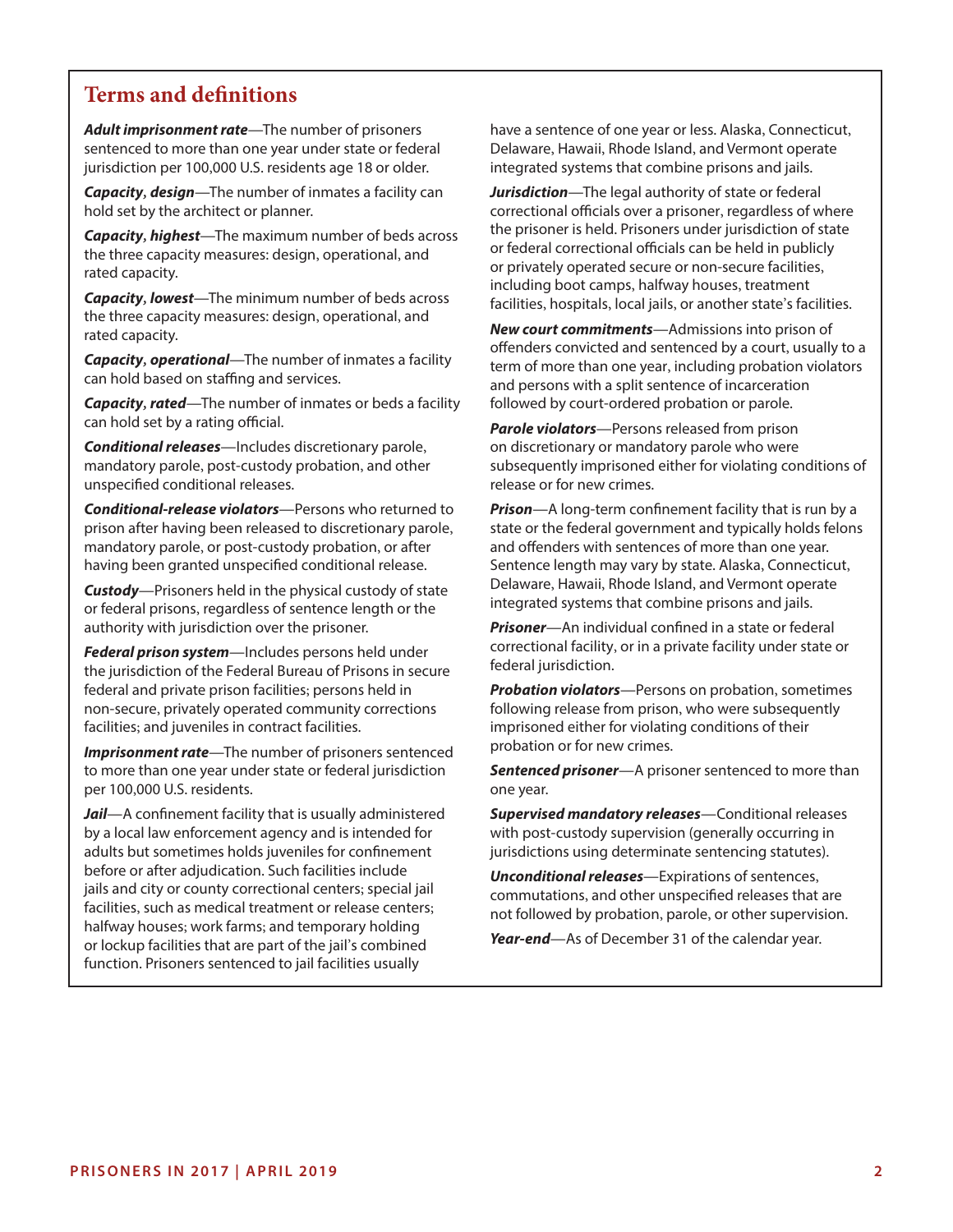capacity and prisoner counts, characteristics, admissions, and releases. This report is the ninety-second in a series that began in 1926. Forty-eight states and the BOP reported NPS data for 2017, while data for New Mexico and North Dakota were obtained from other sources or were imputed (see *Methodology*).

#### **Total prison population**

The number of prisoners under state or federal jurisdiction at year-end 2017 (1,489,400) decreased 8% (down 126,100 prisoners) from 2009, when the U.S. prison population peaked at 1,615,500 **(table 1)**. Federal prisoners made up 12% of the total U.S. prison population at year-end 2017 and accounted for 33% of the decline in the total prison population. The number of federal prisoners decreased from 189,200 at year-end 2016 to 183,100 at year-end 2017. This was the fifth consecutive year of population decline among federal prisoners.

States held 1,306,300 prisoners at year-end 2017, which was down 1% (12,600) from year-end 2016. A total of 29 states showed decreases in year-end prison populations from 2016 to 2017 (table 2). The states with the largest declines in prisoners were Illinois (down 2,200), Louisiana (down 1,900), and Oklahoma (down 1,800). Of the 20 states that showed increases in prison populations from 2016, the states with the largest increases were California (up 960), Tennessee (up 780), and North Carolina (up 697). Maine had the same number of prisoners (2,404) at year-end 2016 as at year-end 2017.

Females made up 7% of the total prison population at year-end 2017. The female population decreased by almost 470 prisoners from year-end 2016 (down 0.4%), while the male population decreased by almost 18,300 (down 1.3%). Twenty-fve states and the BOP showed decreases in their female prison populations at year-end 2017, with the largest decreases occurring in Texas (down almost 380 female prisoners) and Illinois (down 330). The number of female prisoners increased from 2016 to 2017 in 25 states, with the largest increases occurring in Tennessee (up 290) and Indiana (up 210).

#### TABLE 1

|  |  | Prisoners under jurisdiction of state or federal correctional authorities, by jurisdiction and sex, 2007–2017 |  |
|--|--|---------------------------------------------------------------------------------------------------------------|--|
|  |  |                                                                                                               |  |

| Year              | <b>Total</b> | Federal <sup>a</sup> | <b>State</b> | Male      | Female  |
|-------------------|--------------|----------------------|--------------|-----------|---------|
| 2007              | 1,596,835    | 199,618              | 1,397,217    | 1,482,524 | 114,311 |
| 2008              | 1,608,282    | 201,280              | 1,407,002    | 1,493,670 | 114,612 |
| 2009              | 1,615,487    | 208,118              | 1,407,369    | 1,502,002 | 113,485 |
| 2010              | 1,613,803    | 209,771              | 1,404,032    | 1,500,936 | 112,867 |
| 2011              | 1,598,968    | 216,362              | 1,382,606    | 1,487,561 | 111,407 |
| 2012              | 1,570,397    | 217,815              | 1,352,582    | 1,461,625 | 108,772 |
| 2013              | 1,576,950    | 215,866              | 1,361,084    | 1,465,592 | 111,358 |
| 2014              | 1,562,319    | 210,567              | 1,351,752    | 1,449,291 | 113,028 |
| 2015              | 1,526,603    | 196,455              | 1,330,148    | 1,415,112 | 111,491 |
| 2016 <sup>b</sup> | 1,508,129    | 189,192              | 1,318,937    | 1,396,296 | 111,833 |
| 2017 <sup>c</sup> | 1,489,363    | 183,058              | 1,306,305    | 1,378,003 | 111,360 |
| Percent change    |              |                      |              |           |         |
| 2007-2017         | $-6.7%$      | $-8.3%$              | $-6.5%$      | $-7.1%$   | $-2.6%$ |
| 2016-2017         | $-1.2$       | $-3.2$               | $-1.0$       | $-1.3$    | $-0.4$  |

Note: Jurisdiction refers to the legal authority of state or federal correctional officials over a prisoner, regardless of where the prisoner is held. Counts are for December 31 of each year.

<sup>a</sup>lncludes prisoners held in non-secure, privately operated community corrections facilities and juveniles held in contract facilities.<br><sup>b</sup>Counts from 2016 have been revised based on updated numbers and may differ from nu

<sup>c</sup>Total and state estimates for 2017 include imputed counts for New Mexico and North Dakota, which did not submit 2017 NPS data. See Methodology. Source: Bureau of Justice Statistics, National Prisoner Statistics, 2007–2017.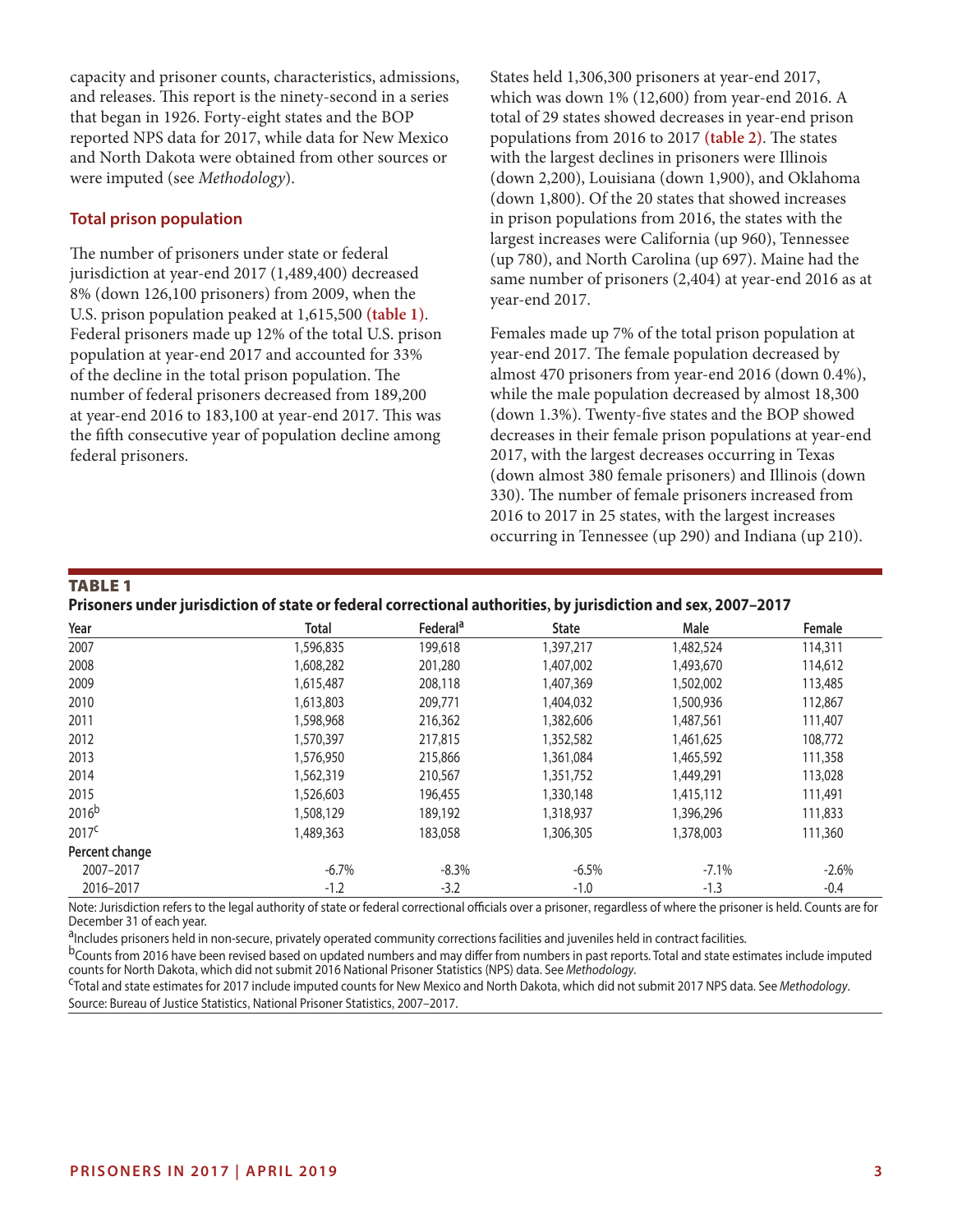# TABLE 2 **Prisoners under jurisdiction of state or federal correctional authorities, by jurisdiction and sex, 2016 and 2017**

|                              |              | 2016      |         |              | 2017      |         | Percent change, 2016-2017 |         |         |  |
|------------------------------|--------------|-----------|---------|--------------|-----------|---------|---------------------------|---------|---------|--|
| Jurisdiction                 | <b>Total</b> | Male      | Female  | <b>Total</b> | Male      | Female  | <b>Total</b>              | Male    | Female  |  |
| U.S. total                   | 1,508,129    | 1,396,296 | 111,833 | 1,489,363    | 1,378,003 | 111,360 | $-1.2%$                   | $-1.3%$ | $-0.4%$ |  |
| Federal <sup>a</sup>         | 189,192      | 176,495   | 12,697  | 183,058      | 170,525   | 12,533  | $-3.2%$                   | $-3.4%$ | $-1.3%$ |  |
| <b>State</b> b               | 1,318,937    | 1,219,801 | 99,136  | 1,306,305    | 1,207,478 | 98,827  | $-1.0%$                   | $-1.0%$ | $-0.3%$ |  |
| Alabama <sup>c</sup>         | 28,883       | 26,506    | 2,377   | 27,608       | 25,135    | 2,473   |                           |         |         |  |
| Alaska <sup>d</sup>          | 4,434        | 4,024     | 410     | 4,399        | 4,011     | 388     | $-0.8$                    | $-0.3$  | $-5.4$  |  |
| Arizona                      | 42,320       | 38,323    | 3,997   | 42,030       | 37,971    | 4,059   | $-0.7$                    | $-0.9$  | 1.6     |  |
| Arkansas                     | 17,537       | 16,161    | 1,376   | 18,070       | 16,651    | 1,419   | 3.0                       | 3.0     | 3.1     |  |
| California <sup>e</sup>      | 130,084      | 124,198   | 5,886   | 131,039      | 125,180   | 5,859   | 0.7                       | 0.8     | $-0.5$  |  |
| Colorado                     | 19,981       | 18,078    | 1,903   | 19,946       | 18,044    | 1,902   | $-0.2$                    | $-0.2$  | $-0.1$  |  |
| Connecticut <sup>d</sup>     | 14,957       | 13,892    | 1,065   | 14,040       | 13,069    | 971     | $-6.1$                    | $-5.9$  | $-8.8$  |  |
| Delaware <sup>d</sup>        | 6,585        | 6,047     | 538     |              | 5,931     | 512     | $-2.2$                    | $-1.9$  | $-4.8$  |  |
|                              |              |           |         | 6,443        |           |         |                           |         |         |  |
| Florida                      | 99,974       | 93,111    | 6,863   | 98,504       | 91,779    | 6,725   | $-1.5$                    | $-1.4$  | $-2.0$  |  |
| Georgia                      | 53,627       | 49,839    | 3,788   | 53,667       | 49,839    | 3,828   | 0.1                       | 0.0     | 1.1     |  |
| Hawaii <sup>d</sup>          | 5,602        | 4,934     | 668     | 5,630        | 5,006     | 624     | 0.5                       | 1.5     | $-6.6$  |  |
| Idaho                        | 8,252        | 7,239     | 1,013   | 8,579        | 7,534     | 1,045   | $4.0\,$                   | 4.1     | 3.2     |  |
| Illinois                     | 43,657       | 41,044    | 2,613   | 41,471       | 39,190    | 2,281   | $-5.0$                    | $-4.5$  | $-12.7$ |  |
| Indiana                      | 25,546       | 23,341    | 2,205   | 26,024       | 23,608    | 2,416   | 1.9                       | 1.1     | 9.6     |  |
| lowa                         | 9,031        | 8,210     | 821     | 9,024        | 8,218     | 806     | $-0.1$                    | 0.1     | $-1.8$  |  |
| Kansas                       | 9,920        | 9,051     | 869     | 9,971        | 9,069     | 902     | 0.5                       | 0.2     | 3.8     |  |
| Kentucky                     | 23,022       | 20,080    | 2,942   | 23,543       | 20,522    | 3,021   | 2.3                       | 2.2     | 2.7     |  |
| Louisiana                    | 35,682       | 33,701    | 1,981   | 33,739       | 31,782    | 1,957   | $-5.4$                    | $-5.7$  | $-1.2$  |  |
| Maine                        | 2,404        | 2,169     | 235     | 2,404        | 2,177     | 227     | $0.0\,$                   | 0.4     | $-3.4$  |  |
| Maryland                     | 19,994       | 19,172    | 822     | 19,367       | 18,519    | 848     | $-3.1$                    | $-3.4$  | 3.2     |  |
| Massachusetts                | 9,403        | 8,820     | 583     | 9,133        | 8,602     | 531     | $-2.9$                    | $-2.5$  | $-8.9$  |  |
| Michigan                     | 41,122       | 38,880    | 2,242   | 39,666       | 37,515    | 2,151   | $-3.5$                    | $-3.5$  | $-4.1$  |  |
| Minnesota                    | 10,592       | 9,818     | 774     | 10,708       | 9,974     | 734     | 1.1                       | 1.6     | $-5.2$  |  |
| Mississippi                  | 19,192       | 17,823    | 1,369   | 19,103       | 17,688    | 1,415   | $-0.5$                    | $-0.8$  | 3.4     |  |
| Missouri                     | 32,461       | 29,124    | 3,337   | 32,601       | 29,205    | 3,396   | 0.4                       | 0.3     | 1.8     |  |
| Montana                      | 3,814        | 3,405     | 409     | 3,698        | 3,282     | 416     | $-3.0$                    | $-3.6$  | 1.7     |  |
| Nebraska                     | 5,302        | 4,878     | 424     | 5,313        | 4,884     | 429     | 0.2                       | 0.1     | 1.2     |  |
| Nevada                       | 13,757       | 12,490    | 1,267   | 13,671       | 12,405    | 1,266   | $-0.6$                    | $-0.7$  | $-0.1$  |  |
| New Hampshire                | 2,818        | 2,591     | 227     | 2,750        | 2,524     | 226     | $-2.4$                    | $-2.6$  | $-0.4$  |  |
| New Jersey                   | 19,786       | 18,952    | 834     | 19,585       | 18,811    | 774     | $-1.0$                    | $-0.7$  | $-7.2$  |  |
| New Mexico <sup>t</sup>      | 7,055        | 6,344     | 711     | 7,276        | 6,492     | 784     |                           |         |         |  |
| New York                     | 50,716       | 48,442    | 2,274   | 49,461       | 47,184    | 2,277   | $-2.5$                    | $-2.6$  | 0.1     |  |
| North Carolina               | 35,697       | 32,985    | 2,712   | 36,394       | 33,553    | 2,841   | $2.0$                     | 1.7     | 4.8     |  |
| North Dakota <sup>t, g</sup> | 1,791        | 1,578     | 213     | 1,723        | 1,524     | 199     |                           |         |         |  |
| Ohio                         | 52,175       | 47,581    | 4,594   | 51,478       | 47,052    | 4,426   | $-1.3$                    | $-1.1$  | $-3.7$  |  |
| Oklahoma <sup>e,h</sup>      | 29,916       | 26,452    | 3,464   | 28,143       | 24,952    | 3,191   | $-5.9$                    | $-5.7$  | $-7.9$  |  |
| Oregone                      | 15,166       | 13,862    | 1,304   | 15,218       | 13,891    | 1,327   | 0.3                       | 0.2     | 1.8     |  |
| Pennsylvania                 | 49,244       | 46,381    | 2,863   | 48,333       | 45,482    | 2,851   | $-1.8$                    | $-1.9$  | $-0.4$  |  |
| Rhode Island <sup>d</sup>    | 3,103        | 2,927     | 176     | 2,861        | 2,690     | 171     | $-7.8$                    | $-8.1$  | $-2.8$  |  |
| South Carolina               | 20,858       | 19,384    | 1,474   | 19,906       | 18,514    | 1,392   | $-4.6$                    | $-4.5$  | $-5.6$  |  |
| South Dakota                 | 3,831        | 3,333     | 498     | 3,970        | 3,430     | 540     | 3.6                       | 2.9     | 8.4     |  |
| Tennessee                    | 28,203       | 25,481    | 2,722   | 28,980       | 25,969    | 3,011   | 2.8                       | 1.9     | 10.6    |  |
| Texas                        | 163,703      | 149,368   | 14,335  | 162,523      | 148,565   | 13,958  | $-0.7$                    | $-0.5$  | $-2.6$  |  |
| Utahe                        | 6,175        | 5,769     | 406     | 6,443        | 5,951     | 492     | 4.3                       | 3.2     | 21.2    |  |
| Vermont <sup>d</sup>         | 1,735        | 1,600     | 135     | 1,546        | 1,406     | 140     | $-10.9$                   | $-12.1$ | 3.7     |  |
| Virginia                     | 37,813       | 34,704    | 3,109   | 37,158       | 34,004    | 3,154   | $-1.7$                    | $-2.0$  | 1.4     |  |

*Continued on next page*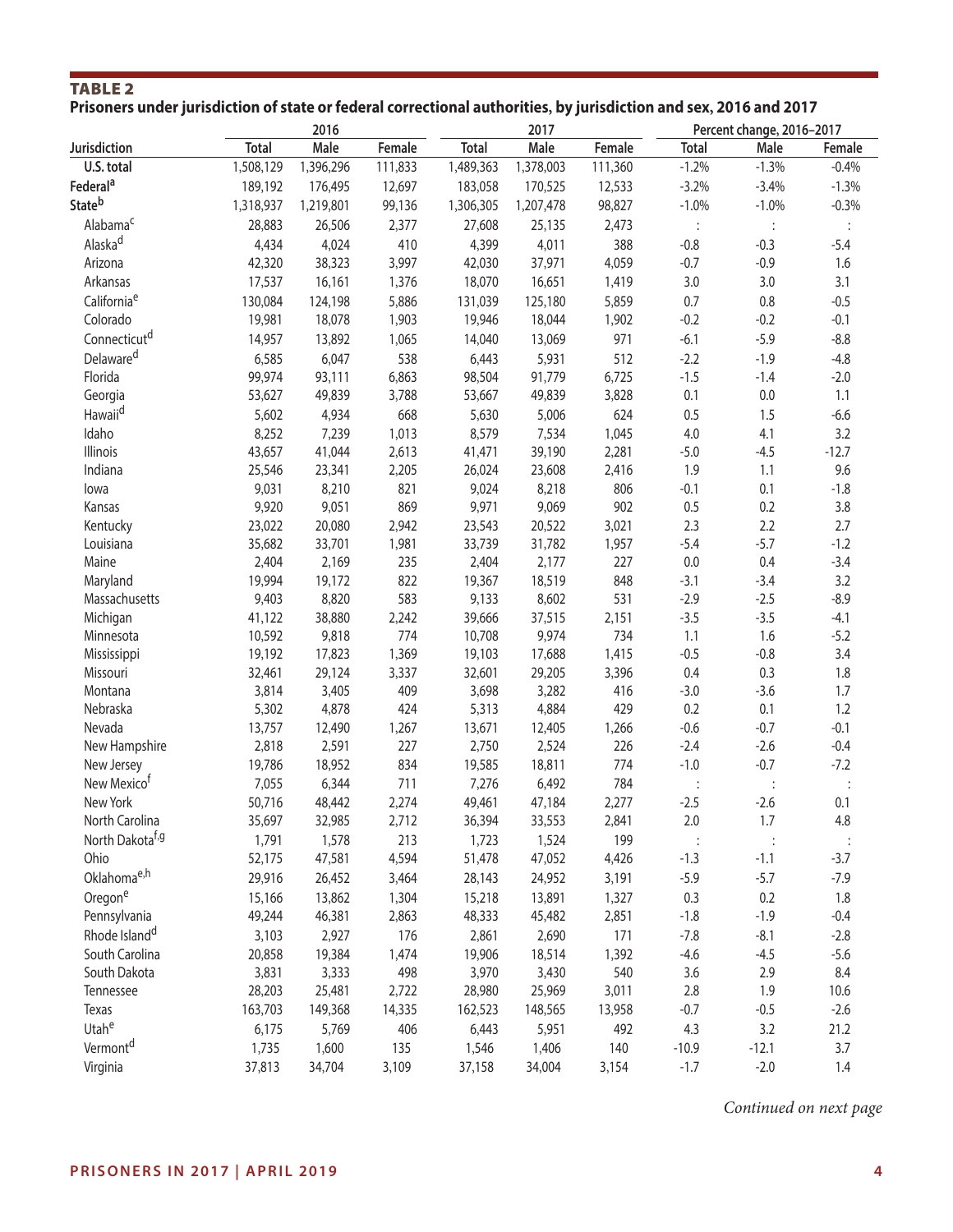#### TABLE 2 (continued) **Prisoners under jurisdiction of state or federal correctional authorities, by jurisdiction and sex, 2016 and 2017**

|                     |        | 2016   |        |        | 2017        |        | Percent change, 2016-2017 |        |           |  |
|---------------------|--------|--------|--------|--------|-------------|--------|---------------------------|--------|-----------|--|
| <b>Jurisdiction</b> | Total  | Male   | Female | Total  | <b>Male</b> | Female | Total                     | Male   | Female    |  |
| Washington          | 19.104 | 17.446 | .658   | 19.656 | 17.914      | .742   | 2.9                       |        | 5.1       |  |
| West Virginia       | 7.162  | 6,286  | 876    | 7,092  | 6,274       | 818    | $-1.0$                    | $-0.2$ | $-6.6$    |  |
| Wisconsin           | 23.377 | 21,889 | .488   | 23,945 | 22,325      | ,620   | 2.4                       | 2.0    | 8.9       |  |
| Wvomina             | 2,374  | 2,088  | 286    | 2.473  | 2,181       | 292    | 4.2                       | 4.5    | <u>L.</u> |  |

Note: Jurisdiction refers to the legal authority of state or federal correctional officials over a prisoner, regardless of where the prisoner is held. Counts are for December 31 of each year.

:Not calculated.

<sup>a</sup>lncludes prisoners held in non-secure, privately operated community corrections facilities and juveniles held in contract facilities.<br><sup>b</sup>Total and state estimates include imputed counts for New Mexico and North Dakota,

<sup>C</sup>Data from 2017 include offenders with Class D felonies and parole revocations and should not be compared to 2016 data.

<sup>d</sup>Prisons and jails form one integrated system. Data include total jail and prison populations.

<sup>e</sup>State submitted updated 2016 population counts.

<sup>f</sup>State did not submit 2017 NPS data. Counts were imputed for 2017 and should not be compared to 2016 counts. See Methodology.

<sup>g</sup>State did not submit 2016 NPS data. Counts were imputed for 2016 and should not be compared to 2017 counts. See Methodology.<br><sup>h</sup>Includes persons who were waiting in county jails to be moved to state prison.

Source: Bureau of Justice Statistics, National Prisoner Statistics, 2016 and 2017.

# **Counting prisoners**

In this report, counts of prisoners may vary depending on *Non-U.S. citizens* data are provided by jurisdictions the type of population. and include the number of non-U.S. citizens in both

- 
- 
- *Admissions and releases* are based on prisoners sentenced to more than one year, except where noted.
- **Prisoners age 17 or younger** are based on physical custody populations and exclude those held in private prisons, local jails, or facilities of other jurisdictions.
- **If Most totals and trends** are based on jurisdiction counts,<br>which include all prisoners under the authority of state<br>or federal correctional officials, regardless of where the<br>prisoner is held.<br>prisoner is held.<br>prison **Imprisonment rates** are based on sentenced<br>prisoners, which include persons who have received a<br>court-ordered term of imprisonment of more than one<br>year. (In all, 97% of prisoners are sentenced prisoners.)<br>year. (In all,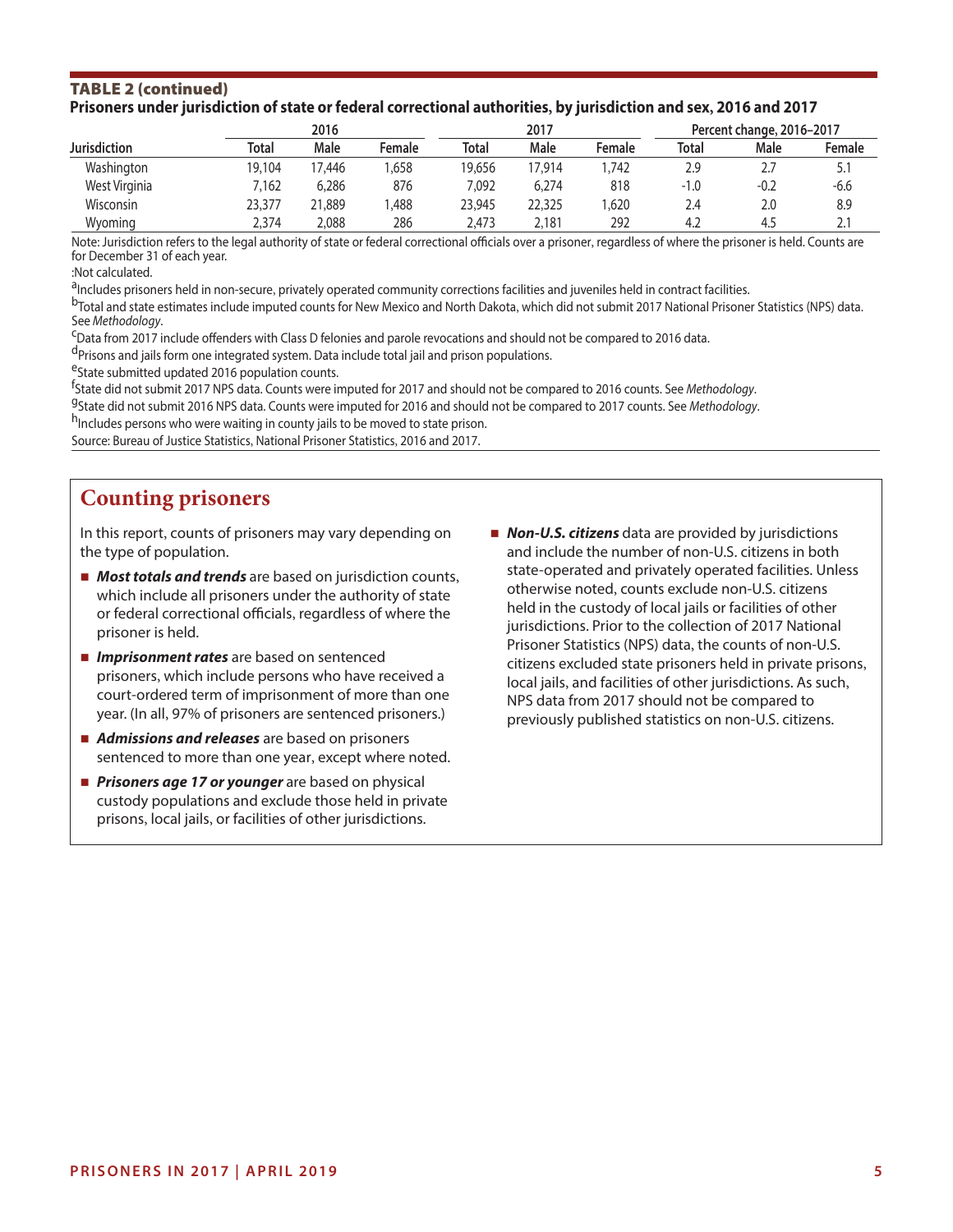#### **Sentenced prison population**

Prisoners sentenced to more than one year made up 97% of the total prison population at year-end 2017. (See *Terms and definitions*.) The remaining proportion had not been sentenced for an offense or had received a sentence of one year or less.

#### *Number of prisoners sentenced to more than one year declined for the fourth consecutive year*

From December 31, 2016, to December 31, 2017, the number of state and federal prisoners who had been sentenced to more than one year declined by 20,100 (down more than 1%) (**table 3**). This was the fourth consecutive year that the population of prisoners with a sentence of more than one year in prison declined. The number of prisoners awaiting sentence or sentenced to one year or less at year-end 2017 was 49,600, an increase from 48,200 in 2016.

On December 31, 2017, state prisons held 1,273,600 prisoners sentenced to more than one year, which was 14,900 fewer sentenced prisoners than at year-end

2016 (down more than 1%). At year-end 2017, federal prisons had 166,200 prisoners sentenced to more than one year, or 5,300 fewer than at year-end 2016 (down 3%). The decrease in prisoners under federal jurisdiction accounted for 26% of the total decline in sentenced prisoners from 2016 to 2017.

From year-end 2016 to year-end 2017, the number of prisoners sentenced to more than one year declined in 29 states and in the federal prison system **(table 4)**. Three jurisdictions decreased their counts of sentenced prisoners by at least 2,000 in 2017: the federal system (down 5,280 prisoners), Alabama (down 4,080), and Illinois (down 2,230). Five other jurisdictions decreased their counts of sentenced prisoners by more than 1,000 in 2017: Louisiana (down 1,940 prisoners), Oklahoma (down 1,800), Florida (down 1,470), Michigan (down 1,460), and New York (down 1,260). California (up 840 prisoners), Tennessee (up 780), and North Carolina (up 690) had the largest increases in sentenced prisoners between year-end 2016 and year-end 2017.

#### TABLE 3

#### **Sentenced prisoners under jurisdiction of state or federal correctional authorities, by jurisdiction, sex, race, and Hispanic origin, 2007–2017**

| Year              | <b>Total</b> | Federal <sup>a</sup> | <b>State</b> | <b>Male</b> | Female  | White <sup>b,c</sup> | Black <sup>b,c</sup> | <b>Hispanic<sup>c</sup></b> |
|-------------------|--------------|----------------------|--------------|-------------|---------|----------------------|----------------------|-----------------------------|
| 2007              | 1,532,851    | 179,204              | 1,353,647    | 1,427,088   | 105,763 | 499,800              | 592,900              | 330,400                     |
| 2008              | 1,547,742    | 182,333              | 1,365,409    | 1.441.384   | 106,358 | 499,900              | 592,800              | 329,800                     |
| 2009              | 1,553,574    | 187,886              | 1,365,688    | 1,448,239   | 105,335 | 490,000              | 584,800              | 341,200                     |
| 2010              | 1.552.669    | 190,641              | 1.362.028    | 1.447.766   | 104,903 | 484,400              | 572,700              | 345,800                     |
| 2011              | 1,538,847    | 197,050              | 1,341,797    | 1,435,141   | 103,706 | 474,300              | 557,100              | 347,800                     |
| 2012              | 1,512,430    | 196,574              | 1,315,856    | 1,411,076   | 101,354 | 466,600              | 537,800              | 340,300                     |
| 2013              | 1.520.403    | 195,098              | 1,325,305    | 1,416,102   | 104,301 | 463,900              | 529,900              | 341,200                     |
| 2014              | 1.507.781    | 191,374              | 1.316,407    | 1,401,685   | 106,096 | 461,500              | 518,700              | 338,900                     |
| 2015              | 1,476,847    | 178,688              | 1,298,159    | 1,371,879   | 104,968 | 450,200              | 499,400              | 333,200                     |
| 2016 <sup>d</sup> | 1,459,948    | 171,482              | 1,288,466    | 1,354,109   | 105,839 | 440,200              | 487,300              | 339,600                     |
| $2017^e$          | 1.439.808    | 166,203              | 1,273,605    | 1,334,775   | 105,033 | 436,500              | 475,900              | 336,500                     |
| Percent change    |              |                      |              |             |         |                      |                      |                             |
| 2007-2017         | $-6.1%$      | $-7.3%$              | $-5.9%$      | $-6.5%$     | $-0.7%$ | $-12.7%$             | $-19.7%$             | 1.9%                        |
| 2016-2017         | $-1.4$       | $-3.1$               | $-1.2$       | $-1.4$      | $-0.8$  | $-0.8$               | $-2.3$               | $-0.9$                      |

Note: Jurisdiction refers to the legal authority of state or federal correctional officials over a prisoner, regardless of where the prisoner is held. Counts are for December 31 of each year and are based on prisoners with a sentence of more than one year. Data for 2016 have been updated with population-count changes for several states.

<sup>a</sup>Includes prisoners held in non-secure, privately operated community corrections facilities and juveniles held in contract facilities.<br><sup>b</sup>Excludes persons of Hispanic/Latino origin (e.g., white refers to non-Hispanic whi

<sup>d</sup>Estimates include imputed counts for North Dakota, which did not submit 2016 National Prisoner Statistics data. See *Methodology.*<br><sup>e</sup>Estimates include imputed counts for New Mexico and North Dakota, which did not submi Source: Bureau of Justice Statistics, National Prisoner Statistics, 2007–2017; Federal Justice Statistics Program, 2017 (preliminary); National Corrections Reporting Program, 2016; and Survey of Prison Inmates, 2016.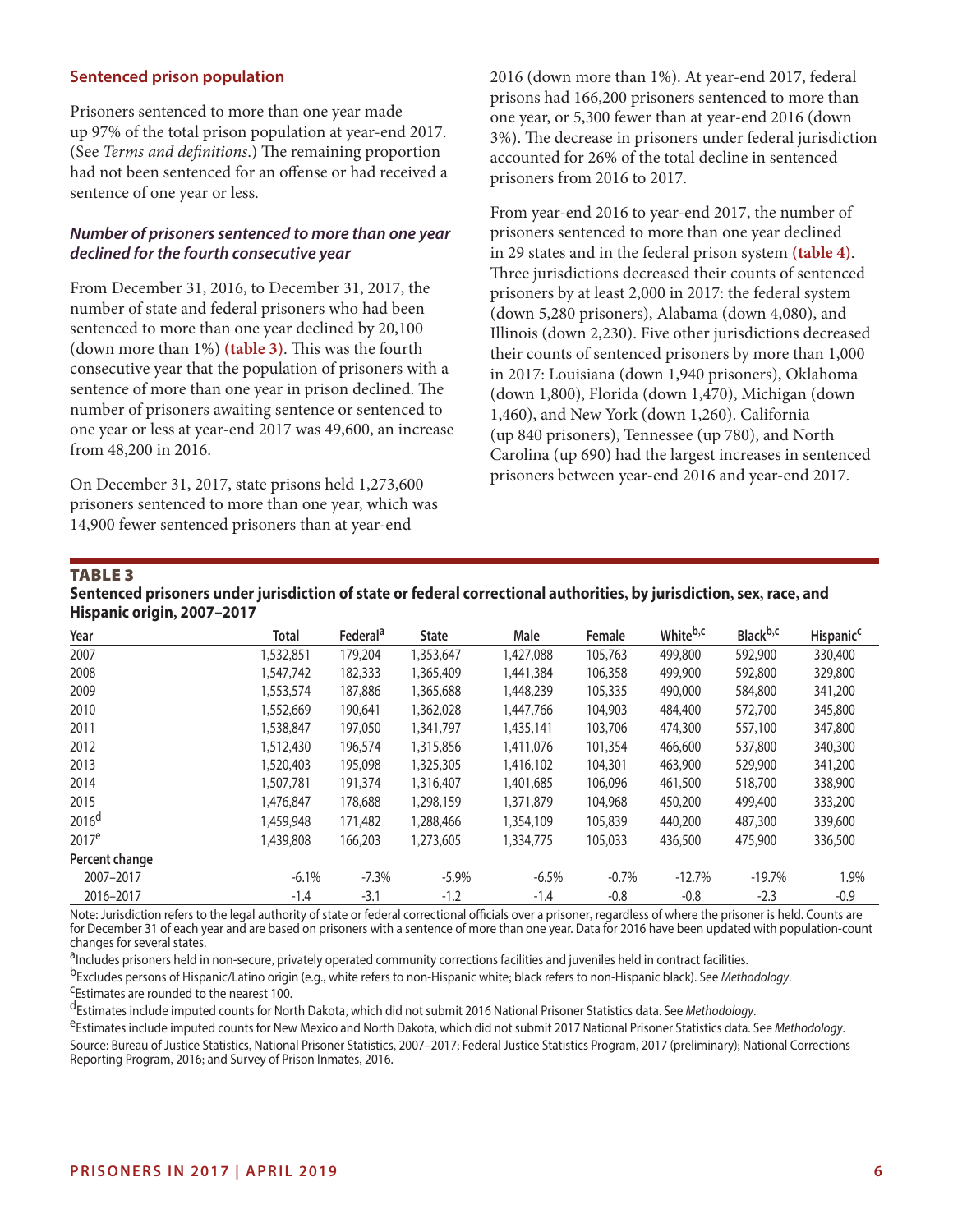# TABLE 4 **Sentenced prisoners under the jurisdiction of state or federal correctional authorities, by sex, 2016 and 2017**

|                             |                 | 2016            |              |                 | 2017            |              |               | Percent change, 2016-2017 |         |
|-----------------------------|-----------------|-----------------|--------------|-----------------|-----------------|--------------|---------------|---------------------------|---------|
| Jurisdiction                | <b>Total</b>    | Male            | Female       | <b>Total</b>    | Male            | Female       | <b>Total</b>  | Male                      | Female  |
| U.S. total                  | 1,459,948       | 1,354,109       | 105,839      | 1,439,808       | 1,334,775       | 105,033      | $-1.4%$       | $-1.4%$                   | $-0.8%$ |
| Federal <sup>a</sup>        | 171,482         | 160,090         | 11,392       | 166,203         | 154,931         | 11,272       | $-3.1%$       | $-3.2%$                   | $-1.1%$ |
| <b>State</b> b              | 1,288,466       | 1,194,019       | 94,447       | 1,273,605       | 1,179,844       | 93,761       | $-1.2%$       | $-1.2%$                   | $-0.7%$ |
| Alabama                     | 27,799          | 25,593          | 2,206        | 23,724          | 21,968          | 1,756        | $-14.7$       | $-14.2$                   | $-20.4$ |
| Alaska <sup>c</sup>         | 2,089           | 1,982           | 107          | 1,905           | 1,828           | 77           | $-8.8$        | $-7.8$                    | $-28.0$ |
| Arizona                     | 40,849          | 37,131          | 3,718        | 40,263          | 36,543          | 3,720        | $-1.4$        | $-1.6$                    | 0.1     |
| Arkansas                    | 17,476          | 16,111          | 1,365        | 18,028          | 16,617          | 1,411        | 3.2           | 3.1                       | 3.4     |
| California <sup>d</sup>     | 129,080         | 123,261         | 5,819        | 129,920         | 124,127         | 5,793        | 0.7           | 0.7                       | $-0.4$  |
| Colorado                    | 19,862          | 17,963          | 1,899        | 19,824          | 17,925          | 1,899        | $-0.2$        | $-0.2$                    | 0.0     |
| Connecticut <sup>c</sup>    | 10,365          | 9,804           | 561          | 9,626           | 9,142           | 484          | $-7.1$        | $-6.8$                    | $-13.7$ |
|                             |                 |                 |              |                 |                 |              |               |                           |         |
| Delaware <sup>c</sup>       | 4,090           | 3,889           | 201          | 4,066           | 3,882           | 184          | $-0.6$        | $-0.2$                    | $-8.5$  |
| Florida                     | 99,974          | 93,111          | 6,863        | 98,504          | 91,779          | 6,725        | $-1.5$        | $-1.4$                    | $-2.0$  |
| Georgia                     | 53,064          | 49,324          | 3,740        | 53,094          | 49,315          | 3,779        | 0.1           | 0.0                       | 1.0     |
| Hawaii <sup>c</sup>         | 3,629           | 3,271           | 358          | 3,425           | 3,154           | 271          | $-5.6$        | $-3.6$                    | $-24.3$ |
| Idaho                       | 7,376           | 6,416           | 960          | 7,752           | 6,761           | 991          | 5.1           | 5.4                       | 3.2     |
| Illinois                    | 43,657          | 41,044          | 2,613        | 41,427          | 39,148          | 2,279        | $-5.1$        | $-4.6$                    | $-12.8$ |
| Indiana                     | 25,530          | 23,325          | 2,205        | 26,001          | 23,587          | 2,414        | 1.8           | 1.1                       | 9.5     |
| lowa                        | 8,998           | 8,181           | 817          | 8,999           | 8,197           | 802          | 0.0           | 0.2                       | $-1.8$  |
| Kansas                      | 9,628           | 8,831           | 797          | 9,687           | 8,846           | 841          | 0.6           | 0.2                       | 5.5     |
| Kentucky                    | 23,018          | 20,077          | 2,941        | 23,539          | 20,518          | 3,021        | 2.3           | 2.2                       | 2.7     |
| Louisiana                   | 35,646          | 33,665          | 1,981        | 33,706          | 31,749          | 1,957        | $-5.4$        | $-5.7$                    | $-1.2$  |
| Maine                       | 1,828           | 1,675           | 153          | 1,795           | 1,643           | 152          | $-1.8$        | $-1.9$                    | $-0.7$  |
| Maryland                    | 19,821          | 19,010          | 811          | 19,232          | 18,399          | 833          | $-3.0$        | $-3.2$                    | 2.7     |
| Massachusetts               | 8,494           | 8,140           | 354          | 8,286           | 7,976           | 310          | $-2.4$        | $-2.0$                    | $-12.4$ |
| Michigan                    | 41,122          | 38,880          | 2,242        | 39,666          | 37,515          | 2,151        | $-3.5$        | $-3.5$                    | $-4.1$  |
| Minnesota                   | 10,592          | 9,818           | 774          | 10,708          | 9,974           | 734          | 1.1           | 1.6                       | $-5.2$  |
| Mississippi                 | 18,666          | 17,397          | 1,269        | 18,471          | 17,184          | 1,287        | $-1.0$        | $-1.2$                    | 1.4     |
| Missouri                    | 32,461          | 29,124          | 3,337        | 32,592          | 29,197          | 3,395        | 0.4           | 0.3                       | 1.7     |
| Montana                     | 3,814           | 3,405           | 409          | 3,698           | 3,282           | 416          | $-3.0$        | $-3.6$                    | 1.7     |
| Nebraska                    | 5,235           | 4,825           | 410          | 5,257           | 4,837           | 420          | 0.4           | 0.2                       | 2.4     |
| Nevada                      | 13,637          | 12,403          | 1,234        | 13,671          | 12,405          | 1,266        | 0.2           | $0.0\,$                   | 2.6     |
| New Hampshire               | 2,818           | 2,591           | 227          | 2,750           | 2,524           | 226          | $-2.4$        | $-2.6$                    | $-0.4$  |
| New Jersey                  | 19,786          | 18,952          | 834          | 19,585          | 18,811          | 774          | $-1.0$        | $-0.7$                    | $-7.2$  |
| New Mexico <sup>e</sup>     | 6,972           | 6,276           | 696          | 7,189           | 6,422           | 767          |               |                           |         |
| New York                    | 50,620          | 48,356          | 2,264        | 49,360          | 47,103          | 2,257        | $-2.5$        | $-2.6$                    | $-0.3$  |
| North Carolina              | 34,596          | 32,085          | 2,511        | 35,283          | 32,649          | 2,634        | 2.0           | 1.8                       | 4.9     |
| North Dakota <sup>e,f</sup> | 1,779           | 1,568           | 211          | 1,711           | 1,514           | 197          |               |                           |         |
| Ohio                        | 52,175          | 47,581          | 4,594        | 51,478          | 47,052          | 4,426        | $-1.3$        | $-1.1$                    | $-3.7$  |
| Oklahoma <sup>d</sup>       | 29,531          | 26,145          | 3,386        | 27,729          | 24,615          | 3,114        | $-6.1$        | $-5.9$                    | $-8.0$  |
| Oregond                     | 15,150          | 13,846          | 1,304        | 15,200          | 13,877          | 1,323        | 0.3           | 0.2                       | 1.5     |
| Pennsylvania                | 49,000          | 46,188          | 2,812        | 48,074          | 45,281          | 2,793        | $-1.9$        | $-2.0$                    | $-0.7$  |
| Rhode Island <sup>c</sup>   | 2,030           | 1,962           | 68           | 1,808           | 1,739           | 69           | $-10.9$       | $-11.4$                   | 1.5     |
| South Carolina              |                 |                 |              |                 |                 |              |               | $-3.9$                    | $-5.9$  |
| South Dakota                | 20,371<br>3,820 | 18,981<br>3,323 | 1,390<br>497 | 19,541<br>3,959 | 18,233<br>3,424 | 1,308<br>535 | $-4.1$<br>3.6 | 3.0                       | 7.6     |
|                             |                 |                 |              |                 |                 |              |               |                           |         |
| Tennessee                   | 28,203          | 25,481          | 2,722        | 28,980          | 25,969          | 3,011        | 2.8           | 1.9                       | 10.6    |
| Texas                       | 157,903         | 144,928         | 12,975       | 157,584         | 144,750         | 12,834       | $-0.2$        | $-0.1$                    | $-1.1$  |
| Utahd                       | 6,171           | 5,765           | 406          | 6,437           | 5,945           | 492          | 4.3           | 3.1                       | 21.2    |
| Vermont <sup>c</sup>        | 1,229           | 1,146           | 83           | 1,126           | 1,021           | 105          | $-8.4$        | $-10.9$                   | 26.5    |

*Continued on next page*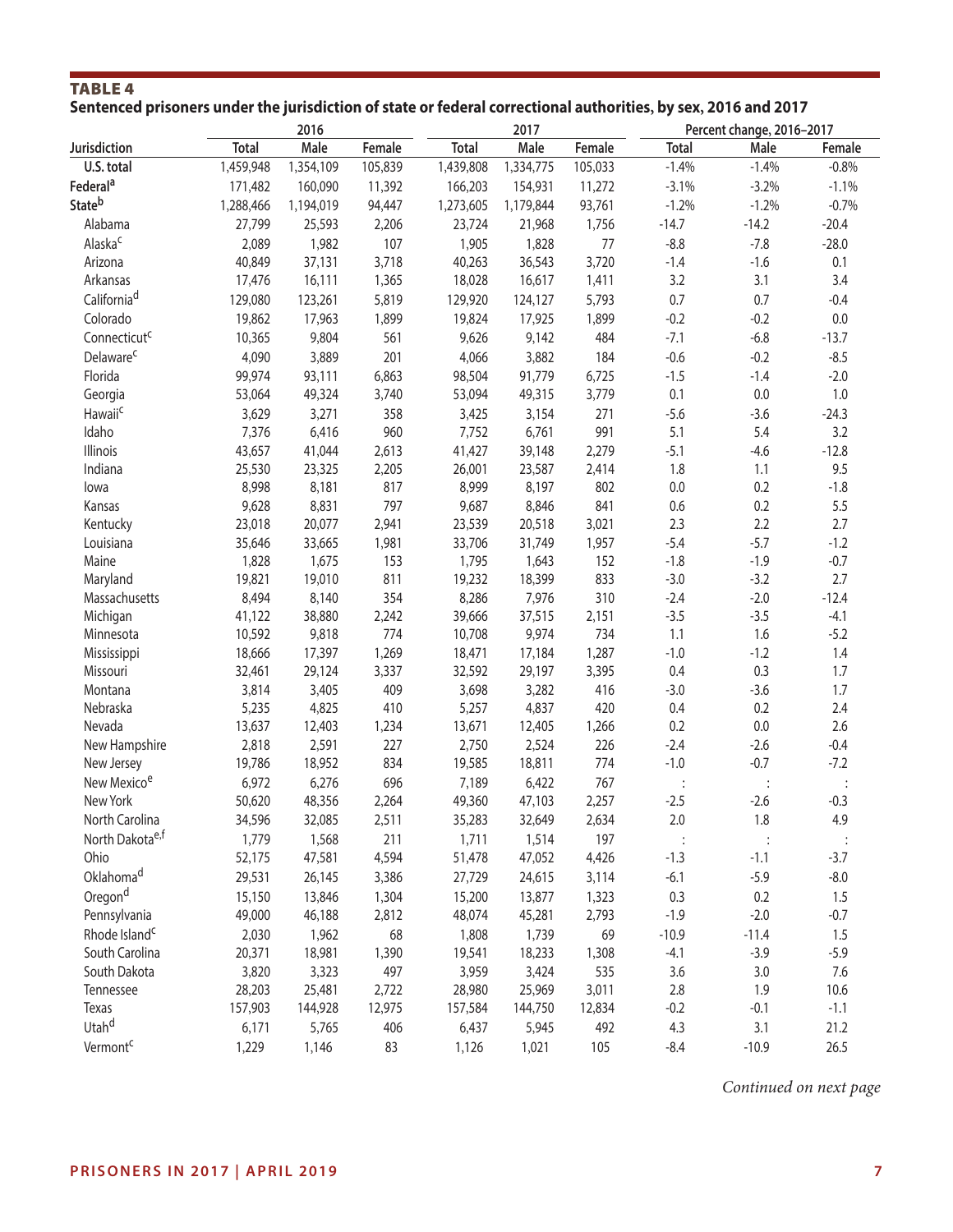#### TABLE 4 (continued) **Sentenced prisoners under the jurisdiction of state or federal correctional authorities, by sex, 2016 and 2017**

|                     |        | 2016   |        |              | 2017   |        |        | Percent change, 2016-2017 |        |  |  |
|---------------------|--------|--------|--------|--------------|--------|--------|--------|---------------------------|--------|--|--|
| <b>Jurisdiction</b> | Total  | Male   | Female | <b>Total</b> | Male   | Female | Total  | Male                      | Female |  |  |
| Virginia            | 37,813 | 34,704 | 3,109  | 37,158       | 34,004 | 3,154  | $-1.7$ | $-2.0$                    | 4.ا    |  |  |
| Washington          | 19.019 | 17.377 | .642   | 19,540       | 17.811 | .729   | 2.7    | 2.5                       | 5.3    |  |  |
| West Virginia       | 7.162  | 6,286  | 876    | 7.092        | 6,274  | 818    | $-1.0$ | $-0.2$                    | $-6.6$ |  |  |
| Wisconsin           | 22,144 | 20,734 | .410   | 22,682       | 21,147 | .535   | 2.4    | 2.0                       | 8.9    |  |  |
| Wyoming             | 2,374  | 2,088  | 286    | 2,473        | 2,181  | 292    | 4.2    | 4.5                       |        |  |  |

Note: Jurisdiction refers to the legal authority of state or federal correctional officials over a prisoner, regardless of where the prisoner is held. Counts are for December 31 of each year and are based on prisoners with a sentence of more than one year. :Not calculated.

<sup>a</sup>lncludes prisoners held in non-secure, privately operated community corrections facilities and juveniles held in contract facilities.<br><sup>b</sup>Total and state estimates for 2016 include imputed counts for North Dakota, which state estimates for 2017 include imputed counts for New Mexico and North Dakota, which did not submit 2017 NPS data. See *Methodology.*<br><sup>C</sup>Prisons and jails form one integrated system. Data include total jail and prison po

dState submitted updated 2016 sentenced population counts.

<sup>e</sup>State did not submit 2017 NPS data. Counts were imputed for 2017 and should not be compared to 2016 counts. See Methodology. State did not submit 2016 NPS data. Counts were imputed for 2016 and should not be compared to 2017 counts. See *Methodology*.

Source: Bureau of Justice Statistics, National Prisoner Statistics, 2016 and 2017.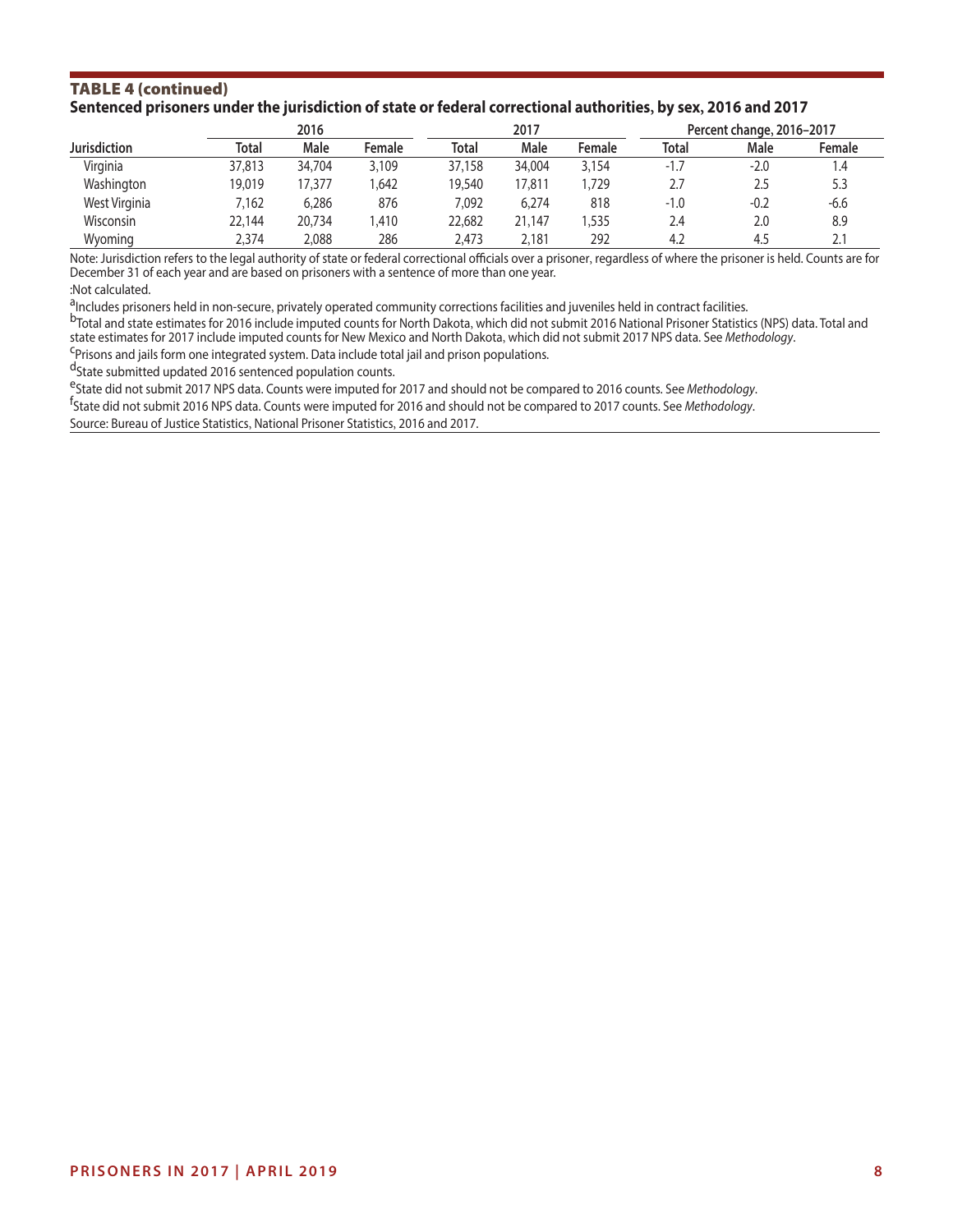The number of female prisoners sentenced to more than one year decreased by 810 prisoners in 2017 (down 0.8%), while the number of male prisoners decreased by 19,330 inmates (down 1.4%). The number of male prisoners sentenced to more than one year decreased in 29 states, while the number of females sentenced to more than one year decreased in 25 states. Large percentage changes in the number of sentenced female prisoners from year-end 2016 to year-end 2017 occurred in states with small female prison populations, including Alaska (down 28%), Hawaii (down 24%), Vermont (up 27%), and Utah (up 21%).

#### *Number of prisoners of all races and Hispanic origin sentenced to more than one year declined at year-end 2017*

The number of black prisoners sentenced to more than one year decreased by almost 2% (down 11,400) from year-end 2016 to year-end 2017 (see table 3). During that period, the number of white sentenced prisoners declined by almost 1% (down 3,700) and the number of Hispanic sentenced prisoners decreased nearly 1% (down 3,100). Across a decade (2007 to 2017), the

number of black sentenced prisoners decreased by 20%, the number of white sentenced prisoners decreased by 13%, and the number of Hispanic sentenced prisoners increased by 2%.

#### **Imprisonment rates**

# *440 persons per 100,000 U.S. residents of all ages were imprisoned at year-end 2017*

There were 440 prisoners sentenced to more than one year in state or federal prison per 100,000 U.S. residents on December 31, 2017, the lowest rate since 1997 (444 per 100,000) (**table 5**; see fgure 1). Among U.S. residents age 18 or older, 568 in 100,000 were imprisoned on a sentence of more than one year at year-end 2017. At that time, 1.1% of adult males living in the United States (1,082 in 100,000) were serving a sentence of more than one year, representing a 2% decrease from year-end 2016 (1,108 in 100,000). The imprisonment rate for females also declined during that period, from 64 to 63 per 100,000 female U.S. residents of all ages and from 82 to 81 per 100,000 female U.S. residents age 18 or older.

#### TABLE 5

**Imprisonment rates of sentenced prisoners under jurisdiction of state or federal correctional authorities, by jurisdiction and demographic characteristics, 2007–2017** 

|                   |              | Per 100,000 U.S. residents of all ages |              |          |          | Per 100,000 U.S. residents age 18 or older |          |          |                    |                |                 |  |
|-------------------|--------------|----------------------------------------|--------------|----------|----------|--------------------------------------------|----------|----------|--------------------|----------------|-----------------|--|
| Year              | <b>Total</b> | Federal <sup>a</sup>                   | <b>State</b> | Male     | Female   | <b>Total</b>                               | Male     | Female   | White <sup>b</sup> | <b>Black</b> b | <b>Hispanic</b> |  |
| 2007              | 506          | 59                                     | 447          | 955      | 69       | 670                                        | 1,282    | 90       | 317                | 2,233          | 1,094           |  |
| 2008              | 506          | 60                                     | 447          | 956      | 69       | 669                                        | 1,279    | 90       | 316                | 2,196          | 1,057           |  |
| 2009              | 504          | 61                                     | 443          | 952      | 67       | 665                                        | 1,271    | 88       | 308                | 2,134          | 1,060           |  |
| 2010              | 500          | 61                                     | 439          | 948      | 66       | 656                                        | 1,260    | 86       | 307                | 2,059          | 1,014           |  |
| 2011              | 492          | 63                                     | 429          | 932      | 65       | 644                                        | 1,236    | 84       | 299                | 1,973          | 990             |  |
| 2012              | 480          | 62                                     | 417          | 910      | 63       | 626                                        | 1,201    | 82       | 293                | 1,873          | 949             |  |
| 2013              | 479          | 61                                     | 417          | 906      | 65       | 623                                        | 1,193    | 83       | 291                | 1,817          | 923             |  |
| 2014              | 471          | 60                                     | 411          | 890      | 65       | 612                                        | 1,169    | 84       | 289                | 1,754          | 893             |  |
| 2015              | 458          | 55                                     | 403          | 865      | 64       | 594                                        | 1,133    | 82       | 281                | 1,670          | 862             |  |
| 2016 <sup>c</sup> | 450          | 53                                     | 397          | 847      | 64       | 582                                        | 1,108    | 82       | 274                | 1,606          | 852             |  |
| 2017 <sup>d</sup> | 440          | 51                                     | 390          | 829      | 63       | 568                                        | 1,082    | 81       | 272                | 1,549          | 823             |  |
| Percent change    |              |                                        |              |          |          |                                            |          |          |                    |                |                 |  |
| 2007-2017         | $-12.9%$     | $-14.0%$                               | $-12.8%$     | $-13.2%$ | $-8.0\%$ | $-15.2%$                                   | $-15.6%$ | $-10.3%$ | $-14.4%$           | $-30.7%$       | $-24.8%$        |  |
| 2016-2017         | $-2.1$       | $-3.8$                                 | $-1.9$       | $-2.1$   | $-1.4$   | $-2.3$                                     | $-2.4$   | $-1.6$   | $-1.0$             | $-3.6$         | $-3.4$          |  |

Note: Jurisdiction refers to the legal authority of state or federal correctional officials over a prisoner, regardless of where the prisoner is held. Counts are for December 31 of each year and are based on prisoners with a sentence of more than one year.

<sup>a</sup>lncludes prisoners held in non-secure, privately operated community corrections facilities and juveniles held in contract facilities.<br><sup>b</sup>Excludes persons of Hispanic/Latino origin (e.g., white refers to non-Hispanic whi *Methodology*.

Source: Bureau of Justice Statistics, National Prisoner Statistics, 2007–2017; Federal Justice Statistics Program, 2017 (preliminary); National Corrections Reporting Program, 2016; Survey of Inmates in State and Federal Correctional Facilities, 2004; Survey of Prison Inmates, 2016; and U.S. Census Bureau, post-censal resident population estimates for January 1 of the following calendar year.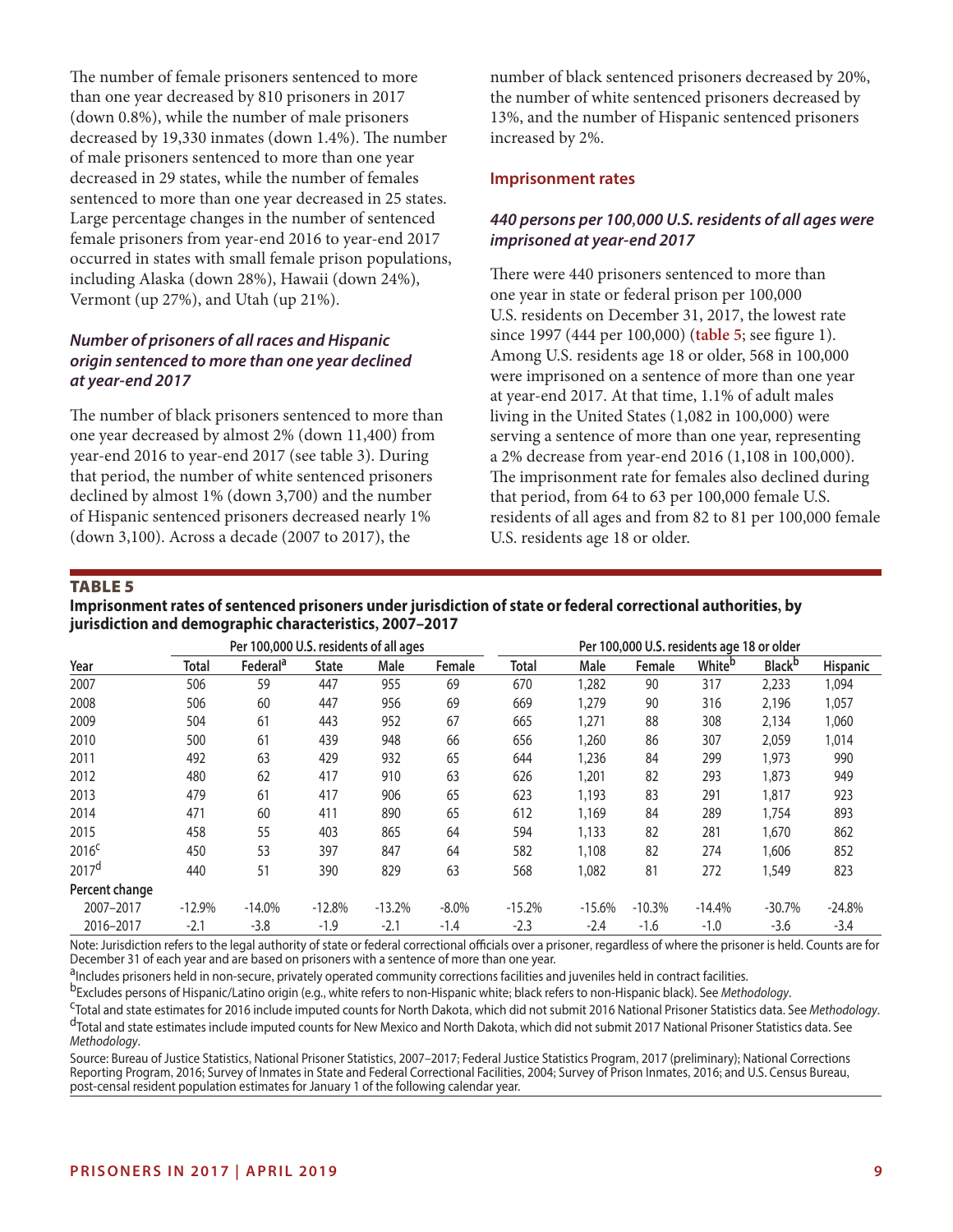Broken down by state and federal rates, the imprisonment rate for sentenced prisoners per 100,000 U.S. residents was 390 under state jurisdiction and 51 under federal jurisdiction. At year-end 2017, a total of 22 states had imprisonment rates that were higher than the nationwide average for all states. Louisiana had the highest rate (719 per 100,000 state residents), followed by Oklahoma (704 per 100,000) and Mississippi (619 per 100,000) **(table 6)**.

The imprisonment rate for females was highest in Oklahoma (157 per 100,000 female state residents), followed by Kentucky (133 per 100,000), South Dakota (124 per 100,000), and Idaho (114 per 100,000). More than 1% of all male residents in six states were in prison on December 31, 2017: Louisiana (1,387 per 100,000 male state residents), Oklahoma (1,262 per 100,000), Mississippi (1,189 per 100,000), Arkansas (1,122 per 100,000), Arizona (1,039 per 100,000), and Texas (1,022 per 100,000).

#### *Imprisonment rates decreased more for black adults than for white or Hispanic adults*

The rate of imprisonment of black adults declined 4%, from 1,606 per 100,000 black adult U.S. residents at year-end 2016 to 1,549 per 100,000 at year-end 2017 **(fgure 2)**. Over 10 years, the rate of imprisonment of black adults declined 31%, from 2,233 per 100,000 at year-end 2007. The rate for white adults decreased almost 1%, from 274 per 100,000 white adult U.S. residents in 2016 to 272 per 100,000 in 2017. The decline over the past decade was 14%, from 317 per 100,000 in 2007. The imprisonment rate for Hispanic adults decreased 3%, from 852 per 100,000 in 2016 to 823 per 100,000 in 2017. The decline over the past decade was 25%, from 1,094 per 100,000 in 2007.

#### FIGURE 2

**Imprisonment rates of sentenced prisoners under the jurisdiction of state or federal correctional authorities, per 100,000 U.S. residents age 18 or older, by race and Hispanic origin, 2007–2017** 



Note: Jurisdiction refers to the legal authority of state or federal correctional officials over a prisoner, regardless of where the prisoner is held. Counts are for December 31 of each year and are based on prisoners with a sentence of more than one year. Imprisonment rate is per 100,000 U.S. residents age 18 or older. See table 5 for imprisonment rates. See *Methodology* for the calculation of race or Hispanic origin imprisonment rates.

Source: Bureau of Justice Statistics, National Prisoner Statistics, 2007–2017; Federal Justice Statistics Program, 2017; National Corrections Reporting Programs, 2016; Survey of Inmates in State Correctional Facilities, 2004; Survey of Prison Inmates, 2016; and U.S. Census Bureau, post-censal resident population estimates for January 1 of the following calendar year.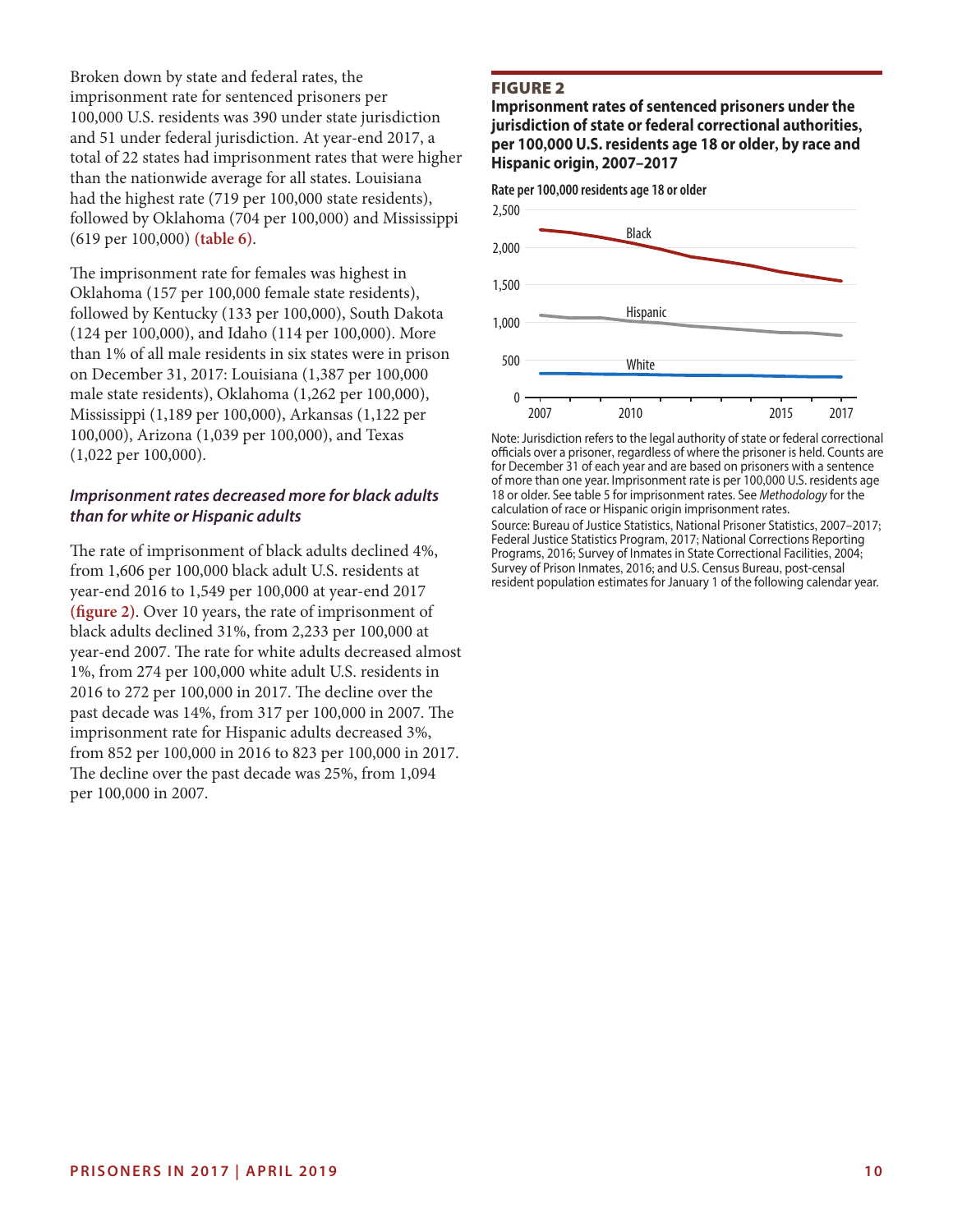**Imprisonment rates of sentenced prisoners under jurisdiction of state or federal correctional authorities per 100,000 U.S. residents, by jurisdiction and sex, 2016 and 2017** 

|                              |              |       | 2016   |                          | 2017         |       |        |                          |  |
|------------------------------|--------------|-------|--------|--------------------------|--------------|-------|--------|--------------------------|--|
| Jurisdiction                 | <b>Total</b> | Male  | Female | Total adult <sup>a</sup> | <b>Total</b> | Male  | Female | Total adult <sup>a</sup> |  |
| U.S. total <sup>b</sup>      | 450          | 847   | 64     | 582                      | 440          | 829   | 63     | 568                      |  |
| Federal <sup>c</sup>         | 53           | 100   | 7      | 68                       | 51           | 96    | 7      | 66                       |  |
| Stateb                       | 397          | 747   | 57     | 513                      | 390          | 733   | 57     | 503                      |  |
| Alabama                      | 571          | 1,085 | 88     | 737                      | 486          | 930   | 70     | 626                      |  |
| Alaska <sup>d</sup>          | 282          | 511   | 30     | 376                      | 258          | 473   | 22     | 343                      |  |
| Arizona                      | 587          | 1,072 | 106    | 766                      | 569          | 1,039 | 105    | 740                      |  |
| Arkansas                     | 583          | 1,094 | 90     | 763                      | 598          | 1,122 | 92     | 781                      |  |
| California <sup>e</sup>      | 327          | 629   | 29     | 425                      | 328          | 630   | 29     | 424                      |  |
| Colorado                     | 357          | 641   | 69     | 461                      | 351          | 630   | 68     | 452                      |  |
| Connecticut <sup>d</sup>     | 289          | 560   | 31     | 365                      | 268          | 522   | 26     | 338                      |  |
| Delaware <sup>d</sup>        | 427          | 839   | 41     | 543                      | 420          | 830   | 37     | 533                      |  |
| Florida                      | 480          | 914   | 64     | 601                      | 466          | 887   | 62     | 582                      |  |
| Georgia                      | 511          | 977   | 70     | 675                      | 506          | 966   | 70     | 666                      |  |
| Hawaii <sup>d</sup>          | 254          | 456   | 50     | 323                      | 240          | 441   | 38     | 305                      |  |
| Idaho                        | 434          | 754   | 113    | 586                      | 447          | 777   | 114    | 601                      |  |
| Illinois                     | 340          | 651   | 40     | 441                      | 324          | 623   | 35     | 418                      |  |
| Indiana                      | 384          | 711   | 65     | 503                      | 389          | 716   | 71     | 509                      |  |
| lowa                         | 287          | 524   | 52     | 374                      | 285          | 522   | 51     | 372                      |  |
| Kansas                       | 331          | 609   | 55     | 438                      | 332          | 608   | 57     | 439                      |  |
| Kentucky                     | 518          | 917   | 130    | 670                      | 527          | 933   | 133    | 682                      |  |
| Louisiana                    | 761          | 1,469 | 83     | 997                      | 719          | 1,387 | 82     | 942                      |  |
| Maine                        | 137          | 256   | 22     | 169                      | 134          | 250   | 22     | 165                      |  |
| Maryland                     | 328          | 649   | 26     | 422                      | 317          | 625   | 27     | 407                      |  |
| Massachusetts                | 156          | 307   | 13     | 195                      | 120          | 239   | 9      | 150                      |  |
| Michigan                     | 413          | 794   | 44     | 529                      | 397          | 763   | 42     | 508                      |  |
| Minnesota                    | 191          | 355   | 28     | 249                      | 191          | 357   | 26     | 249                      |  |
| Mississippi                  | 625          | 1,202 | 82     | 823                      | 619          | 1,189 | 84     | 812                      |  |
| Missouri                     | 532          | 972   | 107    | 688                      | 532          | 970   | 109    | 687                      |  |
| Montana                      | 365          | 647   | 79     | 467                      | 350          | 617   | 79     | 447                      |  |
| Nebraska                     | 273          | 505   | 43     | 364                      | 273          | 503   | 44     | 362                      |  |
| Nevada                       | 459          | 832   | 83     | 596                      | 451          | 817   | 84     | 584                      |  |
| New Hampshire                | 210          | 391   | 34     | 261                      | 204          | 378   | 33     | 253                      |  |
| New Jersey                   | 220          | 432   | 18     | 282                      | 217          | 427   | 17     | 278                      |  |
| New Mexico <sup>t</sup>      | 334          | 607   | 66     | 437                      | 344          | 620   | 73     | 448                      |  |
| New York                     | 255          | 502   | 22     | 323                      | 249          | 488   | 22     | 314                      |  |
| North Carolina               | 339          | 645   | 48     | 437                      | 341          | 649   | 50     | 439                      |  |
| North Dakota <sup>f, g</sup> | 235          | 404   | 57     | 307                      | 226          | 391   | 53     | 295                      |  |
| Ohio                         | 448          | 834   | 77     | 578                      | 441          | 822   | 74     | 567                      |  |
| Oklahomae                    | 752          | 1,344 | 171    | 996                      | 704          | 1,262 | 157    | 931                      |  |
| Oregone                      | 368          | 679   | 63     | 467                      | 364          | 671   | 63     | 461                      |  |
| Pennsylvania                 | 383          | 737   | 43     | 484                      | 375          | 721   | 43     | 473                      |  |
| Rhode Island <sup>d</sup>    | 192          | 381   | 12     | 239                      | 170          | 337   | 13     | 212                      |  |
| South Carolina               | 408          | 783   | 54     | 523                      | 386          | 743   | 50     | 494                      |  |
| South Dakota                 | 441          | 761   | 116    | 586                      | 453          | 776   | 124    | 601                      |  |
| Tennessee                    | 422          | 782   | 79     | 545                      | 429          | 789   | 87     | 553                      |  |
| Texas                        | 562          | 1,038 | 92     | 760                      | 553          | 1,022 | 89     | 746                      |  |
| Utahe                        | 201          | 373   | 27     | 287                      | 206          | 377   | 32     | 292                      |  |
| Vermont <sup>d</sup>         |              |       |        |                          |              |       |        |                          |  |
|                              | 197          | 372   | 26     | 243                      | 180          | 331   | 33     | 222                      |  |

*Continued on next page*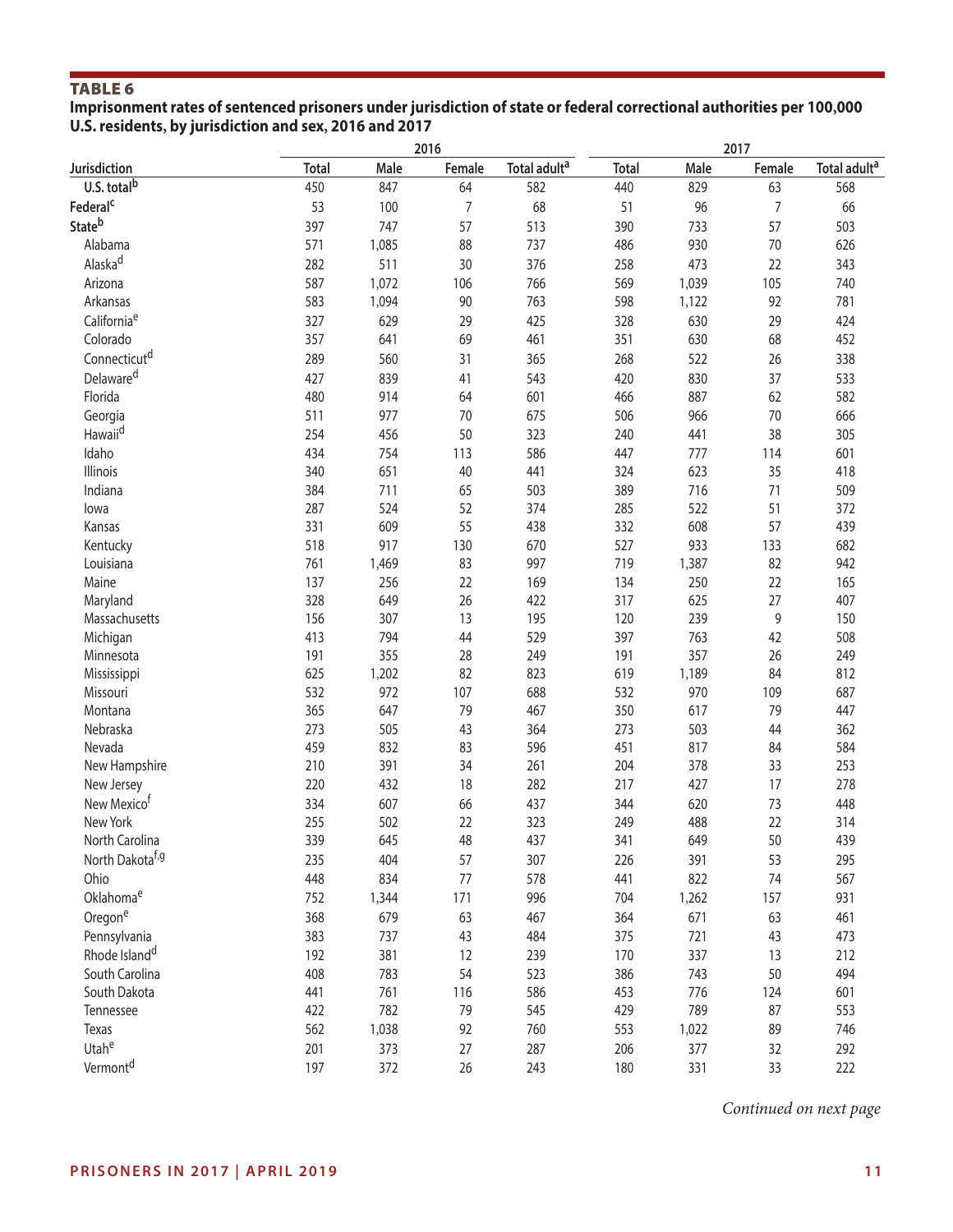#### TABLE 6 (continued)

**Imprisonment rates of sentenced prisoners under jurisdiction of state or federal correctional authorities per 100,000 U.S. residents, by jurisdiction and sex, 2016 and 2017** 

|                     |       |             | 2016   | 2017                     |              |             |        |                          |
|---------------------|-------|-------------|--------|--------------------------|--------------|-------------|--------|--------------------------|
| <b>Jurisdiction</b> | Total | <b>Male</b> | Female | Total adult <sup>a</sup> | <b>Total</b> | <b>Male</b> | Female | Total adult <sup>a</sup> |
| Virginia            | 448   | 835         | 72     | 575                      | 437          | 813         |        | 560                      |
| Washington          | 259   | 473         | 45     | 333                      | 262          | 477         | 46     | 336                      |
| West Virginia       | 393   | 697         | 95     | 494                      | 392          | 700         | 89     | 492                      |
| Wisconsin           | 383   | 721         | 48     | 492                      | 391          | 732         | 53     | 501                      |
| Wyoming             | 408   | 703         | 100    | 534                      | 429          | 742         | 103    | 560                      |

Note: Jurisdiction refers to the legal authority of state or federal correctional officials over a prisoner, regardless of where the prisoner is held. Counts are for December 31 of each year and are based on prisoners with a sentence of more than one year.

<sup>a</sup>Imprisonment rate per 100,000 U.S. residents age 18 or older.<br><sup>b</sup>Total and state estimates for 2016 include imputed counts for North Dakota, which did not submit 2016 National Prisoner Statistics (NPS) data. Total and<br>s

<sup>c</sup>Includes prisoners held in non-secure, privately operated community corrections facilities and juveniles held in contract facilities.<br><sup>d</sup>Prisons and jails form one integrated system. Data include total jail and prison p

eState submitted updated 2016 population counts.

f<br><sup>f</sup>State did not submit 2017 NPS data. Counts were imputed for the calculation of 2017 rates and should not be compared to 2016 rates. <sup>g</sup>State did not submit 2016 NPS data. Counts were imputed for the calculation of 2016 rates and should not be compared to 2017 rates. Source: Bureau of Justice Statistics, National Prisoner Statistics, 2016 and 2017; and U.S. Census Bureau, post-censal resident population estimates for January 1 of the following calendar year.

#### **Prison admissions and releases**

#### *The number of admissions to state and federal prisons was largely unchanged from 2016 to 2017*

Federal and state correctional authorities admitted a total of 606,600 prisoners sentenced to more than one year in 2017, including 418,600 new court commitments (table 7). (See *Terms and definitions*.) The 606,600 admissions in 2017 were similar to the number of prison admissions in 2016 (606,000). The BOP admitted almost the same number of prisoners in 2017 as in 2016 (44,700). However, large decreases were observed in admissions to state prisons from 2016 to 2017 in Tennessee (down 1,400 admissions), Illinois (down 1,200), Ohio (down 1,200), and Pennsylvania (down 1,000) while large increases occurred in North Carolina (up 2,200), Oklahoma (up 1,500), Alabama (up 1,400), and California (up 1,300).

Sixty-seven percent of state prisoners and 90% of federal prisoners admitted in 2017 entered prison on new court commitments. Thirty percent of state and 10% of federal prisoners were admitted for post-custody supervision violations. States that admitted more than half of their prisoners for violations of conditions of probation or parole in 2017 were Washington (71%), Idaho (71%), Vermont (65%), Utah (55%), Maine (53%), New Hampshire (50%), and Pennsylvania (50%).

#### *Correctional authorities released 3,600 fewer prisoners from state and federal prisons in 2017 than in 2016*

The total number of prisoners released by state and federal correctional authorities decreased 1% (down 3,600 releases), from 626,000 in 2016 to 622,400 in 2017. The BOP accounted for almost three-quarters (71%) of the total change in that time, releasing 2,600 fewer prisoners in 2017. Indiana (down 2,900 releases), Arkansas (down 1,900), Illinois (down 1,800), and Delaware (down 1,300) had the largest declines in the number of released prisoners from 2016 to 2017. Kentucky (up 2,000 releases), California (up 1,700), Louisiana (up 1,600), and South Dakota (up 1,000) had the largest increases in the number of persons released from their state prison facilities in 2017.

Four states that reported the type of prison release to BJS in 2017 discharged more than half of their prisoners unconditionally. Post-custody community supervision was not required for the majority of released prisoners in Massachusetts (76% of releases were unconditional), Rhode Island (70%), Florida (61%), and New Jersey (57%).

Most releases from the federal prison system were reported as unconditional. The federal parole system was eliminated under the Sentencing Reform Act of 1984, but federal courts were allowed to impose a term of supervised release afer imprisonment as part of a sentence. Because this supervised release term was not implemented under the jurisdiction of the federal prison system, the BOP reports prison releases as unconditional even though released prisoners may serve post-custody community supervision.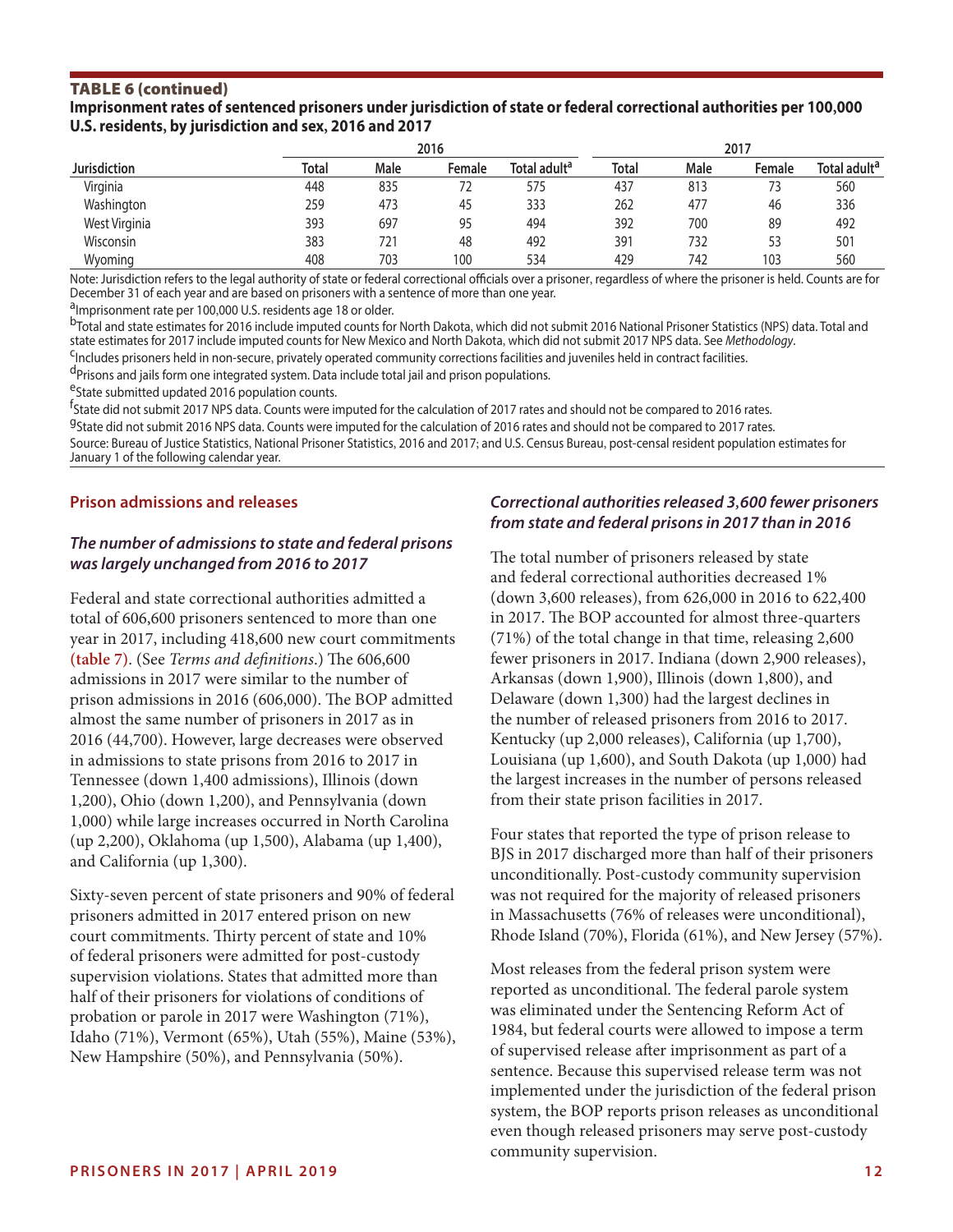# TABLE<sub>7</sub>

**Admissions and releases of sentenced prisoners under jurisdiction of state or federal correctional authorities, 2016 and 2017** 

|                           |               |         |                         | Admissions <sup>a</sup>                             |                                             | <b>Releases</b> b |               |                    |                                                |                                    |  |
|---------------------------|---------------|---------|-------------------------|-----------------------------------------------------|---------------------------------------------|-------------------|---------------|--------------------|------------------------------------------------|------------------------------------|--|
| Jurisdiction              | 2016<br>total | total   | Percent<br>2017 change, | 2017 new court supervision<br>2016-2017 commitments | 2017 conditional<br>violations <sup>c</sup> | 2016<br>total     | 2017<br>total | Percent<br>change, | 2017<br>2016-2017 unconditional <sup>d,e</sup> | 2017<br>conditional <sup>e,f</sup> |  |
| U.S. total <sup>9</sup>   | 606,000       | 606,571 | 0.1%                    | 418,579                                             | 174,210                                     | 626,019           | 622,377       | $-0.6%$            | 160,596                                        | 446,785                            |  |
| Federal <sup>e</sup>      | 44,682        | 44,708  | 0.1%                    | 40,180                                              | 4,527                                       | 52,035            | 49,461        | $-4.9%$            | 48,457                                         | 318                                |  |
| State <sup>9</sup>        | 561,318       | 561,863 | 0.1%                    | 378,399                                             | 169,683                                     | 573,984           | 572,916       | $-0.2%$            | 112,139                                        | 446,467                            |  |
| Alabama                   | 10,749        | 12,170  | 13.2                    | 8,045                                               | 1,624                                       | 12,711            | 13,624        | 7.2                | 3,130                                          | 8,808                              |  |
| Alaska <sup>h</sup>       | 1,804         | 1,580   | $-12.4$                 | 1,446                                               | 134                                         | 2,159             | 1,941         | $-10.1$            | 460                                            | 1,476                              |  |
| Arizona                   | 13,663        | 13,423  | $-1.8$                  | 10,787                                              | 2,557                                       | 13,857            | 14,075        | 1.6                | 2,332                                          | 11,610                             |  |
| Arkansas                  | 9,911         | 8,971   | $-9.5$                  | 4,623                                               | 4,348                                       | 10,370            | 8,443         | $-18.6$            | 752                                            | 7,610                              |  |
| California <sup>i</sup>   | 35,730        | 37,077  | 3.8                     | 32,396                                              | 4,644                                       | 34,528            | 36,203        | 4.9                | 98                                             | 35,576                             |  |
| Colorado                  | 8,707         | 9,638   | 10.7                    | 6,038                                               | 3,600                                       | 8,934             | 9,669         | 8.2                | 1,116                                          | 8,419                              |  |
| Connecticuth              | 4,747         | 4,401   | $-7.3$                  | 3,658                                               | 606                                         | 5,618             | 5,169         | $-8.0$             | 2,451                                          | 2,707                              |  |
| Delawareh,j               | 3,096         | 2,897   | $-6.4$                  | 2,237                                               | 646                                         | 4,041             | 2,736         | $-32.3$            | 310                                            | 2,272                              |  |
| Floridak                  | 29,038        | 28,189  | $-2.9$                  | 27,423                                              | 85                                          | 31,166            | 30,467        | $-2.2$             | 18,703                                         | 11,313                             |  |
| Georgia                   | 17,585        | 16,699  | $-5.0$                  | 14,567                                              | 2,124                                       | 15,053            | 15,210        | 1.0                | 6,713                                          | 8,320                              |  |
| Hawaii <sup>h</sup>       | 1,538         | 1,528   | $-0.7$                  | 876                                                 | 652                                         | 1,666             | 1,834         | 10.1               | 345                                            | 781                                |  |
| Idaho                     | 5,766         | 5,747   | $-0.3$                  | 1,671                                               | 4,076                                       | 5,479             | 5,395         | $-1.5$             | 400                                            | 4,926                              |  |
| <b>Illinois</b>           | 25,661        | 24,468  | $-4.6$                  | 16,401                                              | 8,062                                       | 28,615            | 26,850        | $-6.2$             | 3,982                                          | 22,763                             |  |
| Indiana                   | 12,600        | 12,249  | $-2.8$                  | 9,240                                               | 2,888                                       | 14,561            | 11,708        | $-19.6$            | 910                                            | 10,730                             |  |
| lowa                      | 5,541         | 5,619   | 1.4                     | 3,790                                               | 1,773                                       | 5,305             | 5,632         | 6.2                | 1,182                                          | 4,378                              |  |
| Kansas                    | 6,442         | 6,453   | 0.2                     | 3,865                                               | 1,276                                       | 6,394             | 6,406         | 0.2                | 1,690                                          | 4,685                              |  |
| Kentucky                  | 20,111        | 21,239  | 5.6                     | 12,366                                              | 8,605                                       | 18,552            | 20,555        | 10.8               | 4,572                                          | 15,371                             |  |
| Louisiana                 | 15,877        | 16,337  | 2.9                     | 10,662                                              | 5,674                                       | 16,308            | 17,868        | 9.6                | 1,142                                          | 16,584                             |  |
| Maine                     | 657           | 960     | 46.1                    | 455                                                 | 505                                         | 647               | 684           | 5.7                | 320                                            | 354                                |  |
| Maryland                  | 8,843         | 8,243   |                         | 5,823                                               | 2,415                                       | 9,459             | 8,850         | $\ddot{\cdot}$     | 2,871                                          | 5,919                              |  |
| Massachusetts             | 2,059         | 2,141   | 4.0                     | 1,909                                               | 223                                         | 2,458             | 2,309         | $-6.1$             | 1,745                                          | 533                                |  |
| Michigan                  | 12,573        | 12,013  | $-4.5$                  | 6,670                                               | 2,720                                       | 14,081            | 13,470        | $-4.3$             | 557                                            | 10,486                             |  |
| Minnesota                 | 8,027         | 8,195   | 2.1                     | 4,804                                               | 3,391                                       | 8,254             | 8,092         | $-2.0$             | 956                                            | 7,125                              |  |
| Mississippi               | 7,510         | 7,553   | 0.6                     | 5,488                                               | 2,049                                       | 7,080             | 7,748         | 9.4                | 444                                            | 6,963                              |  |
| Missouri                  | 18,426        | 18,551  | 0.7                     | 9,816                                               | 8,729                                       | 18,410            | 18,431        | 0.1                | 1,528                                          | 16,779                             |  |
| Montana                   | 2,666         | 2,644   | $-0.8$                  | 1,961                                               | 683                                         | 2,546             | 2,770         | 8.8                | 261                                            | 2,492                              |  |
| Nebraska                  | 2,310         | 2,436   | 5.5                     | 1,979                                               | 445                                         | 2,366             | 2,387         | 0.9                | 654                                            | 1,710                              |  |
| Nevada <sup>m</sup>       | 6,059         | 5,862   | $-3.3$                  | 4,990                                               | 794                                         | 5,778             | 6,548         | 13.3               | 2,401                                          | 4,100                              |  |
| New Hampshire             | 1,538         | 1,338   | $-13.0$                 | 668                                                 | 670                                         | 1,601             | 1,409         | $-12.0$            | 82                                             | 1,320                              |  |
| New Jersey                | 8,837         | 8,611   | $-2.6$                  | 6,189                                               | 2,422                                       | 9,685             | 8,959         | $-7.5$             | 5,072                                          | 3,683                              |  |
| New Mexico <sup>n</sup>   | 3,615         | 3,848   |                         | 2,461                                               | 1,387                                       | 3,631             | 3,631         |                    | 989                                            | 2,626                              |  |
| New York                  | 21,081        | 20,421  | $-3.1$                  | 12,594                                              | 7,727                                       | 22,047            | 21,667        | $-1.7$             | 2,330                                          | 19,042                             |  |
| North Carolina            | 16,009        | 18,242  | 13.9                    | 13,873                                              | 4,366                                       | 16,677            | 17,244        | 3.4                | 2,685                                          | 14,463                             |  |
|                           |               |         |                         |                                                     | 665                                         |                   |               |                    |                                                |                                    |  |
| North Dakota <sup>o</sup> | 1,590         | 1,570   | $\ddot{\phantom{1}}$    | 904                                                 |                                             | 1,583             | 1,627         | $\ddot{\cdot}$     | 216                                            | 1,407                              |  |
| Ohio <sup>p</sup>         | 22,792        | 21,602  | $-5.2$                  | 16,554                                              | 4,401                                       | 22,850            | 22,299        | $-2.4$             | 8,889                                          | 13,246                             |  |
| Oklahoma                  | 8,778         | 10,228  | 16.5                    | 7,658                                               | 2,570                                       | 10,404            | 9,682         | $-6.9$             | 2,973                                          | 6,623                              |  |
| Oregon <sup>q</sup>       | 5,020         | 5,566   |                         | 3,707                                               | 1,717                                       | 4,712             | 5,428         | $\cdot$            | 35                                             | 5,185                              |  |
| Pennsylvania              | 20,326        | 19,297  | $-5.1$                  | 9,116                                               | 9,128                                       | 20,418            | 19,673        | $-3.6$             | 3,151                                          | 16,321                             |  |
| Rhode Island <sup>h</sup> | 767           |         | 572 -25.4               | 482                                                 | 90                                          | 939               | 875           | $-6.8$             | 610                                            | 257                                |  |
| South Carolina            | 6,688         |         | 6,017 -10.0             | 4,922                                               | 1,087                                       | 6,709             | 6,847         | 2.1                | 2,239                                          | 4,494                              |  |
| South Dakota              | 2,891         | 3,896   | 34.8                    | 1,507                                               | 499                                         | 2,832             | 3,859         | 36.3               | 311                                            | 2,467                              |  |
| Tennessee                 | 12,898        |         | 11,541 -10.5            | 6,877                                               | 4,664                                       | 13,508            | 13,307        | $-1.5$             | 5,080                                          | 8,136                              |  |
| Texas                     | 77,385        | 76,877  | $-0.7$                  | 47,697                                              | 27,474                                      | 76,733            | 77,196        | 0.6                | 9,977                                          | 64,519                             |  |
| Utah                      | 3,293         | 4,047   | 22.9                    | 1,814                                               | 2,233                                       | 3,611             | 3,781         | 4.7                | 674                                            | 3,085                              |  |

*Continued on next page*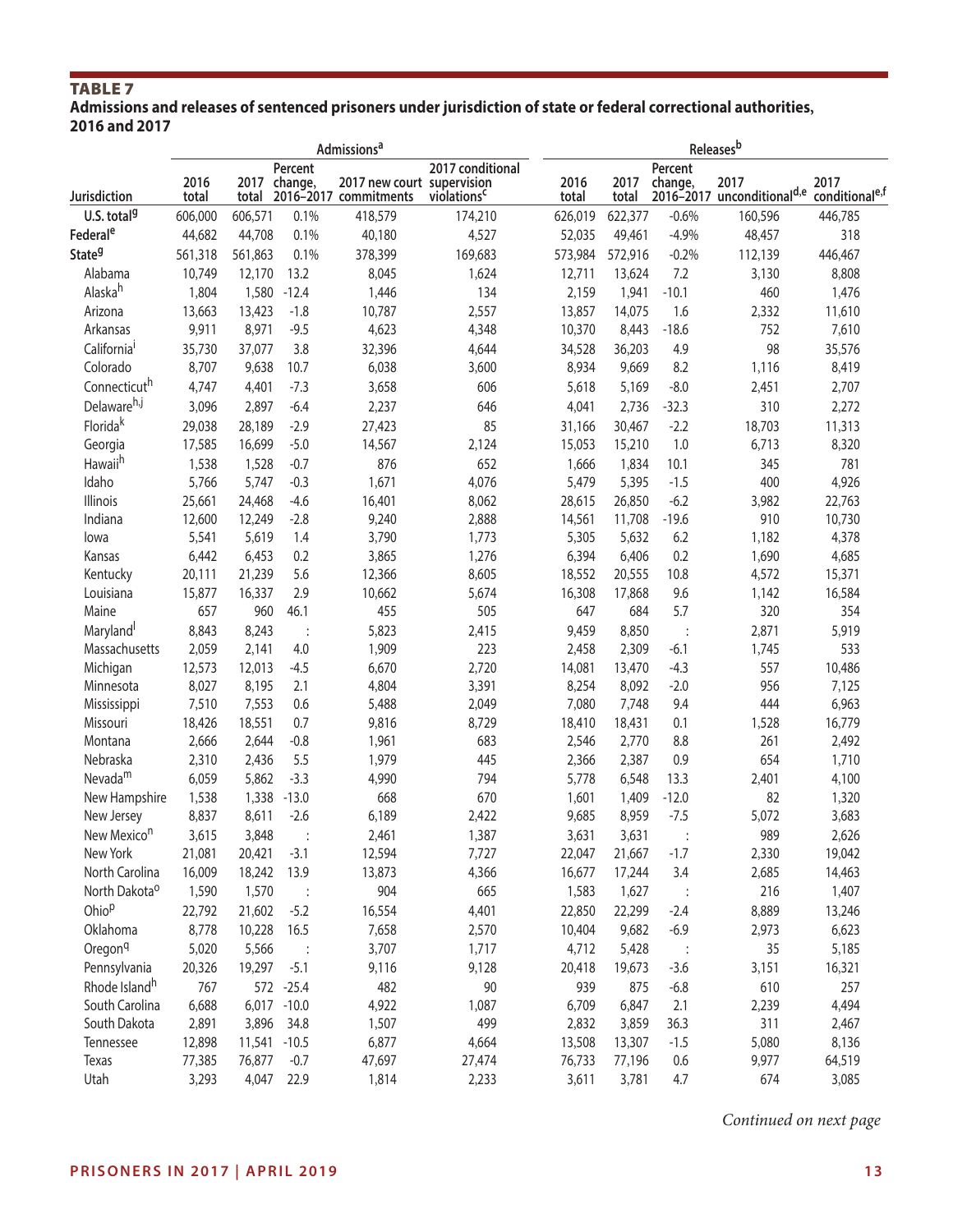#### TABLE 7 (continued) **Admissions and releases of sentenced prisoners under jurisdiction of state or federal correctional authorities, 2016 and 2017**

|                         |               |               |                                 | Admissions <sup>a</sup>       |                                                            | Releases <sup>b</sup> |               |                    |                                    |                                    |  |  |
|-------------------------|---------------|---------------|---------------------------------|-------------------------------|------------------------------------------------------------|-----------------------|---------------|--------------------|------------------------------------|------------------------------------|--|--|
| Jurisdiction            | 2016<br>total | 2017<br>total | Percent<br>change,<br>2016-2017 | 2017 new court<br>commitments | 2017 conditional<br>supervision<br>violations <sup>c</sup> | 2016<br>total         | 2017<br>total | Percent<br>change, | 2017<br>2016-2017 unconditionald,e | 2017<br>conditional <sup>e,f</sup> |  |  |
| Vermont <sup>h,o</sup>  | 1,715         | .737          | 1.3                             | 607                           | 1,130                                                      | 1.733                 | 1.795         | 3.6                | 284                                | 504, ا                             |  |  |
| Virginia <sup>r</sup>   | 12,163        | 12.163        | 0.0                             | 12.030                        | 133                                                        | 12,648                | 12,698        | 0.4                | 1.054                              | 11,537                             |  |  |
| Washington <sup>p</sup> | 25,055        | 25,483        | 1.7                             | 7.385                         | 18,089                                                     | 24,940                | 25,658        | 2.9                | 2,217                              | 23,393                             |  |  |
| West Virginia           | 3,584         | 3,590         | 0.2                             | 1.991                         | 1.372                                                      | 3,543                 | 3,652         | 3.1                | 849                                | 2,275                              |  |  |
| Wisconsin               | 6,600         | 6,865         | 4.0                             | 4,557                         | 2,282                                                      | 5,743                 | 5,592         | $-2.6$             | 212                                | 5,324                              |  |  |
| Wyoming                 | 997           | .069          | 7.2                             | 820                           | 249                                                        | ,041                  | 963           | $-7.5$             | 185                                | 770                                |  |  |

Note: Jurisdiction refers to the legal authority of state or federal correctional officials over a prisoner, regardless of where the prisoner is held. Counts cover January 1 through December 31 for each year and are based on prisoners admitted to or released from state or federal correctional authorities with a sentence of more than one year.

:Not calculated.

/Not reported.

a Excludes transfers, escapes, and those absent without leave. Includes other conditional-release violators, returns from appeal or bond, and other admissions. See *Methodology*.

<sup>b</sup>Excludes transfers, escapes, and those absent without leave. Includes deaths, releases to appeal or bond, and other releases. See *Methodology*.<br><sup>C</sup>Includes all conditional-release violators returned to prison from post

of conditions of release or for new crimes.

<sup>d</sup>Includes expirations of sentence, commutations, and other unconditional releases.<br><sup>e</sup>Includes prisoners held in non-secure, privately operated community corrections facilities and juveniles held in contract facilities. Prisons reports prison releases as unconditional even though prisoners may serve post-custody community supervision. The 318 conditional releases are persons who were sentenced before the 1984 Sentencing Reform Act that eliminated federal parole.

<sup>f</sup>Includes releases to probation, supervised mandatory releases, and other unspecified conditional releases.

gU.S. total and state estimates for 2016 include imputed counts for North Dakota and Oregon, which did not submit 2016 National Prisoner Statistics (NPS) data on admissions or releases. U.S. total and state estimates for 2017 include imputed counts for New Mexico and North Dakota, which did not submit 2017<br>NPS data on admissions and releases. See *Methodology*.

<sup>h</sup>Prisons and jails form one integrated system. Data include total jail and prison populations.

<sup>i</sup>California reported that 16,887 prisoners were released as transfers in 2016. These prisoners were released from state jurisdiction to post-custody supervision by county authorities. BJS counted these as conditional releases.

.<br>PReleases include offenders who received a combined sentence of prison and probation of more than one year.

kFlorida does not report prison admissions for technical violations. All admissions represent new sentences, with the 85 supervision-violation admissions representing persons who committed new crimes while on post-custody community supervision.

Due to implementation concerns with a new information system, Maryland's counts of admissions and releases for 2017 are estimates and should not be compared to earlier years.

<sup>m</sup>Admissions include local jail inmates admitted to the Nevada Department of Corrections due to medical, behavioral, protective, or local staffing issues and persons ordered by judges to serve 6 months or less in prison prior to actual sentencing for felonies.

.<br><sup>N</sup>State did not submit 2017 NPS data on admissions or releases. Total and detailed types of admissions and releases were imputed from counts reported in 2016 and included in U.S. and state totals. All admissions and releases were included in the reported 2016 data, regardless of sentence length. Estimates of admissions and releases in 2017 are not comparable to previous ye

<sup>O</sup>State did not submit 2016 or 2017 NPS data on admissions or releases. Total and detailed types of admissions and releases were imputed and included in<br>U.S. and state totals. See Methodology and Jurisdiction notes.

PIncludes all admissions and releases from state prison, regardless of sentence length. See Jurisdiction notes.<br><sup>Q</sup>State did not submit 2016 NPS data on admissions or releases. Total and detailed types of admissions and re state totals. Estimates of admissions and releases in 2016 are not comparable to reported 2017 data. See *Methodology* and *Jurisdiction notes*. r

<sup>r</sup>Admission and release counts are preliminary estimates for fiscal year 2017. Counts for 2016 have been updated.

Source: Bureau of Justice Statistics, National Prisoner Statistics, 2016 and 2017.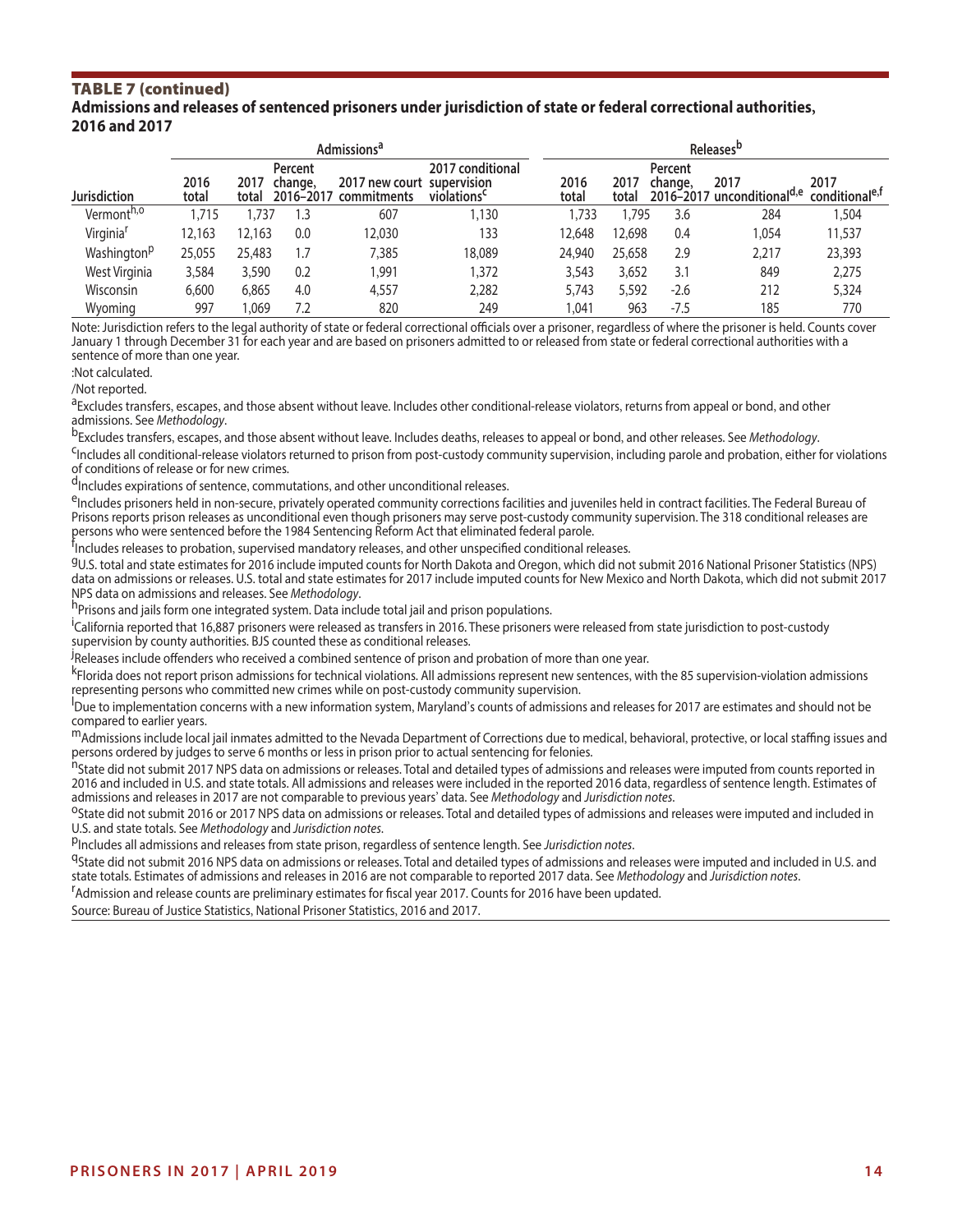#### **Other selected fndings**

The remainder of this report presents characteristics of prisoner demographics, ofenses, facilities, and other institutional correctional systems. These statistics are presented in a series of tables, with bulleted highlights.

#### *Demographic characteristics among sentenced prisoners*

- $\blacksquare$  More than a tenth (12%) of prisoners sentenced to more than one year in state or federal prison at year-end 2017 were age 55 or older **(table 8)**.
- At year-end 2017, an estimated 7% of white males in state and federal prison were ages 18 to 24, compared to 12% of black and 11% of Hispanic males.
- Sixteen percent of white male prisoners were age 55 or older, compared to 11% of black and 8% of Hispanic male prisoners.
- Seven percent of white female prisoners were ages 18 to 24, compared to 11% each of black and Hispanic female prisoners.
- $\blacksquare$  More than twice as many white females (49,100 prisoners) as black (19,600) or Hispanic (19,400) females were in state and federal prisons at year-end 2017.
- More than 2% of black male U.S. residents were in state or federal prison on December 31, 2017 (2,336 per 100,000 black residents) **(table 9)**.
- Black males ages 18 to 19 were about 12 times more likely to be imprisoned than white males of the same age. This age group had the highest black-to-white racial disparity in 2017.
- Black males age 65 or older were 4.5 times more likely to be imprisoned than white males age 65 or older. This age group had the lowest black-to-white racial disparity in 2017.
- $\blacksquare$  The imprisonment rate for black females (92 per 100,000 black female residents) was almost double that for white females (49 per 100,000 white female residents).
- Among females ages 18 to 19, black females were 4.4 times more likely than white females and 1.8 times more likely than Hispanic females to be imprisoned in 2017.

#### *Non-U.S. citizens*

- In 2017, jurisdictions reported non-U.S. citizens held in both publicly and privately operated facilities. Counts of non-U.S. citizens from 2017 are not comparable to previously published counts **(table 10)**.
- Non-citizens made up roughly the same portion of the prison population (7.6%) as of the general population in the U.S. (7.0% per the Census Bureau, not shown).
- Twenty percent of federal prisoners (35,900 of 183,100) at year-end 2017 were non-U.S. citizens (excluding persons detained by the U.S. Department of Homeland Security).
- Data from 45 states show that an estimated 69,300 non-U.S. citizens were held in public and private state prison facilities at year-end 2017.
- Twenty-seven percent of sentenced non-U.S. citizens in state or federal prison were females.

#### *Prisoners age 17 or younger*

- On December 31, 2017, states held fewer than 900 prisoners age 17 or younger in adult facilities **(table 11)**.
- The BOP held 42 prisoners age 17 or younger in private contract facilities at year-end 2017.

#### *Ofense characteristics of state prisoners*

- More than half (55%, or 710,900) of all state prisoners sentenced to more than one year were serving a sentence for a violent offense on their current term of imprisonment at year-end 2016 (the most recent year for which state prison offense-data are available) **(tables 12 and 13)**.
- At year-end 2016, an estimated 14% of sentenced prisoners (182,400) were serving time in state prison for murder or non-negligent manslaughter, and an additional 13% of state prisoners (164,800) had been sentenced for rape or sexual assault.
- Among sentenced prisoners under the jurisdiction of state correctional authorities on December 31, 2016, about 15% (190,100 prisoners) had been convicted of a drug offense as their most serious crime.
- At year-end 2016, an estimated 60% of Hispanics and blacks serving more than one year in state prison had been sentenced for a violent offense, compared to 48% of white prisoners.
- A quarter (25%) of females serving time in state prison on December 31, 2016, had been convicted of a drug ofense, compared to 14% of males.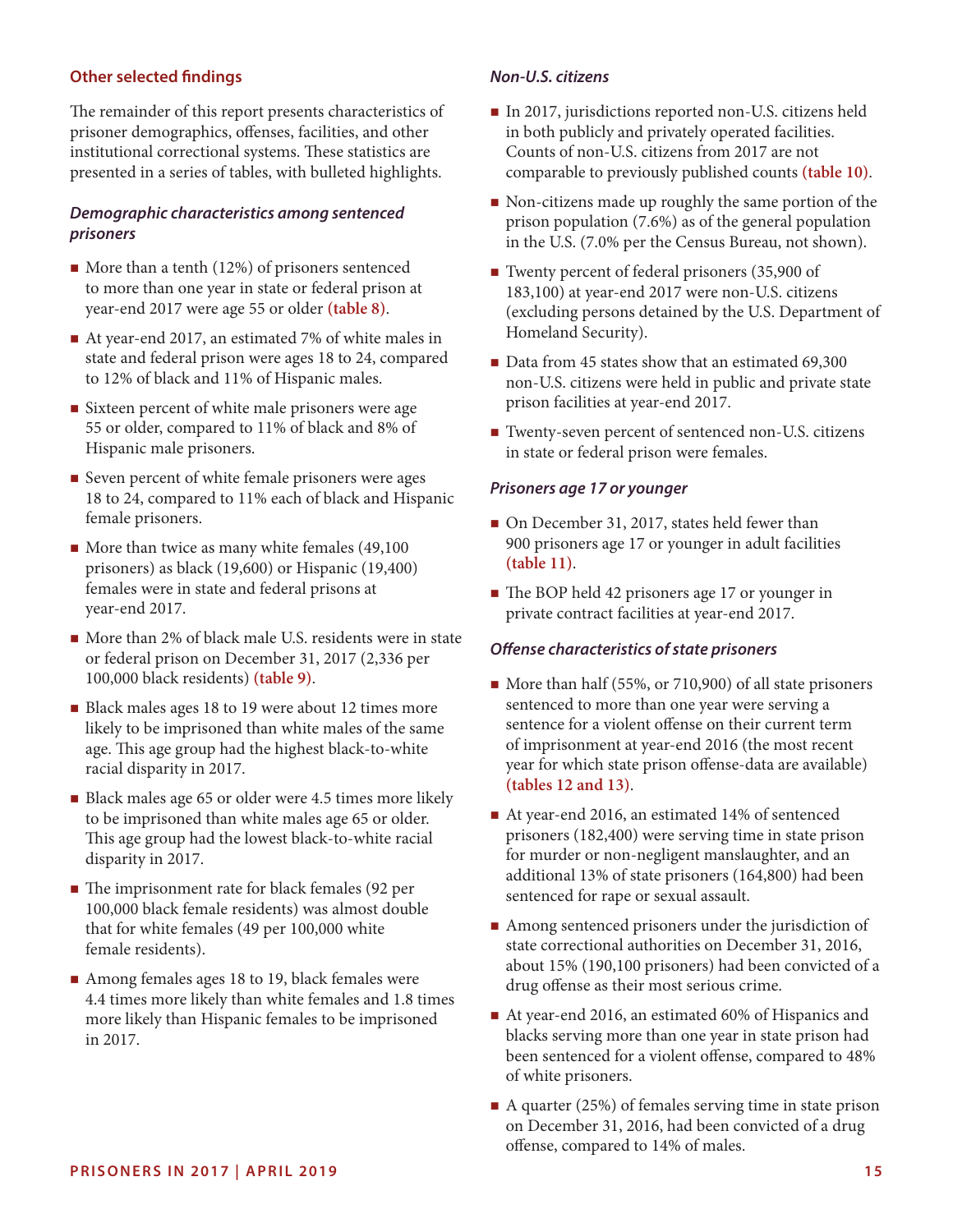#### *Ofense characteristics of federal prisoners*

- Almost half of sentenced federal prisoners on September 30, 2017 (the most recent date for which federal offense data are available) were serving time for drug trafficking (tables 14 and 15).
- More than a third (38%, or 64,300) of federal prisoners were imprisoned for a public-order ofense, including 17% (28,300) for a weapons ofense and 7% (11,100) for an adjudicated immigration ofense.
- $\blacksquare$  More than half of female federal prisoners were serving a sentence for drug trafficking, compared to less than half of males.
- A larger proportion of white offenders in federal prison (46%) were serving time for a public-order ofense than black (36%) or Hispanic (36%) ofenders.
- More than half of Hispanic federal prisoners in 2017 were serving time for drug trafficking, and 20% were imprisoned for an adjudicated immigration offense.

#### *Prison capacity*

- At year-end 2017, a total of 13 states and the BOP met or exceeded the maximum capacity of their prison facilities, and 24 states and the BOP had a total number of prisoners in their custody that met or exceeded their minimum number of beds **(table 16)**.
- I Jurisdictions with more prisoners in custody than the maximum number of beds that their facilities were designed, rated, or operationally intended to have included Nebraska (127%), Iowa (115%), the BOP (114%), Delaware (110%), Colorado (108%), and Virginia (102%).

#### *Private prisons*

- At year-end 2017, 8% of state and federal prisoners were held in privately operated facilities that were under the jurisdiction of 27 states or the BOP **(table 17)**.
- **Federal prisoners held in private prisons decreased by** 6,600 prisoners (down 19%) from year-end 2016 to year-end 2017.
- **Private prison facilities, including non-secure** community corrections centers and home confnement, held 15% of the federal prison population on December 31, 2017.
- Twenty-one states that reported data to the NPS did not hold prisoners in privately operated facilities at year-end 2017.
- Five states housed at least 20% of their prison population in privately operated facilities at year-end 2017: Montana (38%), Hawaii (28%), Tennessee (26%), Oklahoma (26%), and Arizona (20%).

#### *Prisoners held in local jails*

- At year-end 2017, a total of 80,900 prisoners (5% of the state and federal prisoner population) were held in the custody of local jails for 34 states or the BOP.
- $\blacksquare$  The number of prisoners held in local jails decreased by 3% at year-end 2017 (down 2,700 prisoners), from 83,700 prisoners at year-end 2016.
- Six states held at least 20% of their state prisoners in local jail facilities at year-end 2017: Louisiana (55%), Kentucky (49%), Mississippi (27%), Tennessee (24%), Utah (22%), and Virginia (20%).

#### *U.S. military and territories*

- At year-end 2017, the U.S. military held 1,000 persons sentenced to more than one year under its correctional authority **(table 18)**.
- Almost half (45%) of offenders under military correctional authority had served in the U.S. Army before imprisonment.
- $\blacksquare$  The U.S. Army had custody of 66% of all military personnel sentenced to more than one year on December 31, 2017, and the U.S. Navy held 27%.
- **O**f military personnel whose offense was known and who had been sentenced to any term of imprisonment under military jurisdiction, 61% had committed violent ofenses, including 46% incarcerated for violent sexual ofenses, 7% for murder, and 7% for assault **(table 19)**.
- Almost three-quarters  $(71%)$  of the total military prison population were serving time for committing violent or non-violent sex ofenses, including sexual misconduct.
- $\blacksquare$  The five U.S. territories or commonwealths held a total of 9,500 persons in the custody of correctional authorities at year-end 2017 **(table 20)**.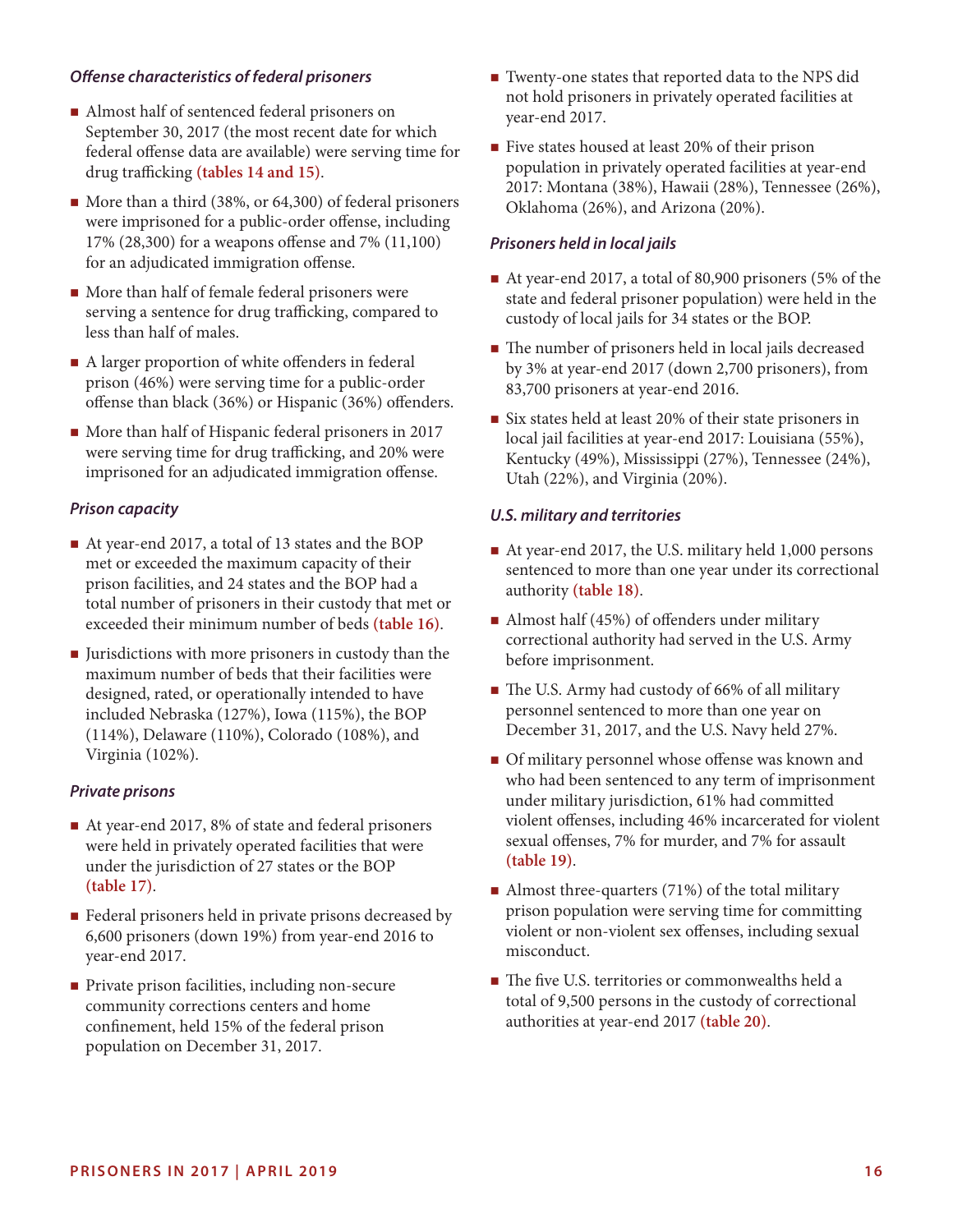#### **Percent of sentenced prisoners under jurisdiction of state or federal correctional authorities, by sex, race, Hispanic origin, and age, December 31, 2017**

|                                               |              |           |                    | Male                     |                 |          |            |                    | Female                   |                 |                      |
|-----------------------------------------------|--------------|-----------|--------------------|--------------------------|-----------------|----------|------------|--------------------|--------------------------|-----------------|----------------------|
| Age group                                     | <b>Total</b> | All male  | White <sup>a</sup> | <b>Black<sup>a</sup></b> | <b>Hispanic</b> | Othera,b | All female | White <sup>a</sup> | <b>Black<sup>a</sup></b> | <b>Hispanic</b> | Other <sup>a,b</sup> |
| Total <sup>c</sup>                            | 100%         | 100%      | 100%               | 100%                     | 100%            | 100%     | 100%       | 100%               | 100%                     | 100%            | 100%                 |
| $18 - 19$                                     | 0.8          | 0.8       | 0.4                | 1.1                      | 0.8             | 0.7      | 0.5        | 0.2                | 1.0                      | 0.5             | 0.6                  |
| $20 - 24$                                     | 9.4          | 9.5       | 6.4                | 11.1                     | 10.5            | 9.9      | 8.2        | 6.5                | 10.2                     | 10.3            | 9.4                  |
| $25 - 29$                                     | 15.8         | 15.7      | 13.1               | 16.8                     | 17.1            | 16.2     | 17.8       | 17.3               | 17.3                     | 19.6            | 17.6                 |
| $30 - 34$                                     | 16.1         | 15.8      | 15.2               | 15.4                     | 17.6            | 17.5     | 19.2       | 19.3               | 16.8                     | 20.6            | 20.6                 |
| $35 - 39$                                     | 15.5         | 15.4      | 15.1               | 15.0                     | 16.9            | 15.8     | 17.0       | 17.5               | 15.3                     | 18.0            | 18.2                 |
| $40 - 44$                                     | 11.8         | 11.8      | 11.7               | 11.7                     | 12.7            | 12.6     | 11.9       | 12.2               | 11.2                     | 11.3            | 11.8                 |
| $45 - 49$                                     | 10.2         | 10.2      | 11.4               | 9.9                      | 9.4             | 9.8      | 10.1       | 10.6               | 10.2                     | 8.8             | 9.4                  |
| $50 - 54$                                     | 8.4          | 8.5       | 10.1               | 8.3                      | 6.7             | 7.5      | 7.5        | 7.7                | 8.7                      | 5.7             | 6.5                  |
| $55 - 59$                                     | 5.9          | 6.0       | 7.6                | 5.8                      | 4.2             | 4.9      | 4.4        | 4.7                | 5.1                      | 3.1             | 4.1                  |
| $60 - 64$                                     | 3.2          | 3.3       | 4.3                | 3.0                      | 2.3             | 2.5      | 2.0        | 2.0                | 2.0                      | 1.5             | 1.8                  |
| 65 or older                                   | 2.8          | 2.9       | 4.6                | 1.9                      | 1.9             | 2.4      | 1.4        | 1.6                | 1.0                      | 1.0             | 1.2                  |
| Number of sentenced<br>prisoners <sup>d</sup> | 1,439,800    | 1,334,800 | 387,400            | 456,300                  | 317,100         | 173,900  | 105,000    | 49,100             | 19,600                   | 19,400          | 17,000               |

Note: Jurisdiction refers to the legal authority of state or federal correctional officials over a prisoner, regardless of where the prisoner is held. Counts are based on prisoners with a sentence of more than one year under the jurisdiction of state or federal correctional officials. Federal data include prisoners held in non-secure, privately operated community corrections facilities and juveniles held in contract facilities. Totals include imputed counts for New Mexico and North Dakota, which did not submit 2017 National Prisoner Statistics data. Details may not sum to totals. See *Methodology*.

<sup>a</sup>Excludes persons of Hispanic/Latino origin (e.g., white refers to non-Hispanic white; black refers to non-Hispanic black). See *Methodology.*<br><sup>b</sup>Includes Asians, Native Hawaiians, and Other Pacific Islanders; American I

d<sub>Estimates are rounded to the nearest 100.</sub>

Source: Bureau of Justice Statistics, National Prisoner Statistics, 2017; Federal Justice Statistics Program, 2017 (preliminary); National Corrections Reporting Program, 2016; and Survey of Prison Inmates, 2016.

#### TABLE 9

#### **Imprisonment rates of sentenced state and federal prisoners per 100,000 U.S. residents of corresponding sex, race, Hispanic origin, and age groups, December 31, 2017**

|                                               |              |           |                          | Male                     |                 |                      |            |                          | Female                   |                 |                      |
|-----------------------------------------------|--------------|-----------|--------------------------|--------------------------|-----------------|----------------------|------------|--------------------------|--------------------------|-----------------|----------------------|
| Age group                                     | <b>Total</b> | All male  | <b>White<sup>a</sup></b> | <b>Black<sup>a</sup></b> | <b>Hispanic</b> | Other <sup>a,b</sup> | All female | <b>White<sup>a</sup></b> | <b>Black<sup>a</sup></b> | <b>Hispanic</b> | Other <sup>a,b</sup> |
| Total <sup>c</sup>                            | 440          | 829       | 397                      | 2,336                    | 1,054           | 1,257                | 63         | 49                       | 92                       | 66              | 114                  |
| $18 - 19$                                     | 126          | 235       | 69                       | 808                      | 248             | 294                  | 11         | 6                        | 26                       | 14              | 16                   |
| $20 - 24$                                     | 614          | 1,120     | 410                      | 3,153                    | 1,326           | 1,572                | 80         | 57                       | 129                      | 85              | 144                  |
| $25 - 29$                                     | 969          | 1,746     | 774                      | 4,444                    | 2,129           | 2,388                | 162        | 135                      | 200                      | 163             | 250                  |
| $30 - 34$                                     | 1,051        | 1,899     | 943                      | 5,007                    | 2,330           | 2,820                | 185        | 156                      | 224                      | 187             | 300                  |
| $35 - 39$                                     | 1,040        | 1,912     | 958                      | 5,212                    | 2,312           | 2,769                | 167        | 143                      | 208                      | 161             | 276                  |
| $40 - 44$                                     | 866          | 1,615     | 808                      | 4,552                    | 1,929           | 2,436                | 126        | 107                      | 171                      | 108             | 197                  |
| $45 - 49$                                     | 704          | 320       | 695                      | 3,688                    | 1,572           | 1,962                | 100        | 82                       | 148                      | 91              | 158                  |
| $50 - 54$                                     | 574          | 091, ا    | 575                      | 3,101                    | 1,314           | 1,727                | 74         | 56                       | 121                      | 68              | 126                  |
| $55 - 59$                                     | 386          | 751       | 394                      | 2,182                    | 1,005           | 1,221                | 41         | 29                       | 70                       | 41              | 84                   |
| $60 - 64$                                     | 229          | 458       | 236                      | 1,336                    | 731             | 715                  | 20         | 13                       | 35                       | 26              | 37                   |
| 65 or older                                   | 78           | 168       | 100                      | 449                      | 316             | 318                  |            | 4                        | 9                        |                 | 9                    |
| Number of sentenced<br>prisoners <sup>d</sup> | 1,439,800    | 1,334,800 | 387,400                  | 456,300                  | 317,100         | 173,900              | 105,000    | 49,100                   | 19,600                   | 19,400          | 17,000               |

Note: Counts based on prisoners with a sentence of more than one year under the jurisdiction of state or federal correctional officials. Imprisonment rate is the number of prisoners under state or federal jurisdiction with a sentence of more than one year per 100,000 U.S. residents of corresponding sex, race/Hispanic origin, and age. Resident population estimates are from the U.S. Census Bureau for January 1, 2018. Totals include imputed counts for New Mexico and North Dakota, which did not submit 2017 National Prisoner Statistics data. See *Methodology*.

<sup>a</sup>Excludes persons of Hispanic/Latino origin (e.g., white refers to non-Hispanic white; black refers to non-Hispanic black). See *Methodology.*<br><sup>b</sup>Includes Asians, Native Hawaiians, and Other Pacific Islanders; American I

dRace/Hispanic origin totals are rounded to the nearest 100 to reflect estimation of sentenced prisoners.

Source: Bureau of Justice Statistics, National Prisoner Statistics, 2017; Federal Justice Statistics Program, 2017 (preliminary); National Corrections Reporting Program, 2016; Survey of Prison Inmates, 2016; and U.S. Census Bureau, post-censal resident population estimates for January 1, 2018.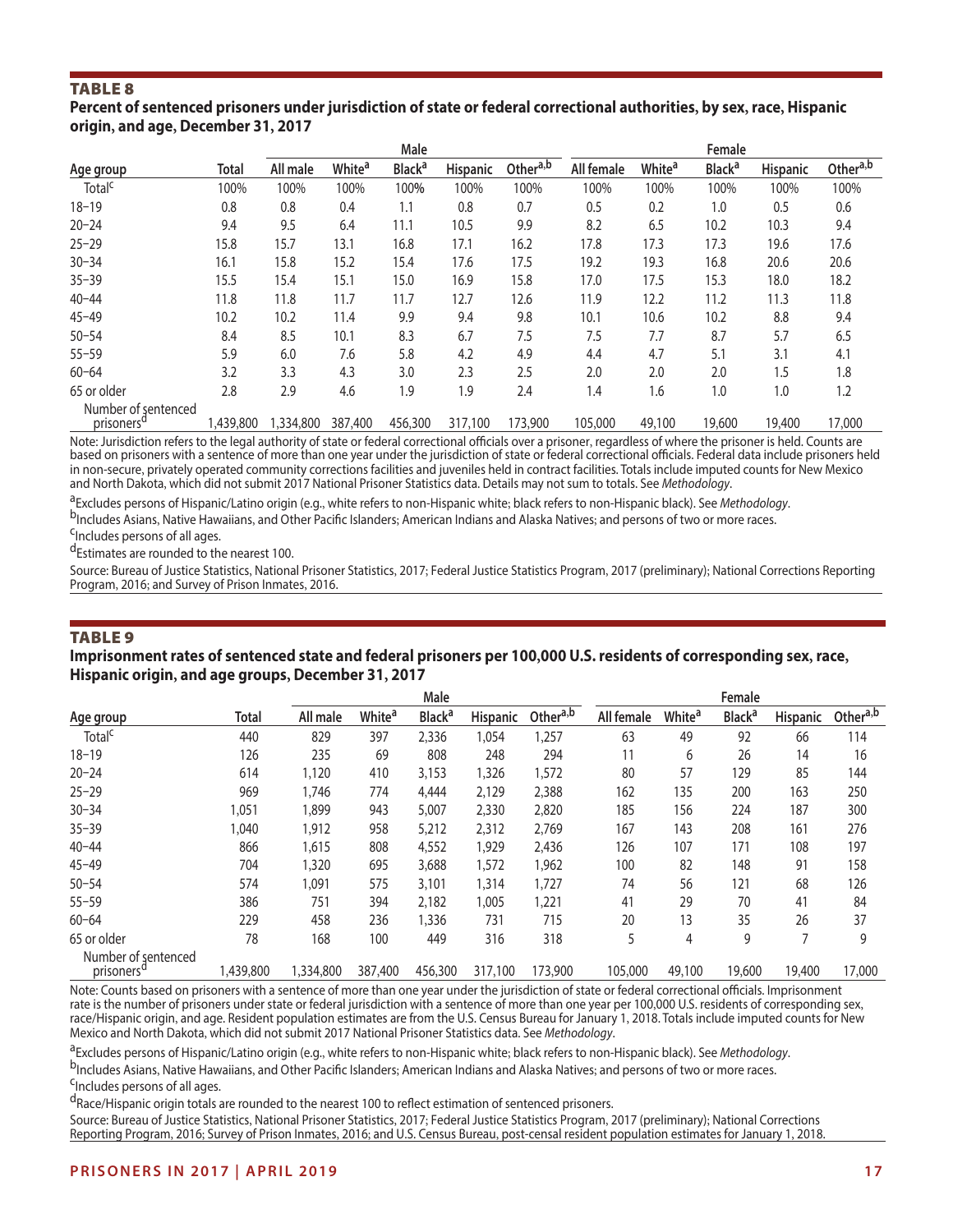#### **Non-U.S. citizen prisoners in the custody of publicly or privately operated federal or state prisons, not including jails, by sex, December 31, 2017**

|                             |              |                         | Non-U.S. citizen prisoners <sup>a,b</sup> |                                              | Non-U.S. citizen prisoners sentenced to more than 1 year <sup>a</sup> |                         |                             |                                     |
|-----------------------------|--------------|-------------------------|-------------------------------------------|----------------------------------------------|-----------------------------------------------------------------------|-------------------------|-----------------------------|-------------------------------------|
| Jurisdiction                | <b>Total</b> | <b>Male<sup>c</sup></b> | Female <sup>c</sup>                       | Percent of prison<br>population <sup>d</sup> | <b>Total</b>                                                          | <b>Male<sup>c</sup></b> | Female <sup>c</sup>         | Percent of sentenced<br>populationd |
| U.S. total <sup>e</sup>     | 105,129      | 77,993                  | 2,959                                     | 7.6%                                         | 99,855                                                                | 72,943                  | 2,735                       | 7.5%                                |
| Federal <sup>f,g</sup>      | 35,857       | 34,314                  | 1,543                                     | 19.7%                                        | 31,339                                                                | 29,964                  | 1,375                       | 18.6%                               |
| State <sup>e</sup>          | 69,272       | 43,679                  | 1,416                                     | 5.8%                                         | 68,516                                                                | 42,979                  | 1,360                       | 5.8%                                |
| Alabama                     | 817          | 730                     | 87                                        | 3.7                                          | 784                                                                   | 697                     | 87                          | 3.9                                 |
| Alaskah                     | 119          | 113                     | 6                                         | 2.7                                          | 56                                                                    | 53                      | 3                           | 3.0                                 |
| Arizona <sup>g</sup>        | 4,018        | 3,889                   | 129                                       | 9.6                                          | 3,930                                                                 | 3,806                   | 124                         | 9.7                                 |
| Arkansas                    | 264          | 256                     | 8                                         | 1.7                                          | 264                                                                   | 256                     | 8                           | 1.7                                 |
| California <sup>i</sup>     | 24,177       | $\sqrt{2}$              |                                           | 18.8                                         | 24,177                                                                | $\sqrt{2}$              |                             | 18.9                                |
| Colorado <sup>g</sup>       | 1,525        | 1,464                   | 61                                        | 7.8                                          | 1,525                                                                 | 1,464                   | 61                          | $7.8$                               |
| Connecticuth                | 387          | 371                     | 16                                        | 2.8                                          | 268                                                                   | 260                     | 8                           | 2.9                                 |
| Delawareh                   | 266          | 249                     | 17                                        | 4.3                                          | 183                                                                   | 182                     | $\mathbf{1}$                | 4.6                                 |
| Florida <sup>9</sup>        | 5,776        | 5,613                   | 163                                       | $6.0\,$                                      | 5,776                                                                 | 5,613                   | 163                         | $6.0\,$                             |
| Georgia <sup>g</sup>        | 2,552        | 2,431                   | 121                                       | 5.2                                          | 2,550                                                                 | 2,429                   | 121                         | 5.3                                 |
| Hawaii <sup>h</sup>         | 128          | 122                     | 6                                         | 2.5                                          | 83                                                                    | 80                      | $\sqrt{3}$                  | 2.6                                 |
| Idaho                       | 340          | 331                     | 9                                         | 4.5                                          | 294                                                                   | 285                     | 9                           | 4.3                                 |
| Illinois                    | 1,555        | 1,517                   | 38                                        | 3.8                                          | 1,555                                                                 | 1,517                   | 38                          | 3.8                                 |
| Indiana <sup>9</sup>        | 560          | 546                     | 14                                        | 2.2                                          | 560                                                                   | 546                     | 14                          | 2.2                                 |
| lowa <sup>g</sup>           | 190          | 180                     | $10$                                      | 2.1                                          | 190                                                                   | 180                     | $10$                        | 2.1                                 |
| Kansas <sup>9</sup>         |              |                         |                                           |                                              |                                                                       |                         |                             |                                     |
|                             | 314          | 303                     | 11                                        | 3.2                                          | 306                                                                   | 296                     | $10$                        | 3.3                                 |
| Kentucky<br>Louisiana       | 173          | 170                     | 3<br>1                                    | 1.4<br>0.8                                   | 173<br>120                                                            | 170                     | $\mathsf 3$<br>$\mathbf{1}$ | 1.4<br>0.8                          |
| Maine                       | 120<br>38    | 119<br>38               | $\pmb{0}$                                 | 1.6                                          | 31                                                                    | 119<br>31               |                             | 1.8                                 |
|                             | 637          | 624                     | 13                                        | 3.2                                          | 634                                                                   | 621                     | $\pmb{0}$<br>13             | 3.4                                 |
| Maryland<br>Massachusetts   | 691          | 665                     | 26                                        | 7.9                                          | 615                                                                   | 603                     | 12                          | 7.7                                 |
|                             |              |                         |                                           |                                              |                                                                       |                         |                             |                                     |
| Michigan <sup>g</sup>       | 555          | 540                     | 15                                        | 1.4                                          | 555                                                                   | 540                     | 15                          | 1.4                                 |
| Minnesota <sup>9</sup>      | 425          | 413                     | 12                                        | 4.7                                          | 425                                                                   | 413                     | 12                          | 4.5                                 |
| Mississippi                 | 21           | 21                      | $\pmb{0}$                                 | 0.2                                          | 19                                                                    | 19                      | $\pmb{0}$                   | 0.1                                 |
| Missouri                    | 239          | 233                     | 6                                         | 0.7                                          | 239                                                                   | 233                     | 6                           | 0.7                                 |
| Montana <sup>g</sup>        | 16           | 15                      | 1                                         | 0.5                                          | 16                                                                    | 15                      | $\mathbf{1}$                | 0.5                                 |
| Nebraska <sup>g</sup>       | 208          | 206                     | $\overline{2}$                            | 4.1                                          | 208                                                                   | 206                     | $\overline{2}$              | 4.1                                 |
| Nevada <sup>g</sup>         | 1,210        | 1,166                   | 44                                        | 9.1                                          | 1,202                                                                 | 1,159                   | 43                          | 8.8                                 |
| New Hampshire               |              |                         |                                           |                                              |                                                                       |                         | $\sqrt{2}$                  |                                     |
| New Jersey <sup>g</sup>     | 1,280        | 1,254                   | 26                                        | 6.6                                          | 1,280                                                                 | 1,254                   | 26                          | 6.6                                 |
| New Mexicok                 |              |                         |                                           |                                              |                                                                       |                         |                             |                                     |
| New York <sup>g</sup>       | 4,330        | 4,192                   | 138                                       | 8.7                                          | 4,330                                                                 | 4,192                   | 138                         | 8.8                                 |
| North Carolina              | 1,248        | 1,213                   | 35                                        | 3.4                                          | 1,241                                                                 | 1,206                   | 35                          | 3.5                                 |
| North Dakota <sup>k</sup>   |              | $\sqrt{2}$              | $\sqrt{2}$                                |                                              | $\sqrt{2}$                                                            | $\sqrt{2}$              |                             | $\therefore$                        |
| Ohio <sup>g,l</sup>         | 477          | 458                     | 19                                        | 0.9                                          | 477                                                                   | 458                     | 19                          | 0.9                                 |
| Oklahomam                   | 159          | 156                     | 3                                         | $0.6\,$                                      | 151                                                                   | 148                     | 3                           | $0.6\,$                             |
| Oregon <sup>n</sup>         | 1,473        | $\sqrt{\phantom{a}}$    |                                           | 10.0%                                        | $\sqrt{2}$                                                            | $\sqrt{2}$              |                             | $\langle 1 \rangle$                 |
| Pennsylvania                | 2,038        | 1,997                   | 41                                        | 4.3                                          | 1,985                                                                 | 1,944                   | 41                          | 4.2                                 |
| Rhode Island <sup>h</sup>   |              |                         | $\sqrt{2}$                                | $\ddot{\phantom{a}}$                         | $\sqrt{\phantom{a}}$                                                  | $\sqrt{2}$              |                             | $\ddot{\cdot}$                      |
| South Carolina <sup>9</sup> | 445          | 428                     | 17                                        | 2.3                                          | 441                                                                   | 425                     | 16                          | 2.3                                 |
| South Dakota <sup>9</sup>   | 86           | 78                      | 8                                         | 2.2                                          | 86                                                                    | 78                      | 8                           | 2.2                                 |
| Tennessee                   | 368          | 356                     | 12                                        | 1.7                                          | 368                                                                   | 356                     | 12                          | 1.7                                 |
| Texas <sup>9</sup>          | 8,826        | 8,595                   | 231                                       | 5.9                                          | 8,746                                                                 | 8,518                   | 228                         | $6.0\,$                             |
| Utah                        | 356          | 350                     | 6                                         | 7.1                                          | 356                                                                   | 350                     | 6                           | 7.2                                 |

*Continued on next page*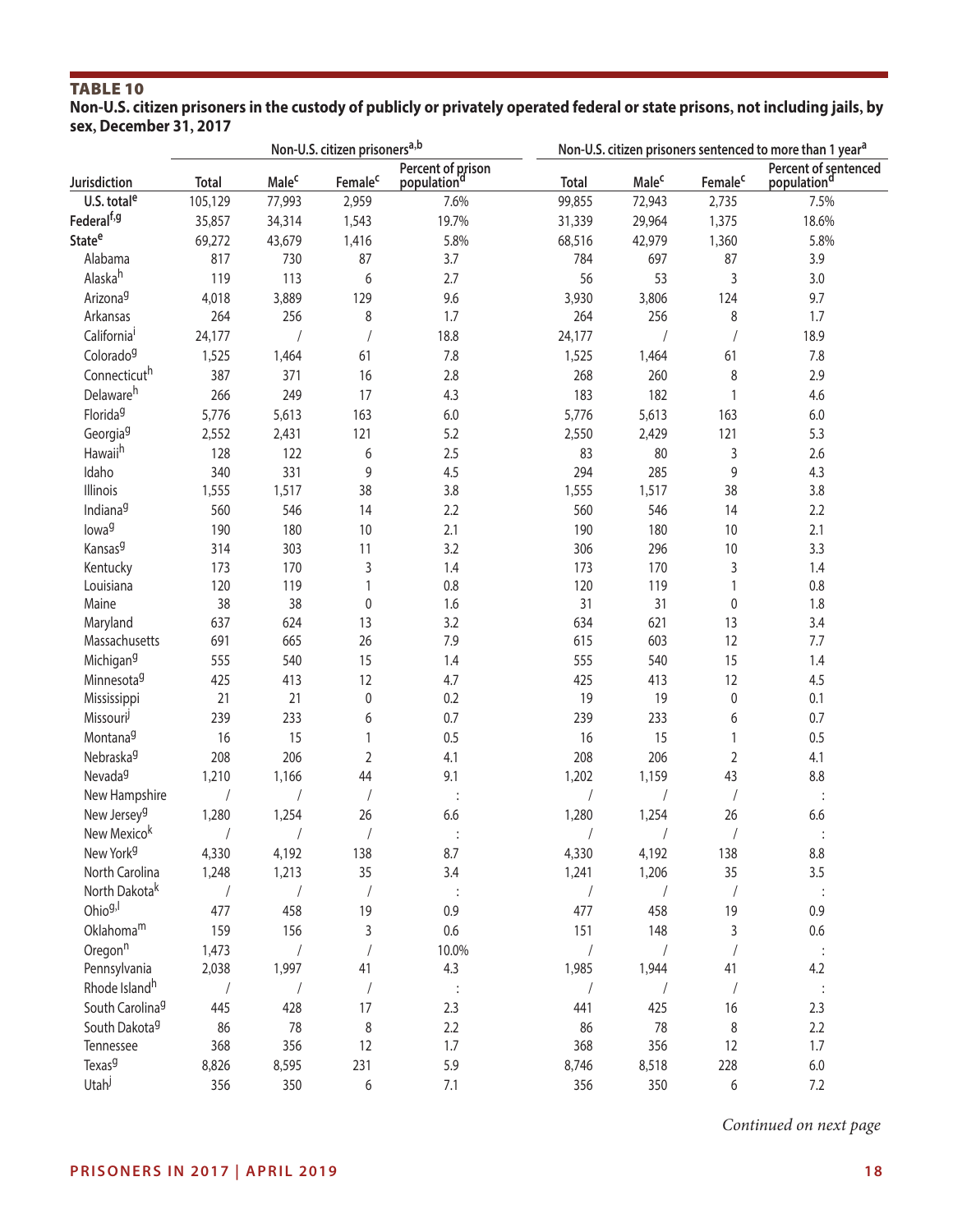#### TABLE 10 (continued) **Non-U.S. citizen prisoners in the custody of publicly or privately operated federal or state prisons, not including jails, by sex, December 31, 2017**

|                      |       |                   | Non-U.S. citizen prisoners <sup>a,b</sup> |                                              |              | Non-U.S. citizen prisoners sentenced to more than 1 year <sup>d</sup> |                     |                                                 |  |  |
|----------------------|-------|-------------------|-------------------------------------------|----------------------------------------------|--------------|-----------------------------------------------------------------------|---------------------|-------------------------------------------------|--|--|
| <b>Jurisdiction</b>  | Total | Male <sup>c</sup> | Female <sup>c</sup>                       | Percent of prison<br>population <sup>a</sup> | <b>Total</b> | Male <sup>c</sup>                                                     | Female <sup>c</sup> | Percent of sentenced<br>population <sup>a</sup> |  |  |
| Vermont <sup>h</sup> |       |                   |                                           | 0.6                                          |              |                                                                       |                     | 0.3                                             |  |  |
| Virginia             | 865   | 844               |                                           | 2.9                                          | 865          | 844                                                                   | 21                  | 2.9                                             |  |  |
| Washington           | 746   | 725               |                                           | 4.2                                          | 745          | 724                                                                   | 21                  | 4.2                                             |  |  |
| West Virginia        | 24    | 23                |                                           | 0.4                                          | 24           | 23                                                                    |                     | 0.4                                             |  |  |
| Wisconsin            | 476   | 463               | 13                                        | 2.0                                          | 463          | 451                                                                   | 12                  | 2.1                                             |  |  |
| Wyoming <sup>g</sup> | 53    | 52                |                                           |                                              | 53           |                                                                       |                     | 2.2                                             |  |  |

Note: Defnition of non-U.S. citizen varies across jurisdictions. Use caution when interpreting these statistics. Unless otherwise noted, citizenship status is based on self-report of the prisoner upon admission to prison. Some jurisdictions use a prisoner's reported country of birth to determine current citizenship. BJS changed the way it measured citizenship for the 2017 reference year, requesting that National Prisoner Statistics (NPS) respondents include all non-U.S. citizens in the physical custody of state and federal correctional authorities and those held in private prisons, while excluding prisoners held in local jails and in the custody of other jurisdictions. Data collected in the 2017 NPS should not be compared to previous years' data. See *Methodology*. :Not calculated.

/Not reported.

<sup>a</sup>Unless otherwise noted, citizenship status is based on self-reporting by prisoners at time of admission.<br><sup>b</sup>Includes unsentenced prisoners and those of all sentence lengths.

<sup>C</sup>U.S. and state totals for non-U.S. citizens by sex exclude California and Oregon, which did not report citizenship counts by sex.<br><sup>d</sup>Prison population count is the sum of persons held in the custody of state and federal In 2017, the total custody population in publicly and privately operated state and federal correctional facilities was 1,379,579 (1,197,432 state and 182,147 federal), and the sentenced custody population in those same facilities was 1,339,729 (1,171,372 state and 168,357 federal). These counts exclude custody<br>populations for non-reporting states (New Hampshire, New Mexico, Nor

eTotal U.S. and state counts of non-U.S. citizen prisoners for 2017, and male and female totals, are an undercount due to the exclusion of data from several states that were unable to report this information. The 92.4% of prisoners who are not counted as non-citizens are not necessarily all U.S. citizens, as some may be of unknown citizenship status.

f<br><sup>f</sup>Citizenship data from the 2017 Federal Bureau of Prisons (BOP) should not be compared to previous years' data. Federal counts are based on country of current citizenship as recorded in the BOP data system and exclude persons detained by U.S. Citizenship and Immigration Services, U.S. Immigration and Customs Enforcement (ICE), or U.S. Customs and Border Protection. In previous years, BOP has provided counts of non-citizens to NPS that were based on a prisoner's country of birth.

<sup>9</sup>Citizenship data were subject to verification by an external data source.

h<sub>Prisons and jails form one integrated system. Data include total jail and prison populations.</sub>

i<br>Citizenship data were extracted from a state report (https://sites.cdcr.ca.gov/research/wp-content/uploads/sites/9/2018/07/Offender-Data-Points-as-of-December-31-2017-1.pdf) and represented the country of birth as reported by prisoners.

.<br>Estimate not based on self-reported citizenship status but on the number of offenders with ICE detainers.

k<sub>State</sub> did not provide 2017 NPS data. Counts of non-U.S. citizens were imputed based on previous years' data and included in the state and U.S. totals. See Methodology.

Counts of non-U.S. citizens exclude those held in privately operated halfway houses.

<sup>m</sup>Citizenship based on prisoner-reported country of birth.

nCitizenship data were extracted from a state report (<https://www.oregon.gov/doc/OC/docs/pdf/IB-54-ICE>Criminal Aliens.pdf) and was unavailable by sex. Source: Bureau of Justice Statistics, National Prisoner Statistics, 2017.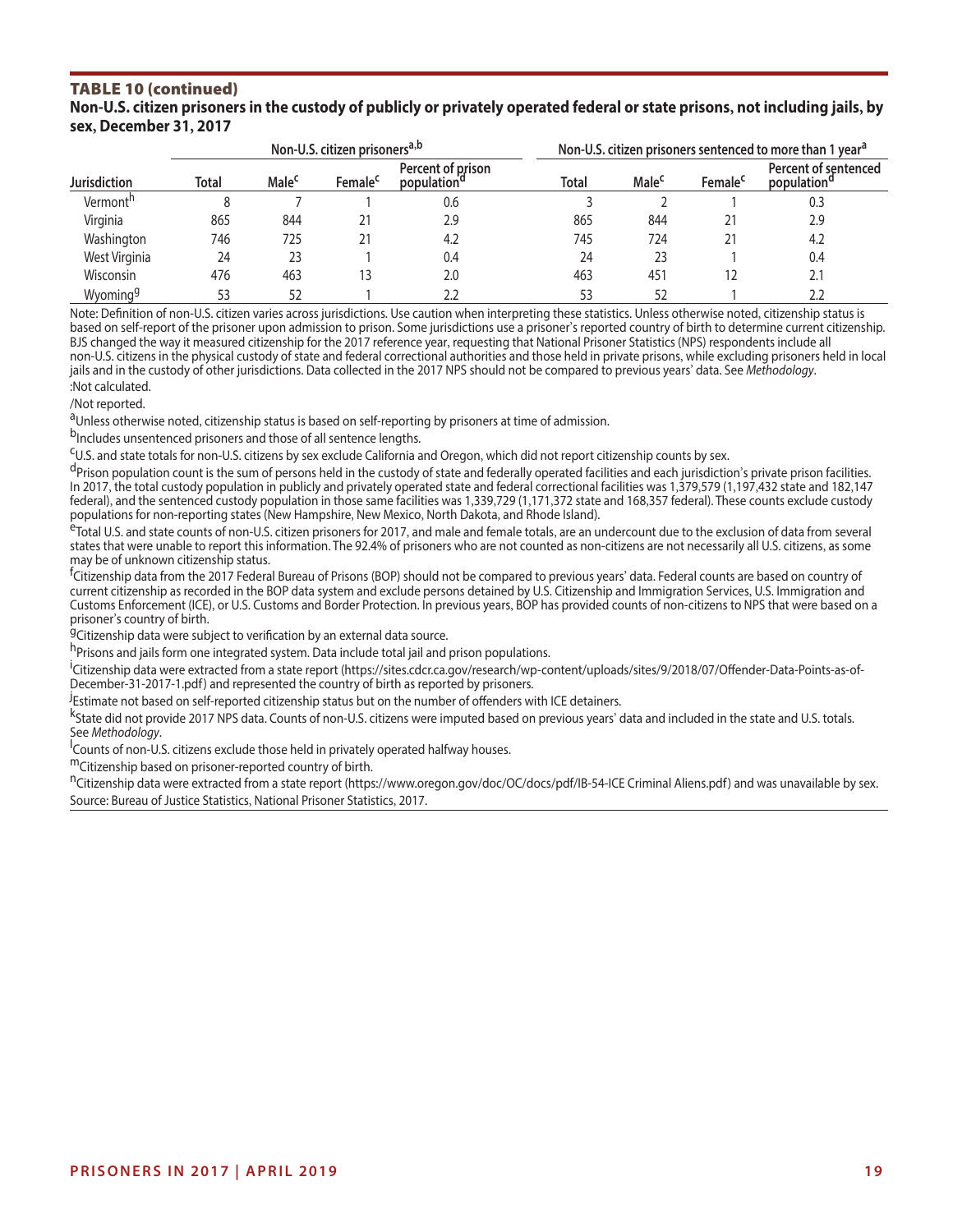|                           | Prisoners age 17 or younger in the custody of publicly or privately operated federal or state prisons, not including jails, |  |
|---------------------------|-----------------------------------------------------------------------------------------------------------------------------|--|
| by sex, December 31, 2017 |                                                                                                                             |  |

|                          |              | Prisoners age 17 or younger |        |                           | Prisoners age 17 or younger |              |        |  |
|--------------------------|--------------|-----------------------------|--------|---------------------------|-----------------------------|--------------|--------|--|
| Jurisdiction             | <b>Total</b> | Male                        | Female | Jurisdiction              | <b>Total</b>                | Male         | Female |  |
| U.S. total               | 935          | 893                         | 42     | Mississippi               | 18                          | 18           | 0      |  |
| Federal <sup>a</sup>     | 42           | 36                          | 6      | Missouri                  | 11                          | 9            |        |  |
| <b>State</b>             | 893          | 857                         | 36     | Montana                   | $\mathbf{0}$                | 0            |        |  |
| Alabama                  | 25           | 24                          |        | Nebraska                  | 5                           |              |        |  |
| Alaskab                  | 13           | 12                          |        | Nevada                    | 22                          | 22           |        |  |
| Arizona                  | 54           | 53                          |        | New Hampshire             | $\mathbf{0}$                | $\Omega$     | U      |  |
| Arkansas                 | 24           | 23                          |        | New Jersey                | 0                           | 0            |        |  |
| California               |              |                             |        | New Mexico <sup>c</sup>   |                             |              |        |  |
| Colorado                 | 8            | 8                           |        | New York                  | 67                          | 65           |        |  |
| Connecticut <sup>b</sup> | 55           | 53                          |        | North Carolina            | 76                          | 72           |        |  |
| Delawareb                | 11           | 11                          | 0      | North Dakota <sup>c</sup> |                             |              |        |  |
| Florida                  | 133          | 131                         | 2      | Ohio                      | 32                          | 31           |        |  |
| Georgia                  | 62           | 61                          |        | Oklahoma                  | 12                          | 10           |        |  |
| Hawaii <sup>b</sup>      |              | 0                           | N      | Oregon                    | $\mathbf 0$                 | $\Omega$     |        |  |
| Idaho                    | 0            | 0                           | 0      | Pennsylvania              | 27                          | 26           |        |  |
| Illinois                 | 0            | 0                           | 0      | Rhode Island              | $\mathbf 0$                 | $\Omega$     |        |  |
| Indiana                  | 24           | 24                          | 0      | South Carolina            | 35                          | 33           |        |  |
| lowa                     | 10           | 10                          | 0      | South Dakota              | $\mathbf{0}$                | $\Omega$     | 0      |  |
| Kansas                   | 0            | 0                           | 0      | Tennessee                 |                             |              |        |  |
| Kentucky                 | 0            | $\mathbf{0}$                |        | Texas                     | 42                          | 34           | 8      |  |
| Louisiana                | 21           | 18                          |        | Utah                      |                             |              |        |  |
| Maine                    | 0            | 0                           | 0      | Vermont <sup>b</sup>      | 2                           |              |        |  |
| Maryland                 | 13           | 13                          | 0      | Virginia                  | 12                          | 12           | 0      |  |
| Massachusetts            | 0            | 0                           |        | Washington                | 0                           | $\mathbf{0}$ |        |  |
| Michigan                 | 40           | 39                          |        | West Virginia             | 0                           | $\Omega$     |        |  |
| Minnesota                | 8            | 8                           | 0      | Wisconsin                 | 22                          | 21           |        |  |
|                          |              |                             |        | Wyoming                   | 1                           |              | 0      |  |

Note: In 2017, BJS began requesting that National Prisoner Statistics (NPS) respondents include all persons age 17 or younger in the physical custody of state and federal correctional authorities and those held in private prisons, while excluding prisoners held in local jails and in the custody of other jurisdictions. Data collected in the 2017 NPS should not be compared to previous years' data. See *Methodology*.

/Not reported.

<sup>a</sup>The Federal Bureau of Prisons holds prisoners age 17 or younger in private contract facilities; 42 such prisoners were housed in contract facilities in 2017.<br><sup>b</sup>Prisons and jails form one integrated system. Data includ

cState did not provide any 2017 NPS data. See *Methodology*.

Source: Bureau of Justice Statistics, National Prisoner Statistics, 2017.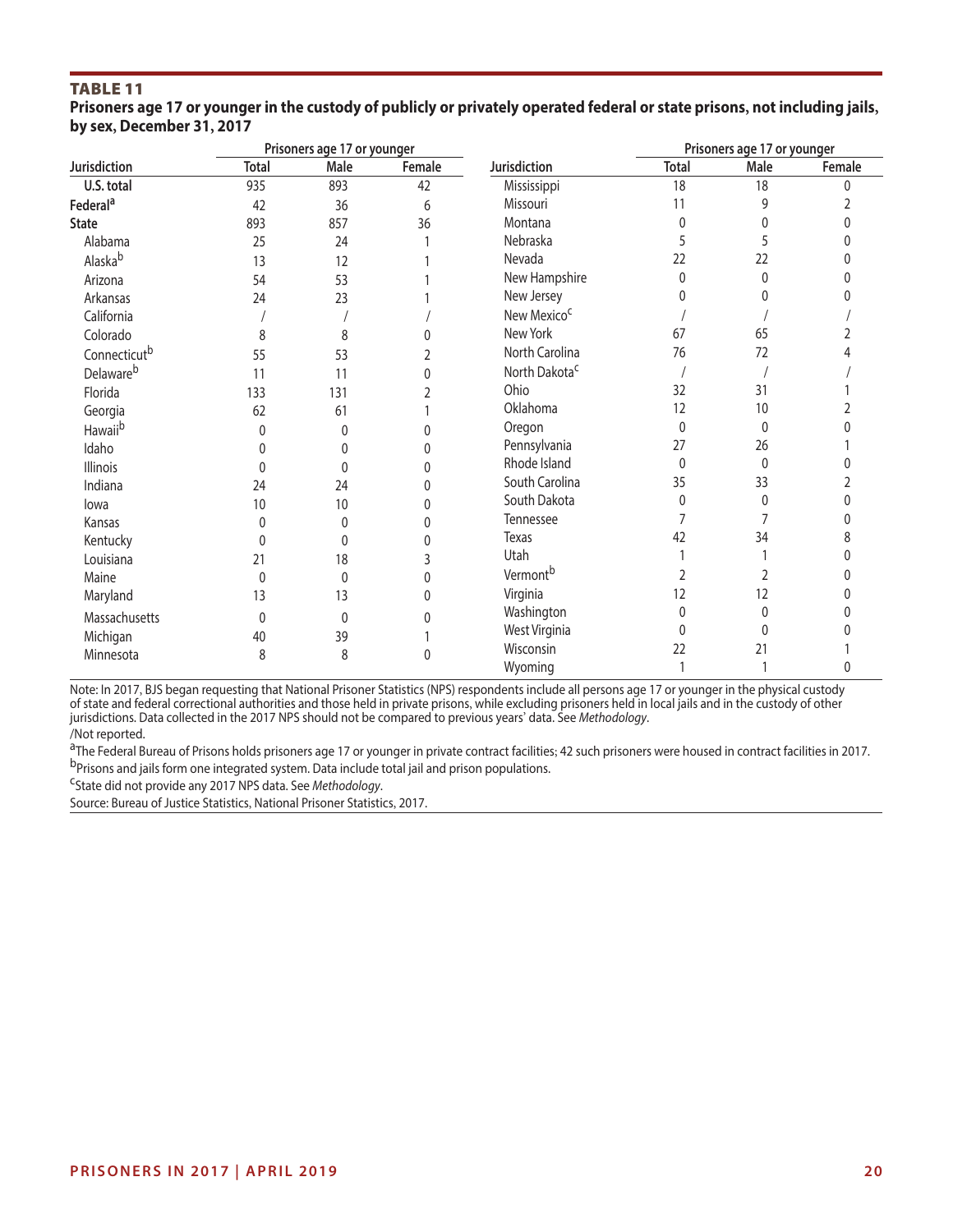**Sentenced prisoners under jurisdiction of state correctional authorities, percentages by most serious ofense, sex, race, and Hispanic origin, December 31, 2016** 

| Most serious offense                             | All prisoners <sup>a</sup> | Male      | Female | Whiteb  | <b>Black</b> b | Hispanic |
|--------------------------------------------------|----------------------------|-----------|--------|---------|----------------|----------|
| Total                                            | 100%                       | 100%      | 100%   | 100%    | 100%           | 100%     |
| Violent                                          | 55.2%                      | 56.5%     | 37.5%  | 47.6%   | 60.1%          | 60.4%    |
| Murder <sup>c</sup>                              | 14.2                       | 14.3      | 12.0   | 10.5    | 16.3           | 15.5     |
| Negligent manslaughter                           | 1.3                        | 1.3       | 2.5    | 1.3     | 0.8            | 1.0      |
| Rape/sexual assault                              | 12.8                       | 13.6      | 2.4    | 16.4    | 8.3            | 14.0     |
| Robbery                                          | 13.1                       | 13.5      | 8.0    | 7.2     | 19.3           | 12.7     |
| Aggravated/simple assault                        | 10.5                       | 10.6      | 8.8    | 9.1     | 11.8           | 13.3     |
| Other                                            | 3.3                        | 3.2       | 3.8    | 3.1     | 3.7            | 3.8      |
| Property                                         | 17.5%                      | 16.9%     | 26.4%  | 23.8%   | 14.5%          | 12.3%    |
| <b>Burglary</b>                                  | 9.4                        | 9.6       | 7.1    | 11.5    | 8.7            | 7.1      |
| Larceny-theft                                    | 3.4                        | 3.0       | 8.4    | 5.4     | 3.0            | 2.1      |
| Motor vehicle theft                              | 0.7                        | 0.7       | 0.8    | 1.0     | 0.6            | 0.9      |
| Fraud                                            | 2.0                        | 1.6       | 7.1    | 2.9     | 1.2            | 1.0      |
| Other                                            | 2.0                        | 1.9       | 2.9    | 2.9     | 1.0            | 1.1      |
| Drug                                             | 14.8%                      | 14.0%     | 24.8%  | 15.4%   | 13.8%          | 13.9%    |
| Drug possession                                  | 3.5                        | 3.2       | 7.3    | 4.1     | 3.2            | 3.2      |
| Other <sup>d</sup>                               | 11.2                       | 10.7      | 17.6   | 11.3    | 10.6           | 10.7     |
| Public order                                     | 11.9%                      | 12.0%     | 10.2%  | 12.4%   | 11.2%          | 13.1%    |
| Weapons                                          | 4.2                        | 4.4       | 1.7    | 2.6     | 5.4            | 5.3      |
| DUI                                              | 1.9                        | 1.9       | 2.6    | 2.7     | 0.7            | 2.6      |
| Othere                                           | 5.8                        | 5.7       | 5.8    | 7.1     | 5.0            | 5.1      |
| Other/unspecified <sup>t</sup>                   | 0.6%                       | 0.6%      | 1.1%   | 0.8%    | 0.4%           | 0.4%     |
| Total number of sentenced prisoners <sup>9</sup> | 1,288,500                  | 1,194,000 | 94,400 | 401,100 | 419,700        | 278,400  |

Note: Jurisdiction refers to the legal authority of state or federal correctional officials over a prisoner, regardless of where the prisoner is held. Estimates are<br>based on state prisoners with a sentence of more than one <sup>a</sup>Also includes Asians, Native Hawaiians, and Other Pacific Islanders; American Indians and Alaska Natives; and persons of two or more races.<br><sup>b</sup>Excludes persons of Hispanic/Latino origin (e.g., white refers to non-Hispan

d<sub>Includes</sub> trafficking and other drug offenses.

eIncludes court offenses; commercialized vice, morals, and decency offenses; liquor-law violations; probation and parole violations; and other public-order offenses.

f<br><sup>f</sup>Includes juvenile offenses and other unspecified offense categories.

<sup>g</sup>Estimates are rounded to the nearest 100.

Source: Bureau of Justice Statistics, National Prisoner Statistics, 2016; National Corrections Reporting Program, 2016; and Survey of Prison Inmates, 2016.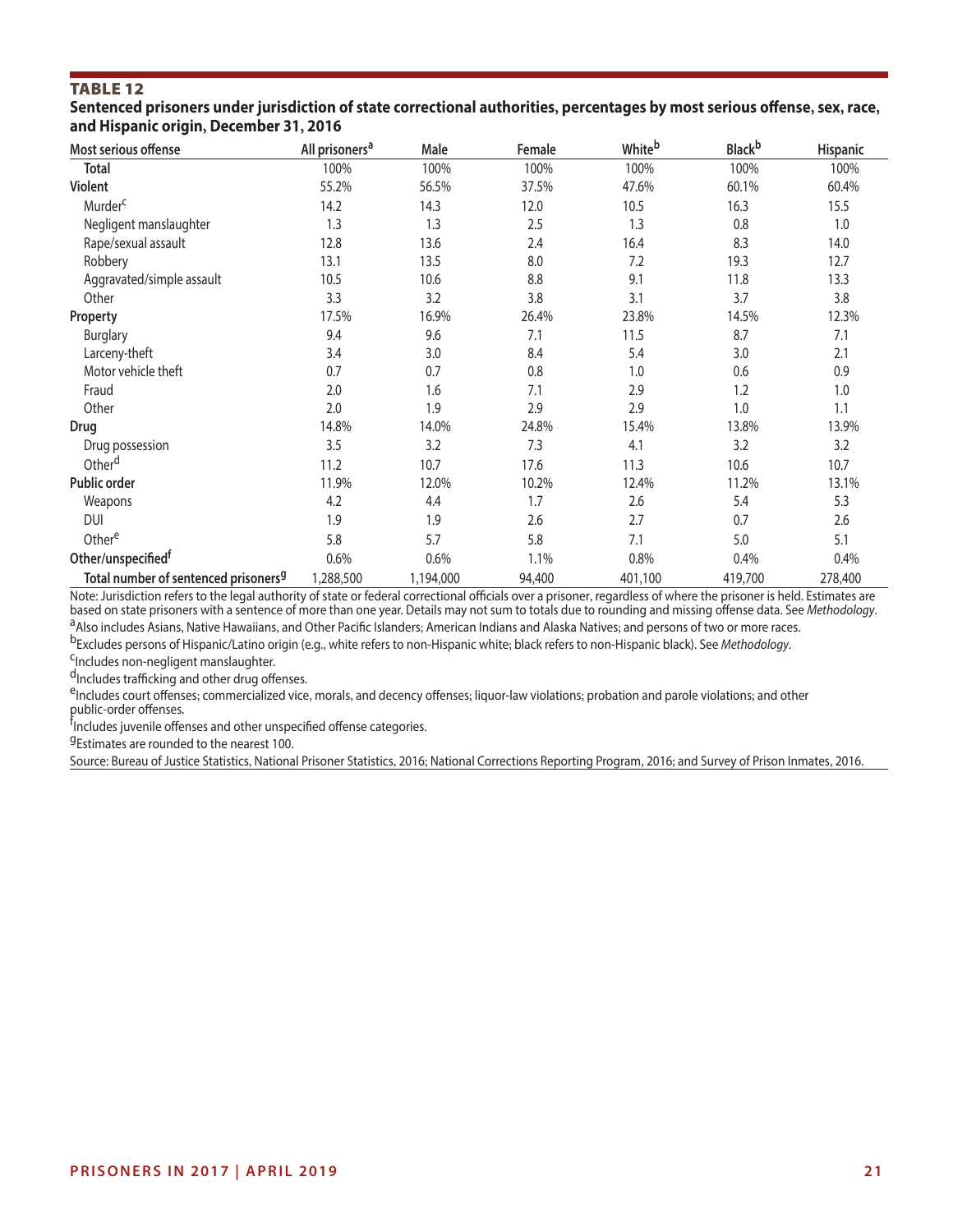**Number of sentenced prisoners under jurisdiction of state correctional authorities, by most serious ofense, sex, race, and Hispanic origin, December 31, 2016** 

| Most serious offense           | All prisoners <sup>a</sup> | Male      | Female | White <sup>b</sup> | <b>Black</b> b | Hispanic |
|--------------------------------|----------------------------|-----------|--------|--------------------|----------------|----------|
| <b>Total</b>                   | 1,288,466                  | 1,194,000 | 94,400 | 401,100            | 419,700        | 278,400  |
| <b>Violent</b>                 | 710,900                    | 675,200   | 35,400 | 190,900            | 252,400        | 168,100  |
| Murder <sup>c</sup>            | 182,400                    | 171,100   | 11,300 | 41,900             | 68,600         | 43,200   |
| Negligent manslaughter         | 17,300                     | 15,000    | 2,300  | 5,300              | 3,200          | 2,800    |
| Rape/sexual assault            | 164,800                    | 162,400   | 2,300  | 65,600             | 34,600         | 39,000   |
| Robbery                        | 168,800                    | 161,200   | 7,600  | 28,900             | 81,100         | 35,300   |
| Aggravated/simple assault      | 135,400                    | 127,100   | 8,300  | 36,500             | 49,500         | 37,200   |
| Other                          | 42,100                     | 38,600    | 3,600  | 12,600             | 15,300         | 10,700   |
| Property                       | 226,100                    | 201,300   | 24,900 | 95,400             | 61,000         | 34,200   |
| <b>Burglary</b>                | 121,300                    | 114,500   | 6,700  | 46,000             | 36,400         | 19,900   |
| Larceny-theft                  | 44,000                     | 36,200    | 8,000  | 21,800             | 12,700         | 5,900    |
| Motor vehicle theft            | 9,600                      | 8,900     | 800    | 4,000              | 2,400          | 2,600    |
| Fraud                          | 25,900                     | 19,300    | 6,700  | 11,800             | 5,000          | 2,700    |
| Other                          | 25,200                     | 22,500    | 2,800  | 11,800             | 4,400          | 3,100    |
| Drug                           | 190,100                    | 166,800   | 23,500 | 61,600             | 57,900         | 38,600   |
| Drug possession                | 45,300                     | 38,500    | 6,900  | 16,300             | 13,300         | 8,800    |
| Other <sup>d</sup>             | 144,800                    | 128,300   | 16,600 | 45,300             | 44,500         | 29,800   |
| Public order                   | 153,100                    | 143,500   | 9,600  | 49,900             | 46,900         | 36,400   |
| Weapons                        | 54,400                     | 52,700    | 1,600  | 10,500             | 22,700         | 14,800   |
| <b>DUI</b>                     | 24,600                     | 22,100    | 2,500  | 11,000             | 3,100          | 7,300    |
| Othere                         | 74,100                     | 68,600    | 5,500  | 28,300             | 21,100         | 14,300   |
| Other/unspecified <sup>t</sup> | 8,200                      | 7,200     | 1,000  | 3,300              | 1,500          | 1,100    |

Note: Jurisdiction refers to the legal authority of state or federal correctional officials over a prisoner, regardless of where the prisoner is held. Estimates are based on state prisoners with a sentence of more than one year. Estimates are rounded to the nearest 100. Details may not sum to totals due to rounding<br>and missing offense data. See *Methodology*.

<sup>a</sup>Also includes Asians, Native Hawaiians, and Other Pacific Islanders; American Indians and Alaska Natives; and persons of two or more races.<br><sup>b</sup>Excludes persons of Hispanic/Latino origin (e.g., white refers to non-Hispan

 $d$ Includes trafficking and other drug offenses.

eIncludes court offenses; commercialized vice, morals, and decency offenses; liquor-law violations; probation and parole violations; and other

public-order offenses.<br><sup>f</sup>includes juvenile offenses and other unspecified offense categories.

Source: Bureau of Justice Statistics, National Prisoner Statistics, 2016; National Corrections Reporting Program, 2016; and Survey of Prison Inmates, 2016.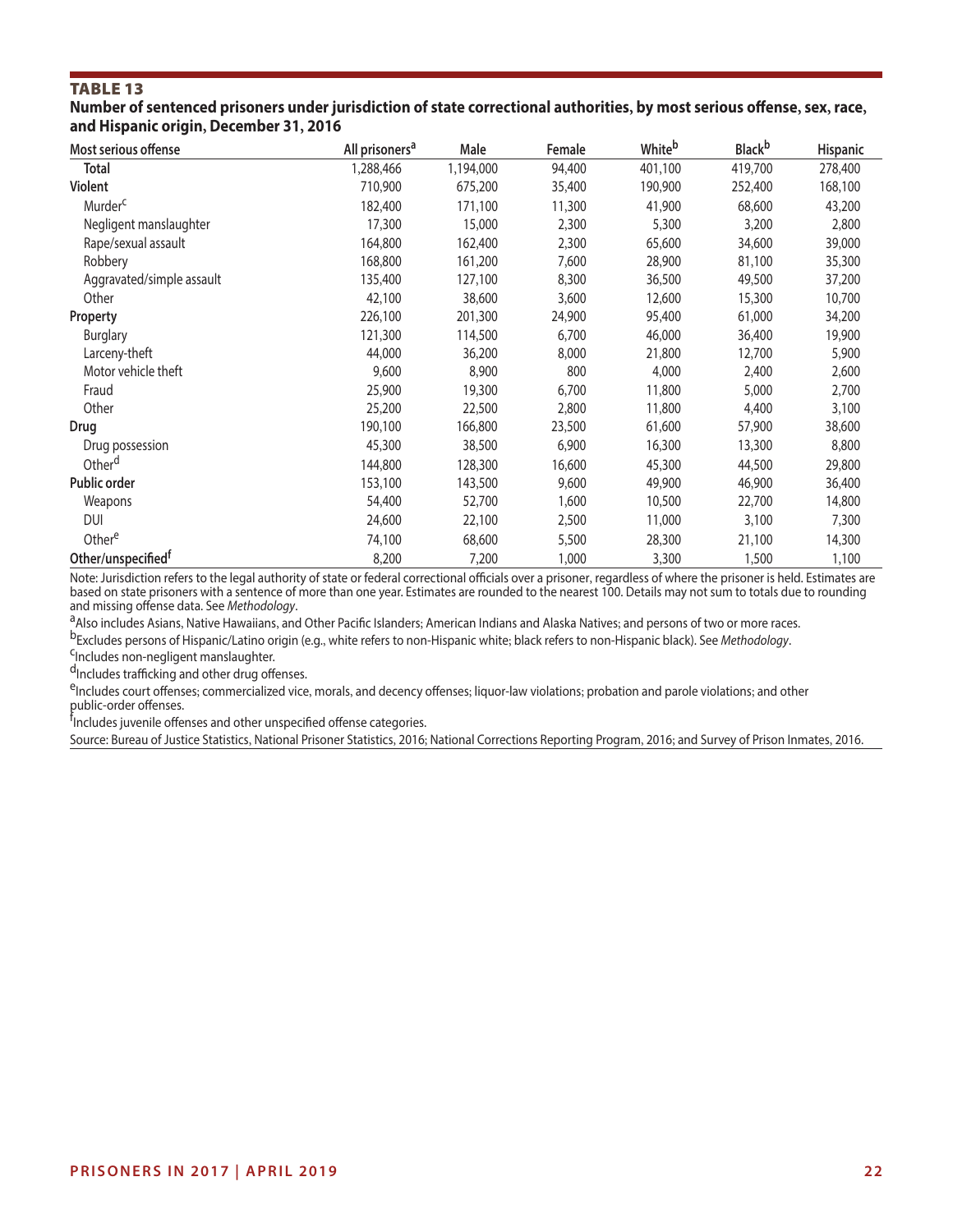**Prisoners who received a sentence of any length in the custody of publicly or privately operated federal correctional facilities, percentages by most serious ofense, sex, race, and Hispanic origin, September 30, 2017** 

| Most serious offense                             | All prisoners <sup>a</sup> | Male    | Female | White <sup>b,c</sup> | Black <sup>b,c</sup> | <b>Hispanic<sup>c</sup></b> |
|--------------------------------------------------|----------------------------|---------|--------|----------------------|----------------------|-----------------------------|
| <b>Total</b>                                     | 100%                       | 100%    | 100%   | 100%                 | 100%                 | 100%                        |
| Violent                                          | 7.9%                       | 8.1%    | 4.8%   | 7.0%                 | 10.6%                | 2.4%                        |
| Homicide <sup>d</sup>                            | 1.6                        | 1.7     | 1.3    | 0.7                  | 2.6                  | 0.4                         |
| Robbery                                          | 3.8                        | 4.0     | 1.8    | 4.5                  | 5.8                  | 1.0                         |
| Other                                            | 2.4                        | 2.5     | 1.7    | 1.8                  | 2.1                  | 1.0                         |
| Property                                         | 5.9%                       | 5.1%    | 17.4%  | 8.5%                 | 6.3%                 | 2.8%                        |
| <b>Burglary</b>                                  | 0.2                        | 0.2     | 0.1    | 0.1                  | 0.4                  | 0.0                         |
| Fraud                                            | 4.6                        | 3.9     | 14.8   | 6.7                  | 4.9                  | 2.4                         |
| Other                                            | 1.0                        | 1.0     | 2.4    | 1.7                  | 1.0                  | 0.4                         |
| Druge                                            | 47.3%                      | 46.6%   | 56.8%  | 37.5%                | 46.9%                | 58.2%                       |
| <b>Public order</b>                              | 38.5%                      | 39.8%   | 20.4%  | 46.2%                | 36.0%                | 36.2%                       |
| Immigration <sup>†</sup>                         | 6.7                        | 6.9     | 3.2    | 0.6                  | 0.3                  | 19.9                        |
| Weapons                                          | 17.0                       | 17.9    | 4.2    | 14.3                 | 26.7                 | 8.5                         |
| Other <sup>g</sup>                               | 14.9                       | 15.0    | 13.0   | 31.3                 | 8.9                  | 7.8                         |
| Other/unspecifiedh                               | 0.4%                       | 0.4%    | 0.6%   | 0.8%                 | 0.3%                 | 0.3%                        |
| Total number of sentenced prisoners <sup>1</sup> | 166,800                    | 155,700 | 11,100 | 46,100               | 61,800               | 53,200                      |

Note: Counts are based on prisoners who were convicted and sentenced to any length of time, including those sentenced to one year or less, in the custody<br>of publicly or privately operated federal correctional facilities on <sup>a</sup> Also includes Asians, Native Hawaiians, and Other Pacific Islanders; American Indians and Alaska Natives; and persons of two or more races.<br><sup>b</sup>Excludes persons of Hispanic/Latino origin (e.g., white refers to non-Hispa

d<sub>Includes</sub> murder and negligent and non-negligent manslaughter.

eIncludes trafficking, possession, and other drug offenses. More than 99% of federal drug offenders were sentenced for trafficking.

 $\frac{f_{\text{I}}}{f_{\text{II}}}$  illegal entry, smuggling and importing non-citizens, and holds for immigration officials.

<sup>g</sup>Includes court offenses; commercialized vice, morals, and decency offenses; liquor-law violations; probation and parole violations; and other public-order offenses.<br><sup>h</sup>Includes offenses not classified.

**Estimates are rounded to the nearest 100.** 

Source: Bureau of Justice Statistics, Federal Justice Statistics Program, 2017 (preliminary).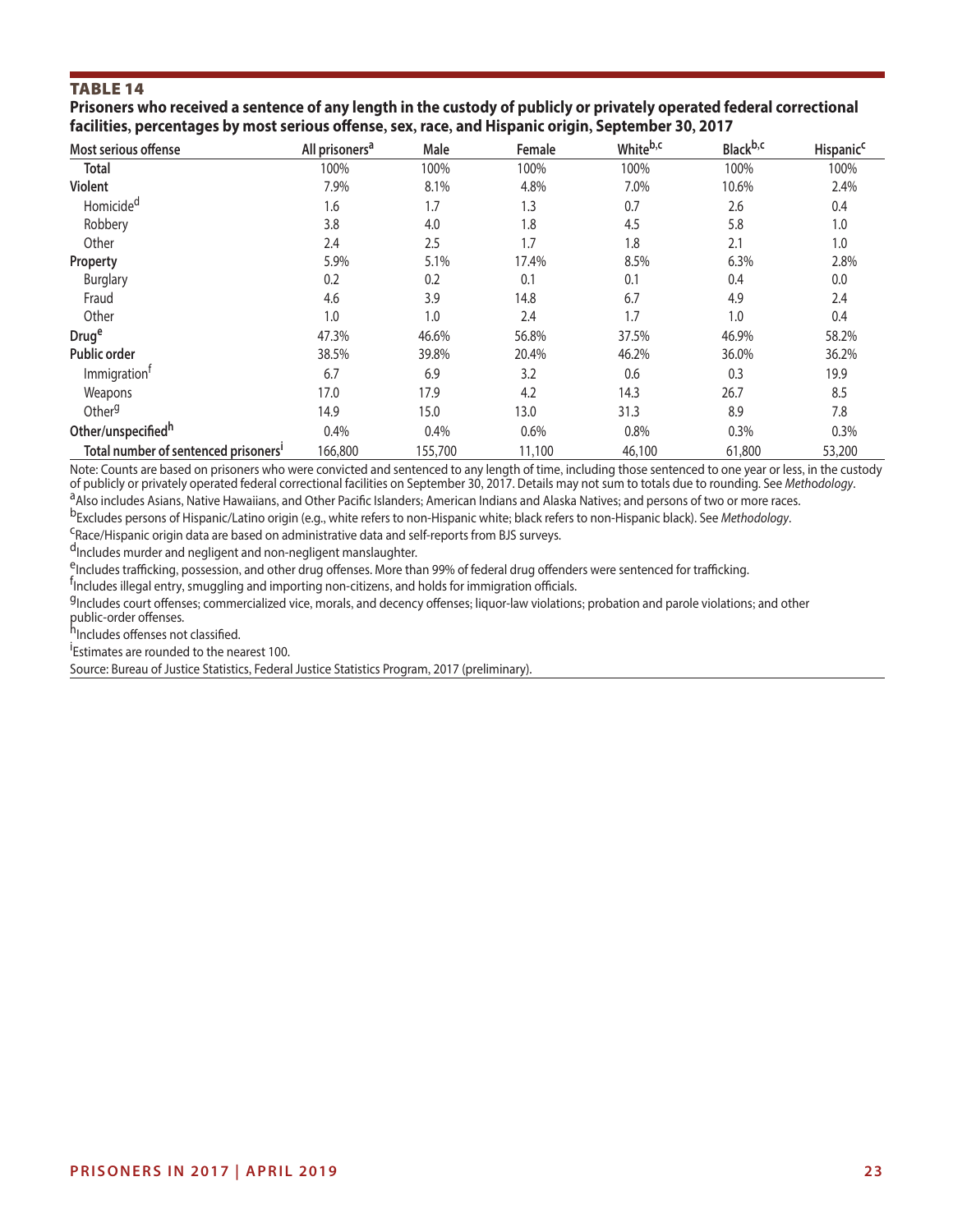#### **Prisoners who received a sentence of any length in the custody of publicly or privately operated federal correctional facilities, numbers by most serious ofense, sex, race, and Hispanic origin, September 30, 2017**

| Most serious offense     | All prisoners <sup>a</sup> | Male    | Female | Whiteb,c | Black <sup>b,c</sup> | Hispanic <sup>c</sup> |
|--------------------------|----------------------------|---------|--------|----------|----------------------|-----------------------|
| Total <sup>d</sup>       | 166,776                    | 155,679 | 11,097 | 46,100   | 61,800               | 53,200                |
| <b>Violent</b>           | 13,100                     | 12,600  | 500    | 3,200    | 6,500                | 1,300                 |
| Homicide <sup>e</sup>    | 2,700                      | 2,600   | 100    | 300      | 1,600                | 200                   |
| Robbery                  | 6,400                      | 6,200   | 200    | 2,100    | 3,600                | 600                   |
| Other                    | 4,000                      | 3,900   | 200    | 800      | 1,300                | 500                   |
| Property                 | 9,800                      | 7,900   | 1,900  | 3,900    | 3,900                | 1,500                 |
| <b>Burglary</b>          | 400                        | 400     | 10     | 100      | 300                  | 20                    |
| Fraud                    | 7,700                      | 6,100   | 1,600  | 3,100    | 3,000                | 1,300                 |
| Other                    | 1,800                      | 1,500   | 300    | 800      | 600                  | 200                   |
| Drug                     | 78,800                     | 72,500  | 6,300  | 17,300   | 29,000               | 31,000                |
| <b>Public order</b>      | 64,300                     | 62,000  | 2,300  | 21,300   | 22,200               | 19,300                |
| Immigration <sup>9</sup> | 11,100                     | 10,700  | 400    | 300      | 200                  | 10,600                |
| Weapons                  | 28,300                     | 27,900  | 500    | 6,600    | 16,500               | 4,500                 |
| Other                    | 24,800                     | 23,400  | 1,400  | 14,400   | 5,500                | 4,100                 |
| Other/unspecifiedh       | 700                        | 700     | 100    | 400      | 200                  | 200                   |

Note: Counts are based on prisoners who were convicted and sentenced to any length of time, including those sentenced to one year or less, in the custody<br>of publicly or privately operated federal correctional facilities on

<sup>a</sup> Also includes Asians, Native Hawaiians, and Other Pacific Islanders; American Indians and Alaska Natives; and persons of two or more races.<br><sup>b</sup>Excludes persons of Hispanic/Latino origin (e.g., white refers to non-Hispa

dRace/Hispanic origin totals are rounded to the nearest 100 to accommodate differences in data collection techniques between jurisdictions. eIncludes murder and negligent and non-negligent manslaughter.

fincludes trafficking, possession, and other drug offenses. More than 99% of federal drug offenders were sentenced for trafficking.

 $\frac{q_{\text{Includes}}}{q_{\text{Includes}}}$  entry, smuggling and importing non-citizens, and holds for immigration officials.<br>h<sub>Includes</sub> offenses not classified.

Source: Bureau of Justice Statistics, Federal Justice Statistics Program, 2017 (preliminary).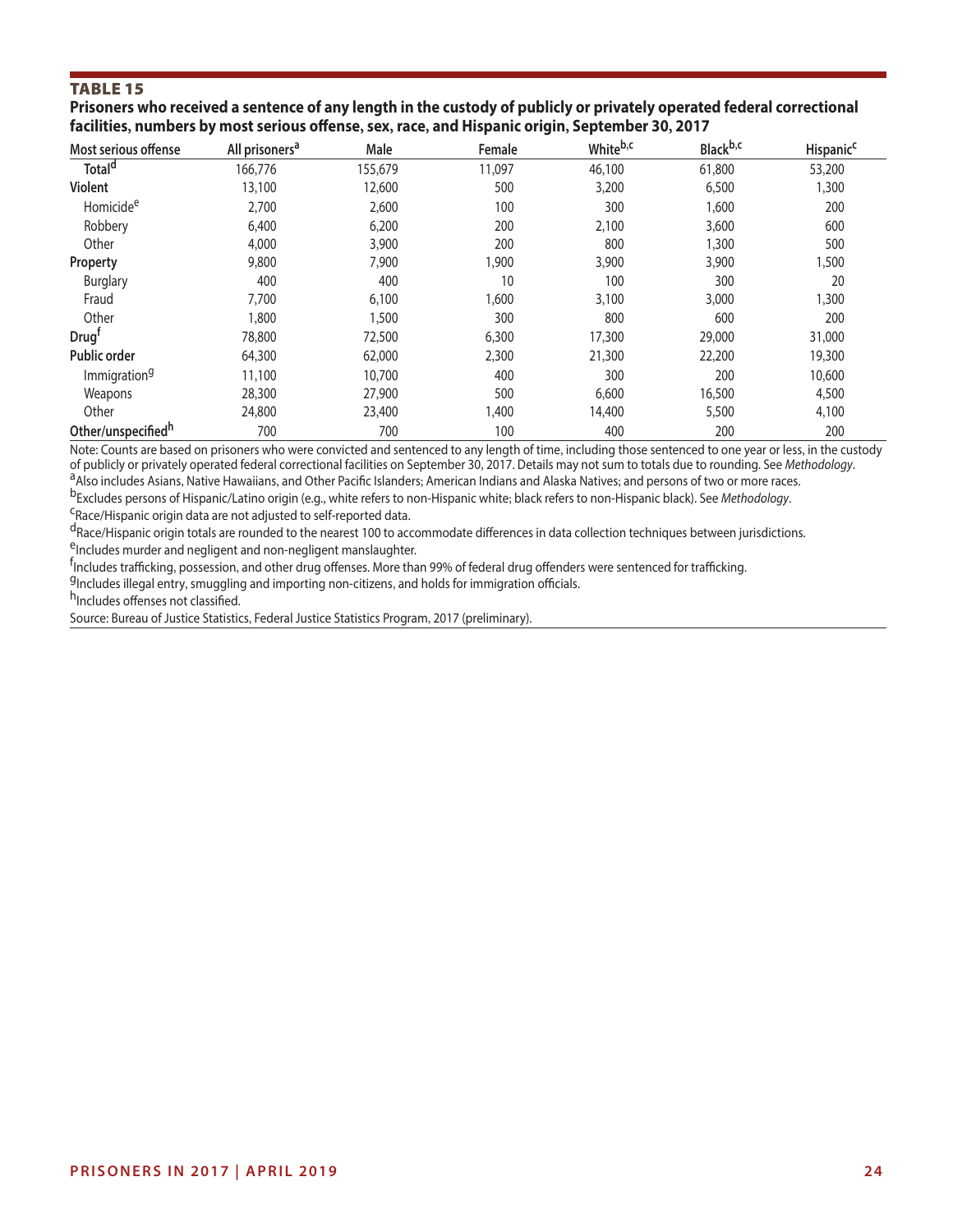# TABLE 16 **Prison facility capacity, custody population, and percent capacity, December 31, 2017**

|                       |                    | Type of capacity measure |                   | Custody         | Custody population as a percent of- |                         |  |
|-----------------------|--------------------|--------------------------|-------------------|-----------------|-------------------------------------|-------------------------|--|
| Jurisdiction          | Rated              | Operational              | Design            | population      | Lowest capacity                     | <b>Highest capacity</b> |  |
| Federal <sup>a</sup>  | 135,792            | $\cdots$                 | $\cdots$          | 155,006         | 114.1%                              | 114.1%                  |  |
| <b>State</b>          |                    |                          |                   |                 |                                     |                         |  |
| Alabama <sup>b</sup>  | $\cdots$           | 25,784                   | 12,852            | 21,570          | 167.8                               | 83.7                    |  |
| Alaska <sup>c</sup>   | 4,838              | $\cdots$                 | 4,664             | 4,378           | 93.9                                | 90.5                    |  |
| Arizona <sup>d</sup>  | 38,098             | 44,003                   | 38,098            | 41,964          | 110.1                               | 95.4                    |  |
| Arkansas              | 16,505             | 16,544                   | 15,721            | 15,879          | 101.0                               | 96.0                    |  |
| California            | $\cdots$           | 121,426                  | 89,763            | 118,058         | 131.5                               | 97.2                    |  |
| Colorado              | $\cdots$           | 14,706                   | 13,125            | 15,900          | 121.1                               | 108.1                   |  |
| Connecticut           | $\prime$           |                          |                   | 13,649          |                                     |                         |  |
| Delaware <sup>b</sup> | 5,514              | 5,566                    | 4,092             | 6,140           | 150.0                               | 110.3                   |  |
| Florida               |                    | 88,384                   |                   | 84,929          | 96.1                                | 96.1                    |  |
| Georgia <sup>d</sup>  | 59,481             | 53,861                   | $\cdots$          | 53,514          | 99.4                                | 90.0                    |  |
| Hawaii <sup>e</sup>   | $\cdots$           | 3,527                    | 3,527             | 3,536           | 100.3                               | 100.3                   |  |
| Idaho <sup>d</sup>    |                    | 7,615                    | $\cdots$          | 7,637           | 100.3                               | 100.3                   |  |
| Illinoisf             | $\cdots$<br>54,543 | 54,543                   |                   | 41,065          | 75.3                                | 75.3                    |  |
| Indiana <sup>9</sup>  |                    | 28,866                   | $\cdots$          | 25,773          | 89.3                                | 89.3                    |  |
| lowa                  | $\cdots$<br>7,200  | 7,200                    | $\cdots$<br>7,200 | 8,290           | 115.1                               | 115.1                   |  |
| Kansas                | 10,435             | 10,435                   | 10,435            | 9,701           | 93.0                                | 93.0                    |  |
| Kentucky              | 11,971             | 11,971                   | 12,226            | 12,008          | 100.3                               | 98.2                    |  |
| Louisiana             | 17,956             |                          |                   |                 | 92.7                                | 84.4                    |  |
| Maine                 | 2,421              | 16,344<br>2,602          | $\cdots$<br>2,602 | 15,152<br>2,354 | 97.2                                | 90.5                    |  |
|                       |                    |                          |                   |                 |                                     |                         |  |
| Maryland <sup>h</sup> | $\cdots$           | 21,256                   | $\cdots$          | 19,919          | 93.7                                | 93.7                    |  |
| Massachusetts         | $\cdots$           | 10,208                   | 7,492             | 8,859           | 118.2                               | 86.8                    |  |
| Michigan              | 42,044             | 41,039                   | $\cdots$          | 39,666          | 96.7                                | 94.3                    |  |
| Minnesota             | $\cdots$           | 9,504                    | $\cdots$          | 9,547           | 100.5                               | 100.5                   |  |
| Mississippi           | $\cdots$           | 17,909                   | $\cdots$          | 15,559          | 86.9                                | 86.9                    |  |
| Missourib             | $\cdots$           | 32,536                   | $\cdots$          | 32,564          | 100.1                               | 100.1                   |  |
| Montana               | $\cdots$           | 1,689                    | $\cdots$          | 1,769           | 104.7                               | 104.7                   |  |
| Nebraska <sup>b</sup> | $\cdots$           | 4,094                    | 3,375             | 5,198           | 154.0                               | 127.0                   |  |
| Nevada                | 14,092             | 11,886                   | $\cdots$          | 13,243          | 111.4                               | 94.0                    |  |
| New Hampshire         | 2,760              | 2,760                    | 1,810             | 2,533           | 139.9                               | 91.8                    |  |
| New Jersey            | 16,590             | 17,439                   | 23,337            | 16,597          | 100.0                               | 71.1                    |  |
| New Mexicol           | $\cdots$           | 7,055                    | 7,055             | 4,048           | 57.4                                | 57.4                    |  |
| New York              | 51,409             | 51,603                   | 50,892            | 49,514          | 97.3                                | 96.0                    |  |
| North Carolina        | $\cdots$           | 38,159                   | 32,684            | 36,663          | 112.2                               | 96.1                    |  |
| North Dakota          | $\cdots$           | 1,353                    | 1,353             | 1,335           | 98.7                                | 98.7                    |  |
| Ohio                  |                    |                          |                   | 44,257          |                                     |                         |  |
| Oklahoma              | 17,730             | 19,809                   | 17,730            | 19,931          | 112.4                               | 100.6                   |  |
| Oregon                | 14,712             | 15,612                   | 14,712            | 14,660          | 99.6                                | 93.9                    |  |
| Pennsylvaniad         | 48,644             | 48,644                   | 48,644            | 47,236          | 97.1                                | 97.1                    |  |
| Rhode Island          | 3,989              | 3,774                    | 3,975             | 2,683           | 71.1                                | 67.3                    |  |
| South Carolina        | $\cdots$           | 21,404                   | $\cdots$          | 19,409          | 90.7                                | 90.7                    |  |
| South Dakotab,d       | $\cdots$           | 4,444                    | $\cdots$          | 3,890           | 87.5                                | 87.5                    |  |
| Tennessee             | 16,006             | 15,488                   | $\cdots$          | 14,391          | 92.9                                | 89.9                    |  |

*Continued on next page*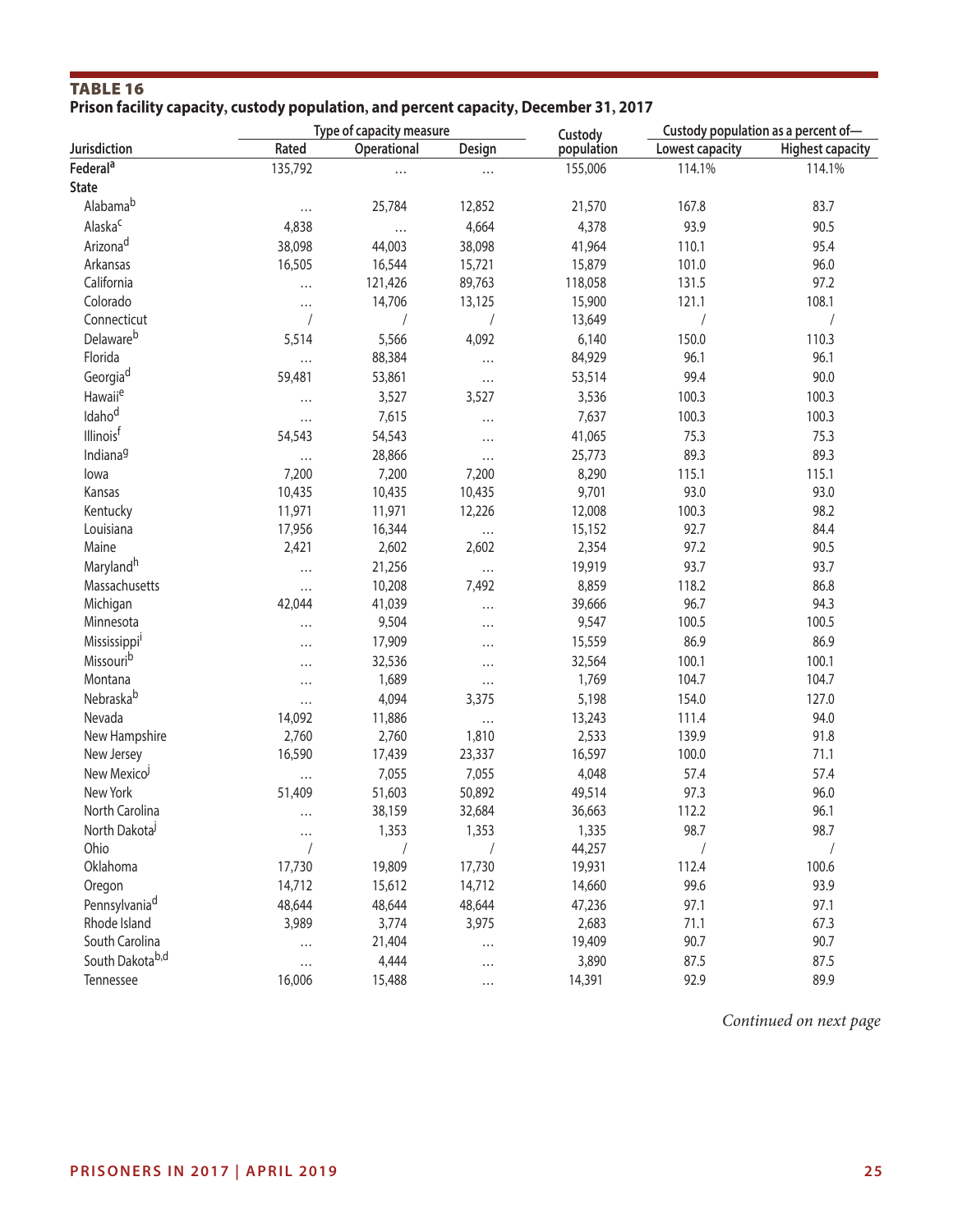#### TABLE 16 (continued) **Prison facility capacity, custody population, and percent capacity, December 31, 2017**

|                     |          | Type of capacity measure |          | Custody    | Custody population as a percent of- |                         |  |
|---------------------|----------|--------------------------|----------|------------|-------------------------------------|-------------------------|--|
| <b>Jurisdiction</b> | Rated    | <b>Operational</b>       | Design   | population | Lowest capacity                     | <b>Highest capacity</b> |  |
| Texas <sup>b</sup>  | 157,528  | 151.431                  | 157.528  | 137.926    | 91.1                                | 87.6                    |  |
| Utah                | $\cdots$ | 6,771                    | 7,127    | 4,982      | 73.6                                | 69.9                    |  |
| Vermont             | .602     | 1.602                    | 1.668    | 1,333      | 83.2                                | 79.9                    |  |
| Virginia            | $\cdots$ | 29,306                   | $\cdots$ | 29,836     | 101.8                               | 101.8                   |  |
| Washington          | $\cdots$ | 16,775                   | $\cdots$ | 17,674     | 105.4                               | 105.4                   |  |
| West Virginia       | 5,922    | 5,976                    | 5,922    | 5,922      | 100.0                               | 99.1                    |  |
| Wisconsin           | $\cdots$ | 23,056                   | 17.031   | 23,513     | 138.1                               | 102.0                   |  |
| Wyoming             | 2,298    | 2,298                    | 2,417    | 2,182      | 95.0                                | 90.3                    |  |

Note: Excludes inmates held in local jails, other states, or private facilities, unless otherwise stated. Rated capacity is the number of inmates or beds a facility can hold set by a rating official; operational capacity is the number of inmates a facility can hold based on staffing and services; and design capacity is the number of inmates a facility can hold set by the architect or planner. Lowest capacity represents the minimum capacity estimate submitted by the jurisdiction, while highest capacity represents the maximum capacity estimate. When a jurisdiction could provide only a single capacity estimate, it was used as both lowest and highest capacity.

…Not available. Specifc type of capacity is not measured by state.

/Not reported.

<sup>a</sup>Due to differences in the dates when data were extracted, the federal custody count reported for the calculation of capacity differs slightly from the year-end custody count reported in the National Prisoner Statistics (NPS). It includes prisoners of all sentence lengths.<br><sup>b</sup>State defines capacity differently than BJS does. See *Jurisdiction notes*.

<sup>C</sup>Alaska's capacity excludes non-traditional confinement such as halfway houses or electronic monitoring.<br><sup>d</sup>Private facilities included in capacity and custody counts.

eHawaii's custody count excludes 248 offenders who were relocated out-of-state while an in-state facility was being repaired.

<sup>f</sup>illinois's rated capacity is under revision, and these numbers are the ceiling operational capacity. Numbers are not comparable to prior reports.

<sup>g</sup>Indiana's capacity includes facilities owned by the state but staffed with employees of a private correctional company.<br>h<sub>Maryland's capacity may include some pre-trial detainees excluded from the custody count.</sub>

Local facilities are included in Mississippi's capacity and custody counts.

<sup>j</sup>State did not submit 2017 NPS data on custody or capacity. Custody count was imputed, and capacities were assumed to have not changed from the most recent year the state submitted NPS data. See *Methodology*.

Source: Bureau of Justice Statistics, National Prisoner Statistics, 2017.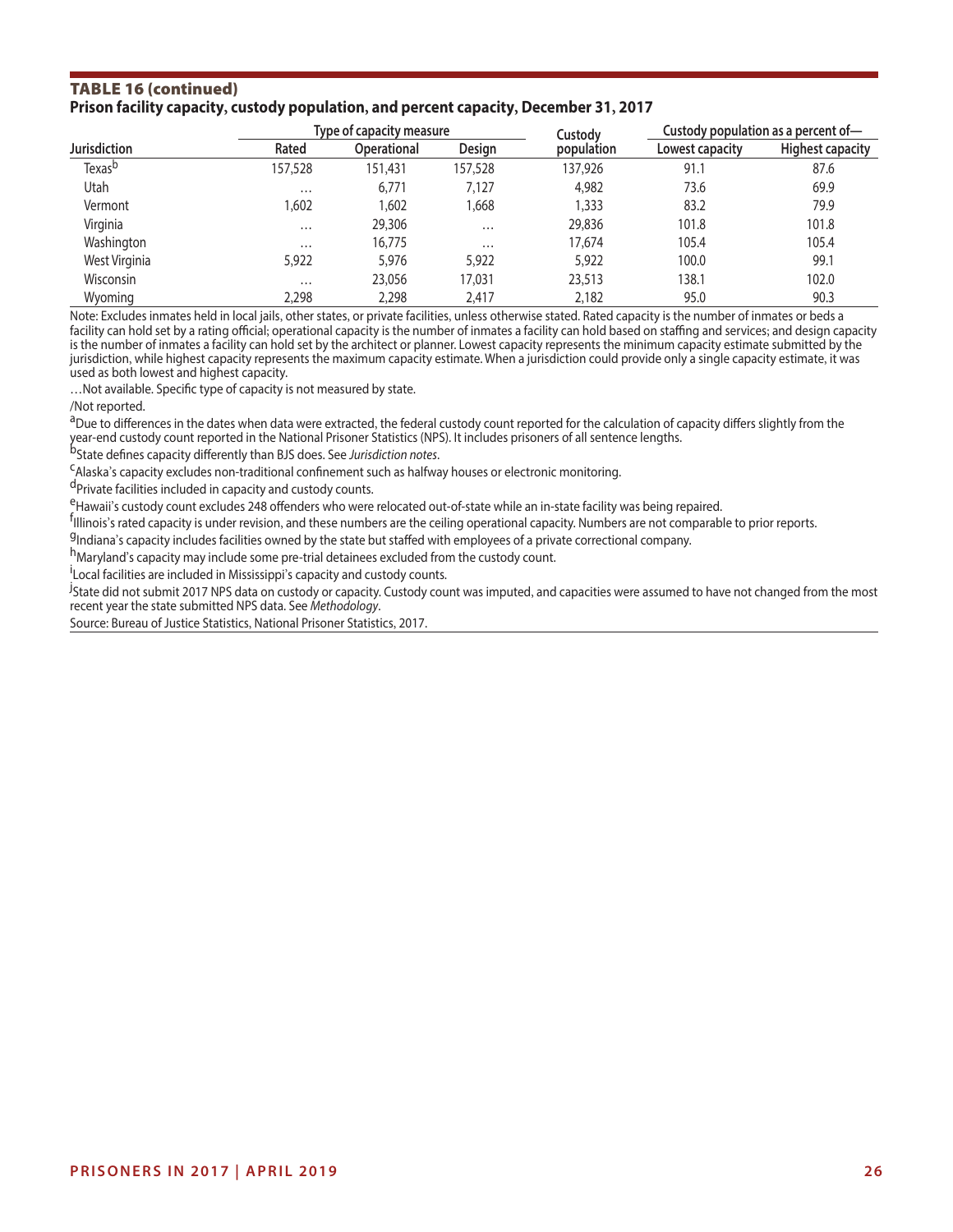#### **Prisoners under the jurisdiction of state or federal correctional authorities and held in the custody of private prisons and local jails, 2016 and 2017**

|                           |              |              | Prisoners held in private prisons <sup>a</sup> |                                        |             | Prisoners held in local jails |             |                                                        |  |  |
|---------------------------|--------------|--------------|------------------------------------------------|----------------------------------------|-------------|-------------------------------|-------------|--------------------------------------------------------|--|--|
| Jurisdiction              | 2016         | 2017         | Percent change,<br>2016-2017                   | Percent of total<br>jurisdiction, 2017 | 2016        | 2017                          | 2016-2017   | Percent change, Percent of total<br>jurisdiction, 2017 |  |  |
| U.S. total                | 128,323      | 121,420      | $-5.4%$                                        | 8.2%                                   | 83,679      | 80,917                        | $-3.3%$     | 5.4%                                                   |  |  |
| Federal <sup>b</sup>      | 34,159       | 27,569       | $-19.3%$                                       | 15.1%                                  | 832         | 869                           | 4.4%        | 0.5%                                                   |  |  |
| <b>State</b>              | 94,164       | 93,851       | $-0.3%$                                        | 7.2%                                   | 82,847      | 80,048                        | $-3.4%$     | 6.1%                                                   |  |  |
| Alabama                   | 348          | 264          | $-24.1$                                        | 1.0                                    | 1,445       | 2,021                         | 39.9        | 7.3                                                    |  |  |
| Alaska <sup>c</sup>       | 551          | 248          | $-55.0$                                        | 5.6                                    | 40          | 39                            | $-2.5$      | 0.9                                                    |  |  |
| Arizona                   | 8,285        | 8,283        | 0.0                                            | 19.7                                   | 0           | 0                             | $\sim$      | $\sim$                                                 |  |  |
| Arkansas                  | 0            | $\mathbf 0$  | $\thicksim$                                    | $\sim$                                 | 1,369       | 1,837                         | 34.2        | 10.2                                                   |  |  |
| California                | 7,005        | 6,359        | $-9.2$                                         | 4.9                                    | 1,651       | 1,762                         | 6.7         | 1.3                                                    |  |  |
| Colorado                  | 3,564        | 3,760        | 5.5                                            | 18.9                                   | 376         | 164                           | $-56.4$     | 0.8                                                    |  |  |
| Connecticut <sup>c</sup>  | 508          | 515          | 1.4                                            | 3.7                                    | $\sim$      | $\thicksim$                   | $\thicksim$ | $\thicksim$                                            |  |  |
| Delaware <sup>c</sup>     | $\pmb{0}$    | $\pmb{0}$    | $\thicksim$                                    | $\thicksim$                            | $\thicksim$ | $\thicksim$                   | $\thicksim$ | $\thicksim$                                            |  |  |
| Florida                   | 12,176       | 11,676       | $-4.1$                                         | 11.9                                   | 1,161       | 1,119                         | $-3.6$      | 1.1                                                    |  |  |
| Georgia                   | 7,973        | 7,880        | $-1.2$                                         | 14.7                                   | 5,066       | 4,752                         | $-6.2$      | 8.9                                                    |  |  |
| Hawaii <sup>c</sup>       | 1,405        | 1,602        | 14.0                                           | 28.5                                   | $\thicksim$ | $\thicksim$                   | $\thicksim$ | $\thicksim$                                            |  |  |
| Idaho                     | 420          | 432          | 2.9                                            | $5.0$                                  | 791         | 680                           | $-14.0$     | 7.9                                                    |  |  |
| Illinois                  | 0            | 362          | 100.0                                          | 0.9                                    | 0           | 0                             | $\thicksim$ | $\sim$                                                 |  |  |
| Indiana <sup>d</sup>      | 3,927        | 4,061        | 3.4                                            | 15.6                                   | 403         | 251                           | $-37.7$     | 1.0                                                    |  |  |
| lowa                      | 0            | 0            | $\sim$                                         | $\sim$                                 | 0           | $\pmb{0}$                     | $\thicksim$ | $\thicksim$                                            |  |  |
| Kansas                    | 0            | 0            | $\sim$                                         | $\sim$                                 | 78          | 97                            | 24.4        | 1.0                                                    |  |  |
| Kentucky                  | 0            | $\mathbf 0$  | $\sim$                                         | $\sim$                                 | 11,151      | 11,531                        | 3.4         | 49.0                                                   |  |  |
| Louisiana                 | 0            | $\mathbf 0$  | $\sim$                                         | $\sim$                                 | 20,623      | 18,587                        | $-9.9$      | 55.1                                                   |  |  |
| Maine                     | $\mathbf{0}$ | $\mathbf 0$  | $\thicksim$                                    | $\sim$                                 | 11          | 17                            | 54.5        | 0.7                                                    |  |  |
| Maryland                  | 25           | 32           | 28.0                                           | 0.2                                    | 94          | 58                            | $-38.3$     | 0.3                                                    |  |  |
| Massachusetts             | $\mathbf{0}$ | $\mathbf 0$  | $\thicksim$                                    | $\sim$                                 | 363         | 261                           | $-28.1$     | 2.9                                                    |  |  |
| Michigan                  | 0            | 0            | $\sim$                                         | $\sim$                                 | 0           | 0                             | $\thicksim$ | $\thicksim$                                            |  |  |
| Minnesota                 | 0            | 0            | $\thicksim$                                    | $\thicksim$                            | 1,023       | 1,007                         | $-1.6$      | 9.4                                                    |  |  |
| Mississippi               | 3,078        | 3,121        | 1.4                                            | 16.3                                   | 5,040       | 5,133                         | 1.8         | 26.9                                                   |  |  |
| Missouri                  | 0            | 0            | $\thicksim$                                    | $\thicksim$                            | 0           | 0                             | $\sim$      | $\thicksim$                                            |  |  |
| Montana                   | 1,481        | 1,409        | $-4.9$                                         | 38.1                                   | 589         | 503                           | $-14.6$     | 13.6                                                   |  |  |
| Nebraska                  | 0            | 0            | $\thicksim$                                    | $\sim$                                 | 149         | 151                           | 1.3         | 2.8                                                    |  |  |
| Nevada                    | 0            | 575          | 100.0                                          | 4.2                                    | 120         | 173                           | 44.2        | 1.3                                                    |  |  |
| New Hampshire             | 0            | 0            | $\thicksim$                                    | $\sim$                                 | 44          | 51                            | 15.9        | 1.9                                                    |  |  |
| New Jersey                | 2,720        | 2,659        | $-2.2$                                         | 13.6                                   | 83          | 87                            | 4.8         | 0.4                                                    |  |  |
| New Mexico <sup>e</sup>   | 3,040        |              |                                                |                                        | $\pmb{0}$   |                               |             |                                                        |  |  |
| New York                  | 0            | $\mathbf{0}$ | $\sim$                                         | $\sim$                                 | 13          | $\overline{2}$                | $-84.6$     | 0.0                                                    |  |  |
| North Carolina            | 30           | 30           | 0.0                                            | 0.1                                    | 0           | 0                             | $\thicksim$ | $\thicksim$                                            |  |  |
| North Dakota <sup>e</sup> |              |              |                                                |                                        |             |                               |             |                                                        |  |  |
| Ohio                      | 6,259        | 7,224        | 15.4                                           | 14.0                                   | 0           | 0                             | $\tilde{}$  | $\thicksim$                                            |  |  |
| Oklahoma                  | 7,149        | 7,353        | 2.9                                            | 26.1                                   | 316         | 13                            | $-95.9$     | 0.0                                                    |  |  |
| Oregon <sup>f</sup>       | 0            | 0            | $\sim$                                         | $\thicksim$                            | 0           | 22                            |             | 0.1                                                    |  |  |
| Pennsylvania              | 680          | 407          | $-40.1$                                        | $0.8\,$                                | 526         | 382                           | $-27.4$     | 0.8                                                    |  |  |
| Rhode Island <sup>c</sup> | 0            | 0            | $\thicksim$                                    | $\thicksim$                            | $\sim$      | $\thicksim$                   | $\thicksim$ | $\thicksim$                                            |  |  |
| South Carolina            | 12           | 24           | 100.0                                          | 0.1                                    | 344         | 341                           | $-0.9$      | 1.7                                                    |  |  |
| South Dakota              | 34           | 34           | $0.0\,$                                        | 0.9                                    | 0           | 0                             | $\thicksim$ | $\thicksim$                                            |  |  |
| Tennessee                 | 7,433        | 7,608        | 2.4                                            | 26.3                                   | 6,725       | 7,038                         | 4.7         | 24.3                                                   |  |  |
| Texas                     | 13,692       | 12,728       | $-7.0$                                         | $7.8$                                  | 12,051      | 11,549                        | $-4.2$      | 7.1                                                    |  |  |
| Utah                      | 0            | 0            | $\thicksim$                                    | $\sim$                                 | 1,618       | 1,405                         | $-13.2$     | 21.8                                                   |  |  |

*Continued on next page*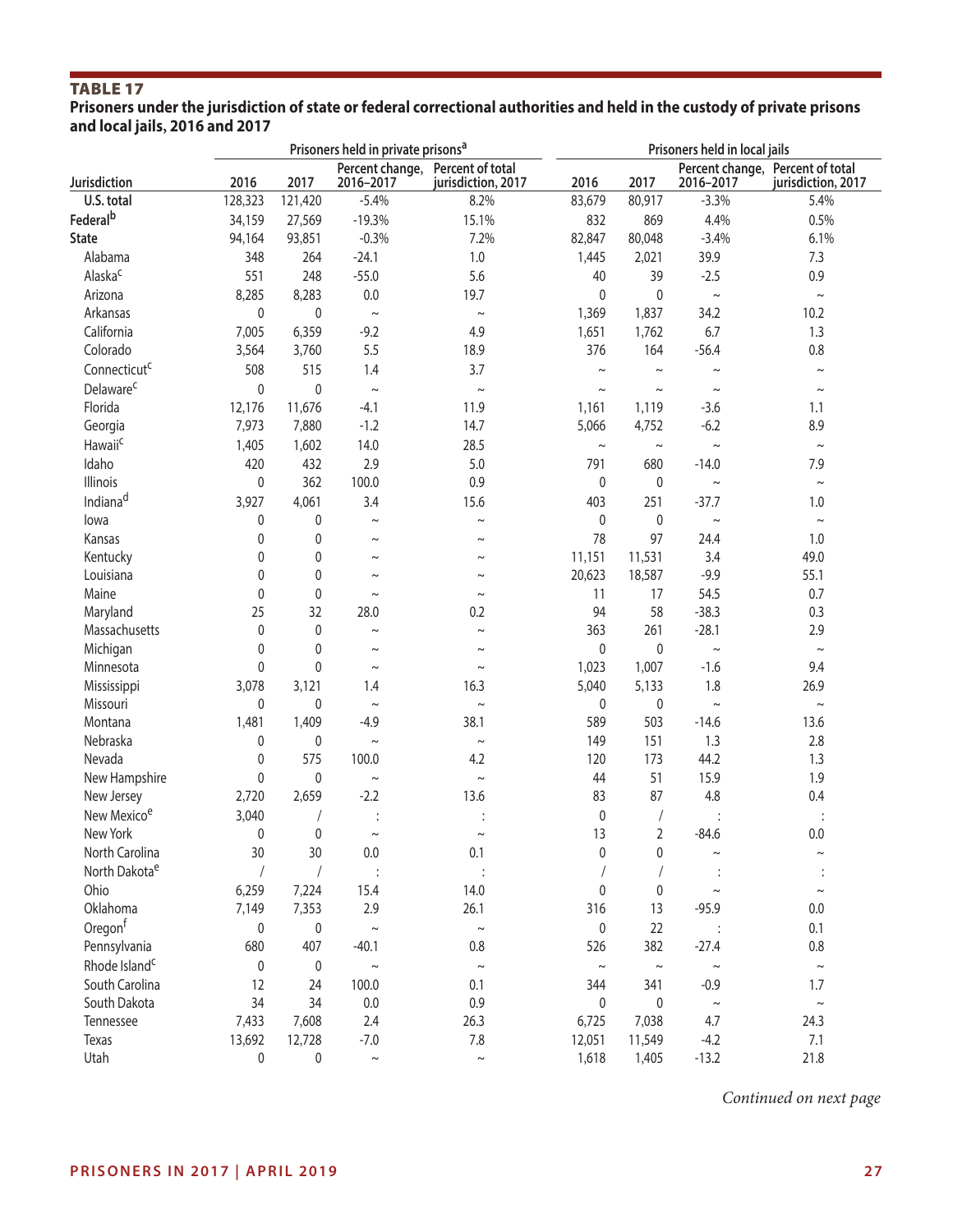#### TABLE 17 (continued) **Prisoners under the jurisdiction of state or federal correctional authorities and held in the custody of private prisons and local jails, 2016 and 2017**

|                        |      |      | Prisoners held in private prisons <sup>a</sup> |                                        | Prisoners held in local jails |        |                              |                                        |  |
|------------------------|------|------|------------------------------------------------|----------------------------------------|-------------------------------|--------|------------------------------|----------------------------------------|--|
| <b>Jurisdiction</b>    | 2016 | 2017 | Percent change,<br>2016-2017                   | Percent of total<br>jurisdiction, 2017 | 2016                          | 2017   | Percent change,<br>2016-2017 | Percent of total<br>jurisdiction, 2017 |  |
| Vermont <sup>c,d</sup> | 264  |      | $-100.0$                                       | 0.0                                    | $\sim$                        | $\sim$ | $\sim$                       | $\sim$                                 |  |
| Virginia               | .576 | .553 | $-1.5$                                         | 4.2                                    | 7.931                         | 7,370  | $-7.1$                       | 19.8                                   |  |
| Washington             |      |      | $\sim$                                         | $\sim$                                 | 178                           | 42     | $-76.4$                      | 0.2                                    |  |
| West Virginia          |      |      | $\sim$                                         | $\sim$                                 | .263                          | 1,170  | $-7.4$                       | 16.5                                   |  |
| Wisconsin              |      |      | $\sim$                                         | $\sim$                                 | 187                           | 412    | 120.3                        | $\mathbf{L}$                           |  |
| Wyoming                | 269  | 237  | $-11.9$                                        | 9.6                                    |                               |        | 200.0                        | 0.8                                    |  |

Note: Counts are for December 31 of each year.

:Not calculated.

~Not applicable.

/Not reported.

<sup>d</sup>Includes prisoners held in private facilities in the jurisdiction and another state.

b<sub>Includes</sub> federal prisoners held in non-secure, privately operated facilities (9,497) and on home confinement (2,475). Excludes persons held in immigration detention facilities pending adjudication.

<sup>C</sup>Prisons and jails form one integrated system. Data include total jail and prison populations.

dIncludes prisoners in facilities owned by the state but staffed by employees of a private correctional company.

eTotals for 2016 include imputed counts for North Dakota, which did not submit 2016 National Prisoner Statistics (NPS) data. Totals for 2017 include imputed counts for New Mexico and North Dakota, which did not submit 2017 NPS data. BJS estimated counts of prisoners held in local jails and private facilities and included these estimates in the state and U.S. totals. See *Methodology.* <sup>f</sup>

<sup>f</sup>State submitted updated 2016 sentenced population counts.

Source: Bureau of Justice Statistics, National Prisoner Statistics, 2016 and 2017.

#### TABLE 18

#### **Prisoners under military jurisdiction, by branch of service, 2016 and 2017**

|                                  |       | Total population <sup>a</sup> |                             | Sentenced population <sup>b</sup> |      |                             |  |
|----------------------------------|-------|-------------------------------|-----------------------------|-----------------------------------|------|-----------------------------|--|
| <b>Jurisdiction</b>              | 2016  | 2017                          | Percent change<br>2016-2017 | 2016                              | 2017 | Percent change<br>2016-2017 |  |
| <b>Total number of prisoners</b> | 1,338 | 1,258                         | $-6.0\%$                    | 1,084                             | 996  | $-8.1%$                     |  |
| Military branch of service       |       |                               |                             |                                   |      |                             |  |
| Air Force                        | 236   | 227                           | $-3.8\%$                    | 192                               | 184  | $-4.2%$                     |  |
| Army                             | 646   | 570                           | $-11.8$                     | 577                               | 502  | $-13.0$                     |  |
| <b>Marine Corps</b>              | 245   | 234                           | $-4.5$                      | 153                               | 151  | $-1.3$                      |  |
| Navy                             | 191   | 212                           | 11.0                        | 145                               | 146  | 0.7                         |  |
| Coast Guard                      | 20    | 15                            | $-25.0$                     | 17                                | 13   | $-23.5$                     |  |
| In custody of $-$                |       |                               |                             |                                   |      |                             |  |
| Air Force                        | 27    | 30                            | 11.1%                       | 5                                 | 4    | $-20.0\%$                   |  |
| Army                             | 781   | 730                           | $-6.5$                      | 713                               | 659  | $-7.6$                      |  |
| <b>Marine Corps</b>              | 109   | 132                           | 21.1                        | 27                                | 62   | 129.6                       |  |
| Navy                             | 421   | 366                           | $-13.1$                     | 339                               | 271  | $-20.1$                     |  |

Note: Counts are for December 31 of each year.

<sup>a</sup>Includes all prisoners under military jurisdiction, regardless of conviction status or sentence length.<br><sup>b</sup>Includes prisoners sentenced to more than one year under military jurisdiction.

Source: Bureau of Justice Statistics, based on data from the Office of the Under Secretary of Defense for Personnel and Readiness, Department of Defense, 2016 and 2017.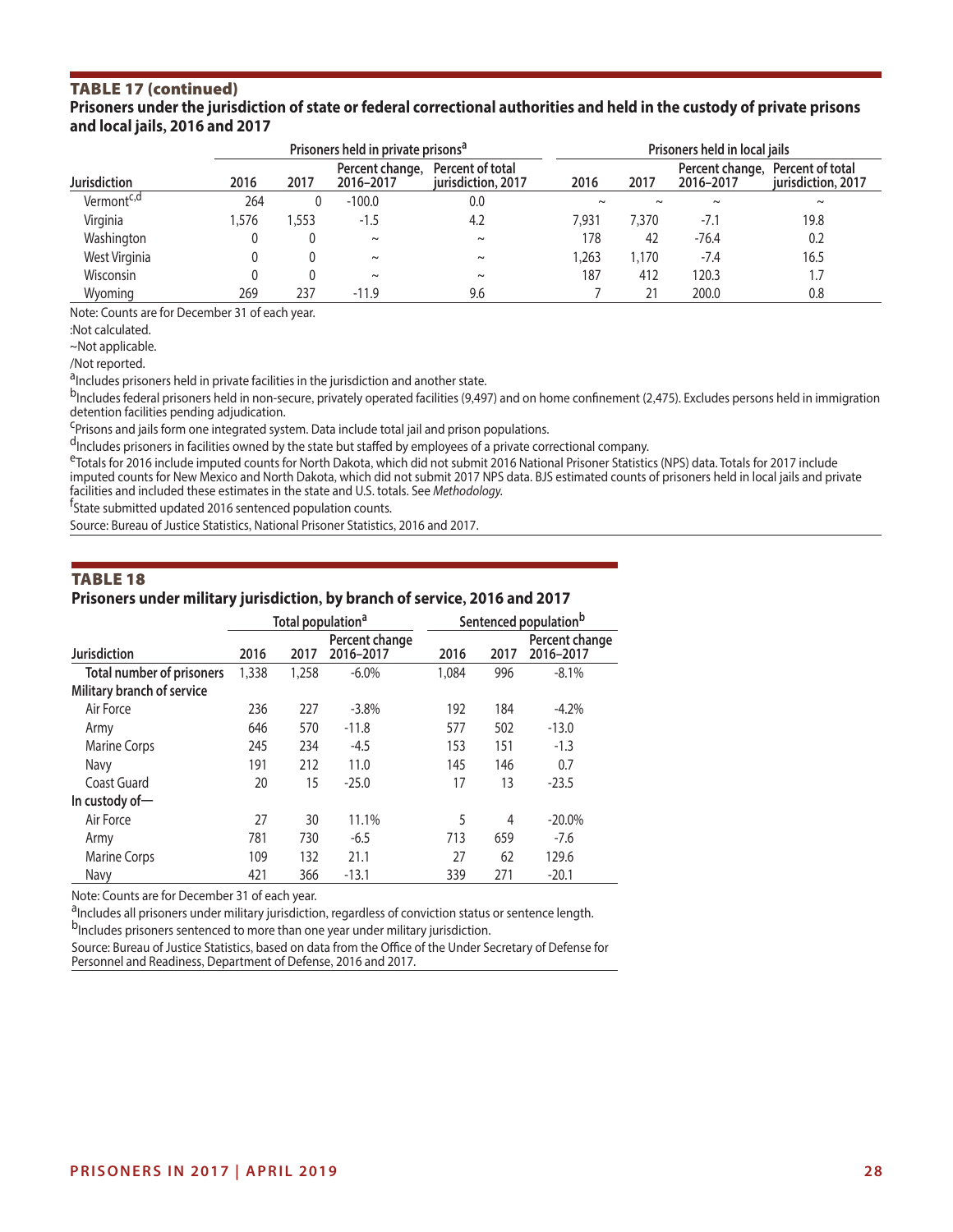**Prisoners under jurisdiction of military correctional authority, with a sentence of any length, percentages by most serious ofense and branch of service, December 31, 2017** 

| Most serious offense             | Total <sup>a</sup> | Air Force | Army  | <b>Marine Corps</b> | Navy    |
|----------------------------------|--------------------|-----------|-------|---------------------|---------|
| <b>Total</b>                     | 100%               | 100%      | 100%  | 100%                | 100%    |
| <b>Violent offenses</b>          | 61.3%              | 53.3%     | 71.5% | 54.7%               | 47.8%   |
| Non-violent offenses             | 38.7%              | 46.7%     | 28.5% | 45.3%               | 52.2%   |
| <b>Total</b>                     | 100%               | 100%      | 100%  | 100%                | 100%    |
| Sexual                           | 70.5%              | 71.0%     | 72.1% | 64.6%               | 70.6%   |
| Violent                          | 46.3               | 41.1      | 53.7  | 40.9                | 35.6    |
| Non-violent <sup>b</sup>         | 24.2               | 29.9      | 18.3  | 23.8                | 35.0    |
| Other violent                    | 15.0%              | 12.1%     | 17.8% | 13.8%               | 12.2%   |
| Murder <sup>c</sup>              | 6.8                | 6.1       | 9.1   | 4.4                 | 3.9     |
| Negligent manslaughter           | 0.4                | 0.5       | 0.0   | 0.6                 | 1.1     |
| Robbery                          | 0.3                | 0.0       | 0.5   | 0.0                 | 0.0     |
| Aggravated/simple assault        | 6.7                | 5.6       | 6.7   | 8.3                 | 6.7     |
| Other                            | 0.9                | 0.0       | 1.5   | 0.6                 | 0.6     |
| Property                         | 3.1%               | 2.8%      | 2.4%  | 5.0%                | 3.9%    |
| <b>Burglary</b>                  | 0.4                | 0.0       | 0.2   | 1.1                 | 1.1     |
| Larceny-theft                    | 2.2                | 0.9       | 2.2   | 3.9                 | 2.2     |
| Motor vehicle theft              | 0.0                | 0.0       | 0.0   | 0.0                 | 0.0     |
| Fraud                            | 0.4                | 1.4       | 0.0   | 0.0                 | 0.6     |
| Other                            | 0.1                | 0.5       | 0.0   | 0.0                 | $0.0\,$ |
| Drug <sup>d</sup>                | 6.3%               | 12.6%     | 1.6%  | 11.6%               | 7.8%    |
| Public order                     | 0.1%               | 0.0%      | 0.2%  | 0.0%                | 0.0%    |
| <b>Military</b>                  | 3.2%               | 0.9%      | 2.9%  | 3.9%                | 5.0%    |
| Other/unspecified                | 1.8%               | 0.5%      | 3.1%  | 1.1%                | 0.6%    |
| <b>Total number of prisoners</b> | 1,140              | 214       | 551   | 181                 | 180     |

Note: Counts are based on prisoners sentenced to any length of time under military correctional authority. Excludes pre-trial detainees. Coast Guard ofense distribution not shown due to too few cases.

aIncludes prisoners who served in the Coast Guard.

bIncludes sexual harassment, indecent exposure, prostitution, stalking, and other non-violent sexual misconduct.<br><sup>C</sup>Includes non-negligent manslaughter.

dIncludes possession, use, trafficking, and other drug crimes.

Source: Bureau of Justice Statistics, based on data from the Office of the Under Secretary of Defense for Personnel and Readiness, Department of Defense, 2017.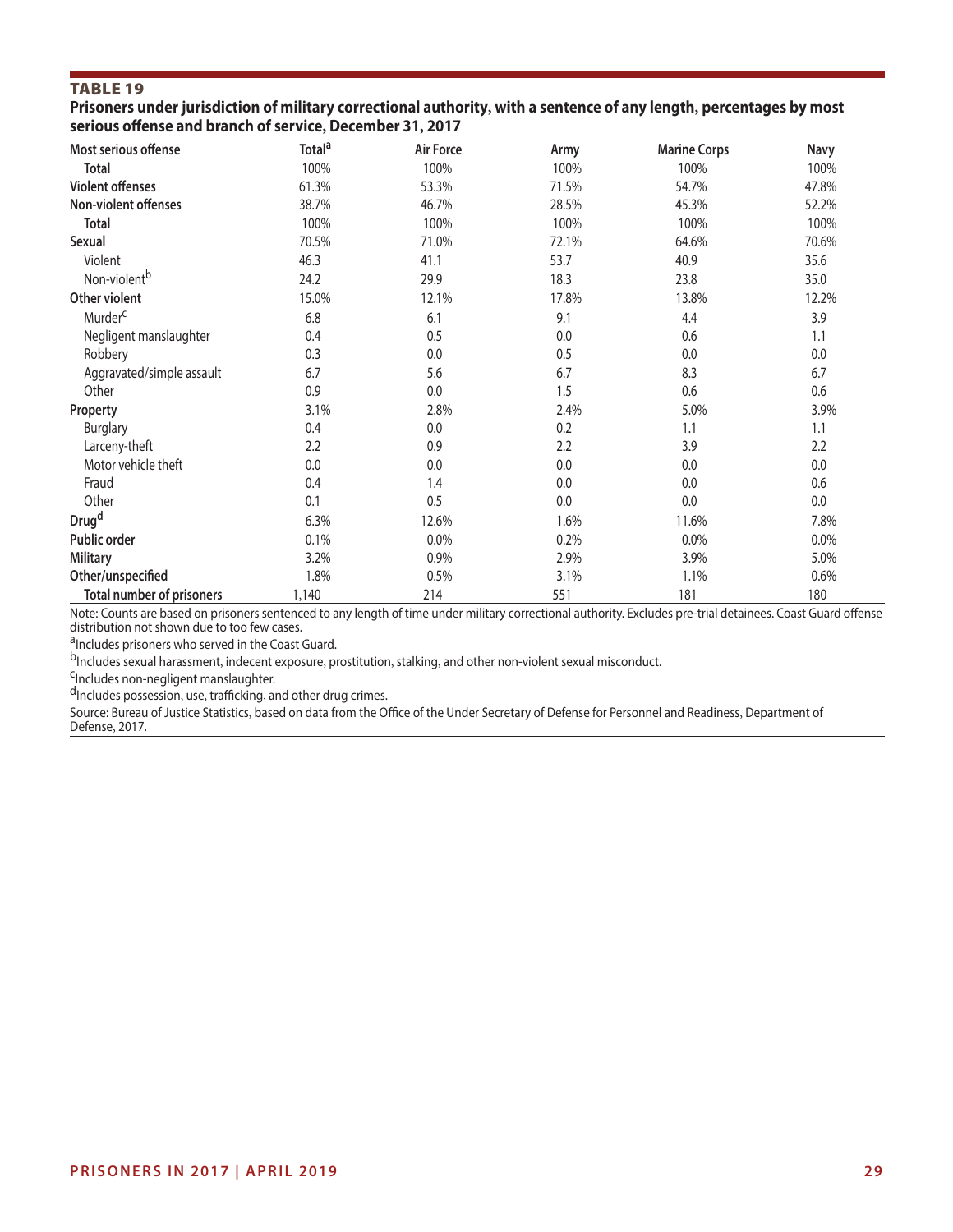#### **Prisoners under jurisdiction or in custody of correctional authorities in U.S. territories and commonwealths, by prison facility capacity, December 31, 2017**

|                                                              |                          | Jurisdiction population       |               |          |                    |        |  |  |
|--------------------------------------------------------------|--------------------------|-------------------------------|---------------|----------|--------------------|--------|--|--|
|                                                              | Sentenced to             |                               | Total custody | Capacity |                    |        |  |  |
| <b>Jurisdiction</b>                                          | <b>Total<sup>a</sup></b> | more than 1 year <sup>a</sup> | population    | Rated    | <b>Operational</b> | Design |  |  |
| Total                                                        | 9,488                    | 8,614                         | 10,960        |          |                    |        |  |  |
| American Samoa <sup>b</sup>                                  |                          |                               | 185           |          |                    |        |  |  |
| Guam                                                         | 682                      | 366                           | 628           | 753      | 18                 | 260    |  |  |
| Commonwealth of the Northern<br>Mariana Islands <sup>c</sup> | 262                      | 169                           | 262           | 559      | 272                | 559    |  |  |
| Commonwealth of Puerto Rico                                  | 7,875                    | 7.701                         | 9,493         | 14,364   | 14,632             | 14,632 |  |  |
| U.S. Virgin Islands <sup>d</sup>                             | 669                      | 378                           | 577           | 468      | 355                | 550    |  |  |

Note: Jurisdiction refers to the legal authority of state or federal correctional officials over a prisoner, regardless of where the prisoner is held. Custody refers to the physical location where the prisoner is held. Rated capacity is the number of inmates or beds a facility can hold set by a rating official; operational capacity is the number of inmates a facility can hold based on staffing and services; and design capacity is the number of inmates a facility can hold set by the architect or planner.

/Not reported.

a<sub>Excludes</sub> American Samoa.

b<sub>American Samoa has not submitted National Prisoner Statistics (NPS) data since 2011. Custody data were located in the American Samoa Statistical</sub> Yearbook 2016 (http://doc.as.gov/wp-content/uploads/2011/06/American-Samoa-Statistical-Yearbook-2016.pdf) and represent the number of persons in custody as of December 2016.

<sup>C</sup>The Commonwealth of the Northern Mariana Islands did not submit 2017 NPS data. Data used had been reported in 2016.

dThe U.S. Virgin Islands did not submit NPS data from 2014 to 2017 and had inconsistent 2013 data. Data are from 2012.

Source: Bureau of Justice Statistics, National Prisoner Statistics, 2017.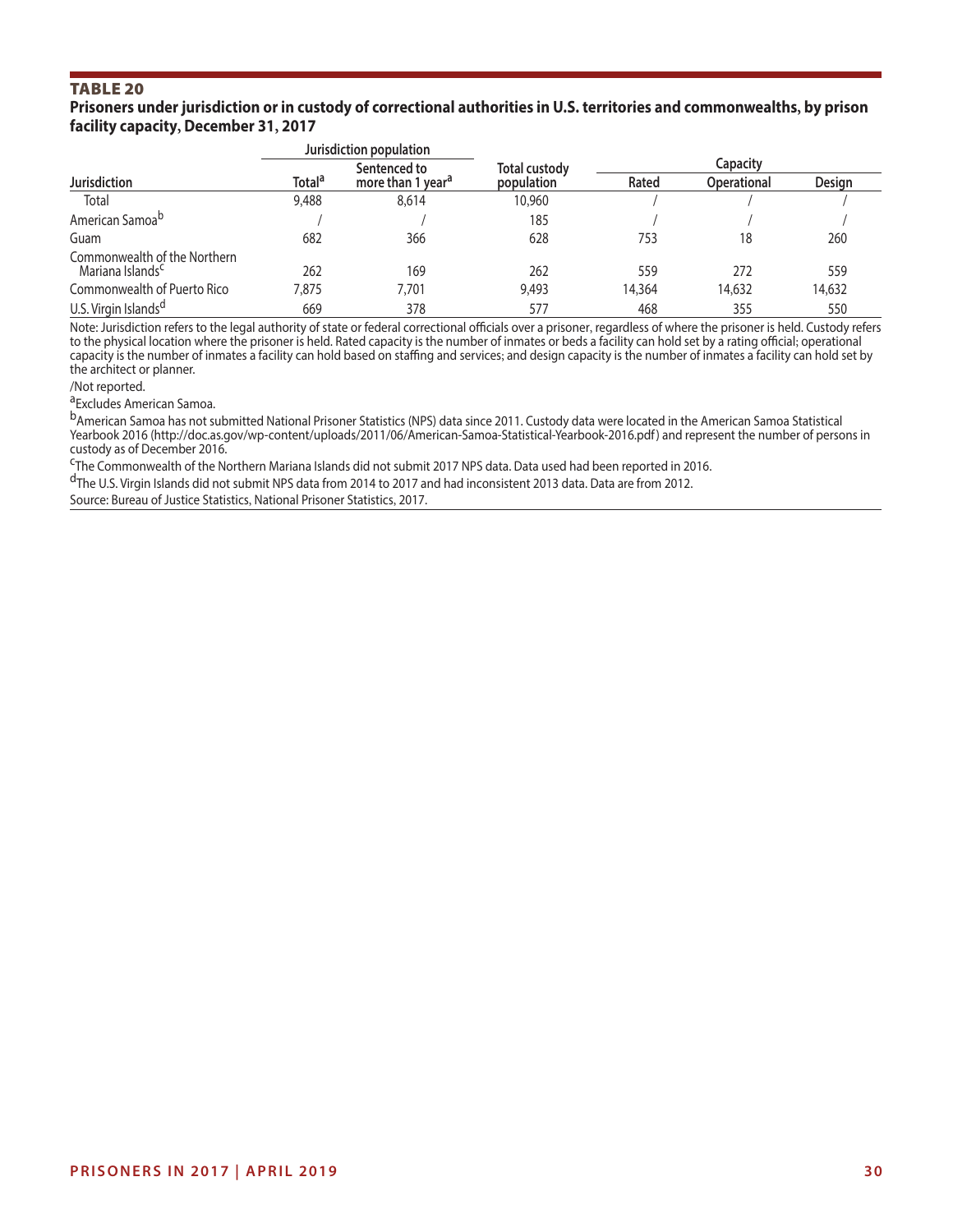# **Methodology**

The National Prisoner Statistics (NPS) program started in 1926. The Bureau of Justice Statistics (BJS) sponsors the survey, and Abt Associates, Inc., currently serves as the data collection agent. BJS depends on voluntary participation by state departments of corrections (DOCs) and the Federal Bureau of Prisons (BOP) for NPS data.

The NPS distinguishes between prisoners in custody and prisoners under jurisdiction. To have custody of a prisoner, a state or the BOP must hold the prisoner in one of its facilities. To have jurisdiction over a prisoner, the state or BOP must have legal authority over that prisoner, regardless of where the prisoner is incarcerated or supervised. Some states were unable to provide counts that distinguished between custody and jurisdiction. (See *Jurisdiction notes* to determine which states did not distinguish between custody and jurisdiction counts.)

The NPS jurisdiction counts include persons held in prisons, penitentiaries, correctional facilities, halfway houses, boot camps, farms, training or treatment centers, and hospitals. Counts also include prisoners who were temporarily absent (fewer than 30 days), in court, or on work release; housed in privately operated facilities, local jails, or other state or federal facilities; or serving concurrent sentences for more than one correctional authority.

The NPS custody counts include all prisoners held within a respondent's facility, including prisoners housed for other correctional authorities. The custody counts exclude prisoners held in local jails and other jurisdictions. With a few exceptions, the NPS custody counts exclude prisoners held in privately operated facilities.

Respondents to NPS surveys are permitted to update prior counts of prisoners held in custody and under jurisdiction. Some statistics on jurisdiction and sentenced prison populations for prior years have been updated in this report. All tables showing data based on jurisdiction counts, including tables of imprisonment rates, were based on the updated and most recently available data that respondents provided.

Admissions in this report include new court commitments; returned prisoners for parole, probation, or other conditional release violations; returned prisoners from appeal or bond; and other admissions. They exclude transfers from other jurisdictions, returned prisoners who were absent without leave, and returned escapees, because they have not officially left the jurisdiction.

Releases include unconditional releases (e.g., expirations of sentence or commutations), conditional releases (e.g., probations, supervised mandatory releases, or discretionary paroles), deaths, AWOLs, escapes from confnement, transfers to other jurisdictions, releases to appeal or bond, and other releases. For reporting purposes, BJS release counts exclude AWOLs, escapes, and transfers to other jurisdictions, because they have not officially left the jurisdiction.

The NPS has historically included counts of prisoners in the combined jail and prison systems of Alaska, Connecticut, Delaware, Hawaii, Rhode Island, and Vermont. The District of Columbia has not operated a prison system since year-end 2001. Felons sentenced under the District of Columbia criminal code are housed in federal facilities. Jail inmates in the District of Columbia are included in the Annual Survey of Jails. Some previously published prisoner counts include jail inmates in the District of Columbia for 2001, the last year of collection. Additional information about the NPS is available on the BJS website, including the data collection instrument.

#### **Non-reporting states**

The New Mexico and North Dakota DOCs did not respond to the 2017 NPS survey. BJS imputed 2017 fgures for North Dakota's custody, jurisdiction, admission, and release counts using the state's online report ([https://docr.nd.gov/sites/www/fles/documents/](https://docr.nd.gov/sites/www/files/documents/statistics/factsheets/2017%2012%2031%20FACT%20SHEET.pdf)  [statistics/factsheets/2017%2012%2031%20FACT%20](https://docr.nd.gov/sites/www/files/documents/statistics/factsheets/2017%2012%2031%20FACT%20SHEET.pdf)  [SHEET.pdf\)](https://docr.nd.gov/sites/www/files/documents/statistics/factsheets/2017%2012%2031%20FACT%20SHEET.pdf). BJS assumed that the sentence-length distributions of the custody and jurisdiction populations, race-and-Hispanic-origin distribution of the prison population, and types of admissions and releases in 2017 were the same as those reported by the North Dakota DOC in 2015, the last year it submitted data. In addition, BJS assumed that the state's prison capacity was the same as in 2015.

The jurisdiction sentence length and custody counts for New Mexico were imputed from the total jurisdiction number based on the distributions reported by New Mexico DOC to the 2016 NPS. BJS also made the assumption that the race and Hispanic origin distribution had not changed from 2016, and that the percentage of prisoners held in local jails and private prisons remained the same. The number of releases was held at its 2016 level, and admissions were calculated to explain the diference between the 2016 and 2017 jurisdiction counts. BJS assumed that the capacity of New Mexico prisons did not change in 2017.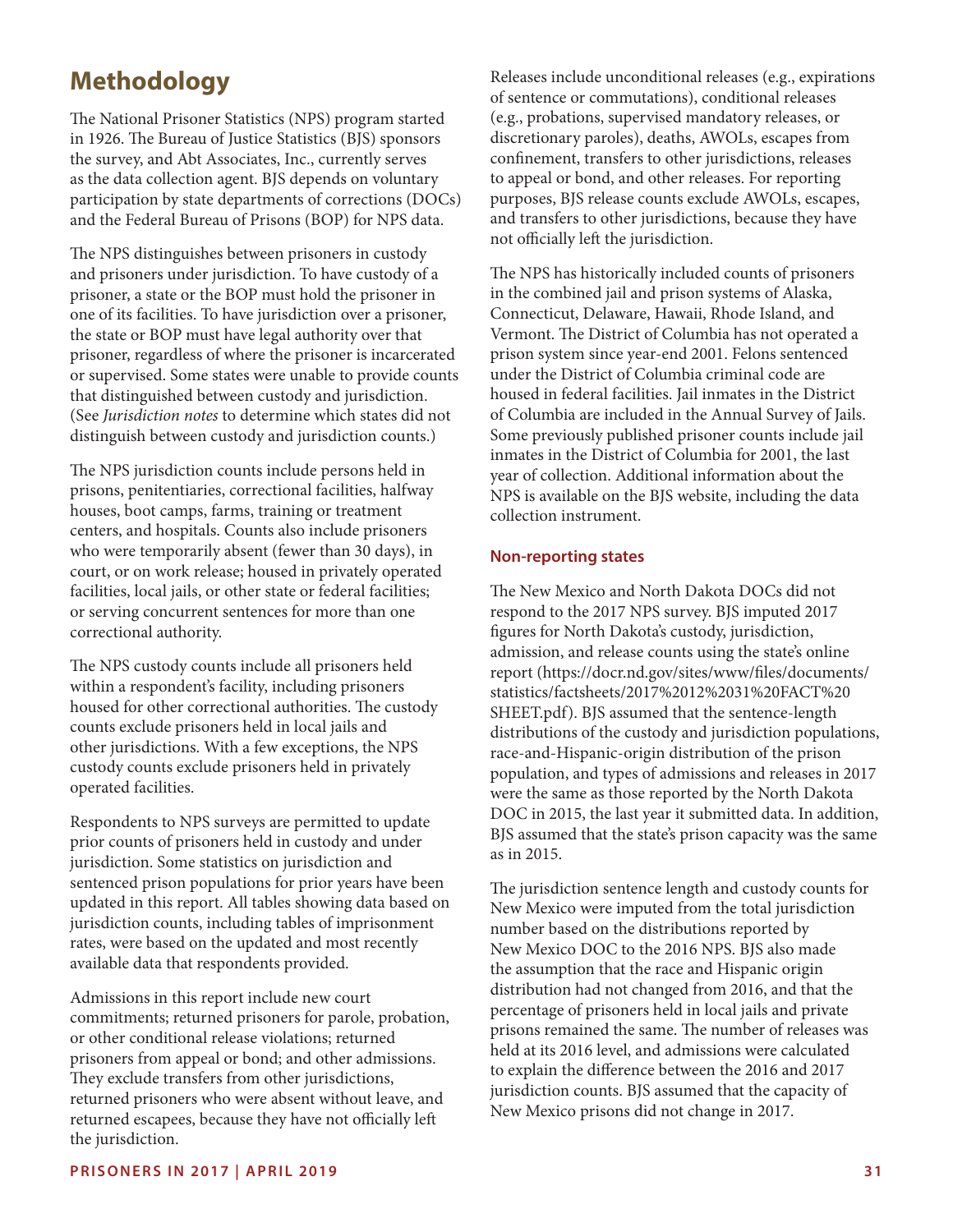Oregon did not submit data in 2016 but updated some of the jurisdiction counts for that year on the 2017 NPS data collection form. Details regarding the imputation of 2016 Oregon data are summarized in *Prisoners in 2016*  (NCJ 251149, BJS web, January 2018).

# **Estimating year-end counts of prison population by sex, race, Hispanic origin, and age**

National-level estimates of the number of persons by race under the jurisdiction of state prisons on December 31, 2017, were based on an adjustment of NPS counts to comply with the Office of Management and Budget (OMB) defnitions of race and Hispanic origin. OMB defnes persons of Hispanic or Latino origin as a separate category, and racial categories are defned exclusive of Hispanic origin. OMB adopted guidelines for collecting these data in 1997.

Not all NPS providers' information systems categorize race and Hispanic origin in this way. BJS adjusted reported NPS race and Hispanic origin data, separating for state and federal prisoners. For state prisoners, BJS calculated the ratio of the distribution of state prisoners by race and Hispanic origin in self-reported prisoner surveys, which use OMB categories for race, to the distribution of prisoners by race and Hispanic origin in NPS data for the year closest to the felding of the survey. BJS then multiplied this ratio by the distribution of state prisoners' race and Hispanic origin using the current year's NPS. The percentage of persons self-reporting to the NPS as non-Hispanic and two or more races was assumed to be equal to that of the self-reported prisoner survey. The final percentage distribution of race and Hispanic origin was multiplied by the total of sentenced state prisoners to obtain counts for each category.

The distribution of race and Hispanic origin for federal prisoners used the same adjustment methodology but limited self-reported prisoner survey data to federal prisoners. BJS summed state and federal estimates for race and Hispanic origin to get the total counts published in table 3 and for detailed counts of prisoners by sex, age, and ofense.

Prior to the *Prisoners in 2016* report, BJS used the race and Hispanic origin from the 2004 Survey of Inmates in State Correctional Facilities (SISCF) to calculate the ratio for the adjusted state distribution. Starting in 2016, BJS conducted the Survey of Prison Inmates (SPI), which allowed for adjustments to be updated with more recent data. To obtain 10-year estimates of race and Hispanic origin, BJS calculated ratio adjustments for each year twice, once using the 2004 SISCF and once using the

2016 SPI. BJS then weighted the ratios to refect the number of years between the survey and estimate year. The ratios calculated using SISCF data received higher weights for years closer to 2004, while those calculated using SPI data had higher weights for years closer to 2016. BJS then used the average of these weighted ratios.

For federal estimates, the adjusted NPS data were multiplied by the ratio of the age category count within the sex and race combination in the Federal Justice Statistics Program (FJSP) to the FJSP total count within the sex and race combination (e.g., FJSP white males ages 18 to 19 divided by FJSP white males). The resulting product yielded FJSP-adjusted NPS counts for each sex and race combination by age group (e.g., white male prisoners ages 18 to 19 in the federal prison system). State prison age distributions for the NPS use a similar sex and race ratio adjustment based on individual-level data from the National Corrections Reporting Program (NCRP). State and federal estimates were added together to obtain national estimates for year-end prison populations.

BJS provides the unadjusted jurisdiction-level counts of prisoners by race and Hispanic origin (see appendix table 2). Historical adjusted counts of prisoners by race are archived through the National Archive of Criminal Justice Data ([http://www.icpsr.umich.edu/icpsrweb/](http://www.icpsr.umich.edu/icpsrweb/NACJD/studies/36281) [NACJD/studies/36281](http://www.icpsr.umich.edu/icpsrweb/NACJD/studies/36281)).

# **Estimating imprisonment rates by sex, race, Hispanic origin, and age**

BJS calculated age-specifc imprisonment rates for each sex, adjusted racial and Hispanic origin group, and age by dividing the estimated number of sentenced prisoners within each age group under jurisdiction on December 31, 2017, by the estimated number of U.S. residents in each age group on January 1, 2018. BJS multiplied the result by 100,000 and rounded to the nearest whole number. Totals by sex include all prisoners and U.S. residents, regardless of race or Hispanic origin.

#### *Non-U.S. citizen prisoners*

The BOP and some DOCs reported the number of non-U.S. citizens under their jurisdiction or in their custody on December 31, 2017. While the intention is for jurisdictions to report based on prisoners' current citizenship status, some jurisdictions may have instead reported country of birth to NPS. Statistics from 2017 mark the frst time that states were asked to include the citizenship status of prisoners held in private facilities, so 2017 counts are more complete than in prior years.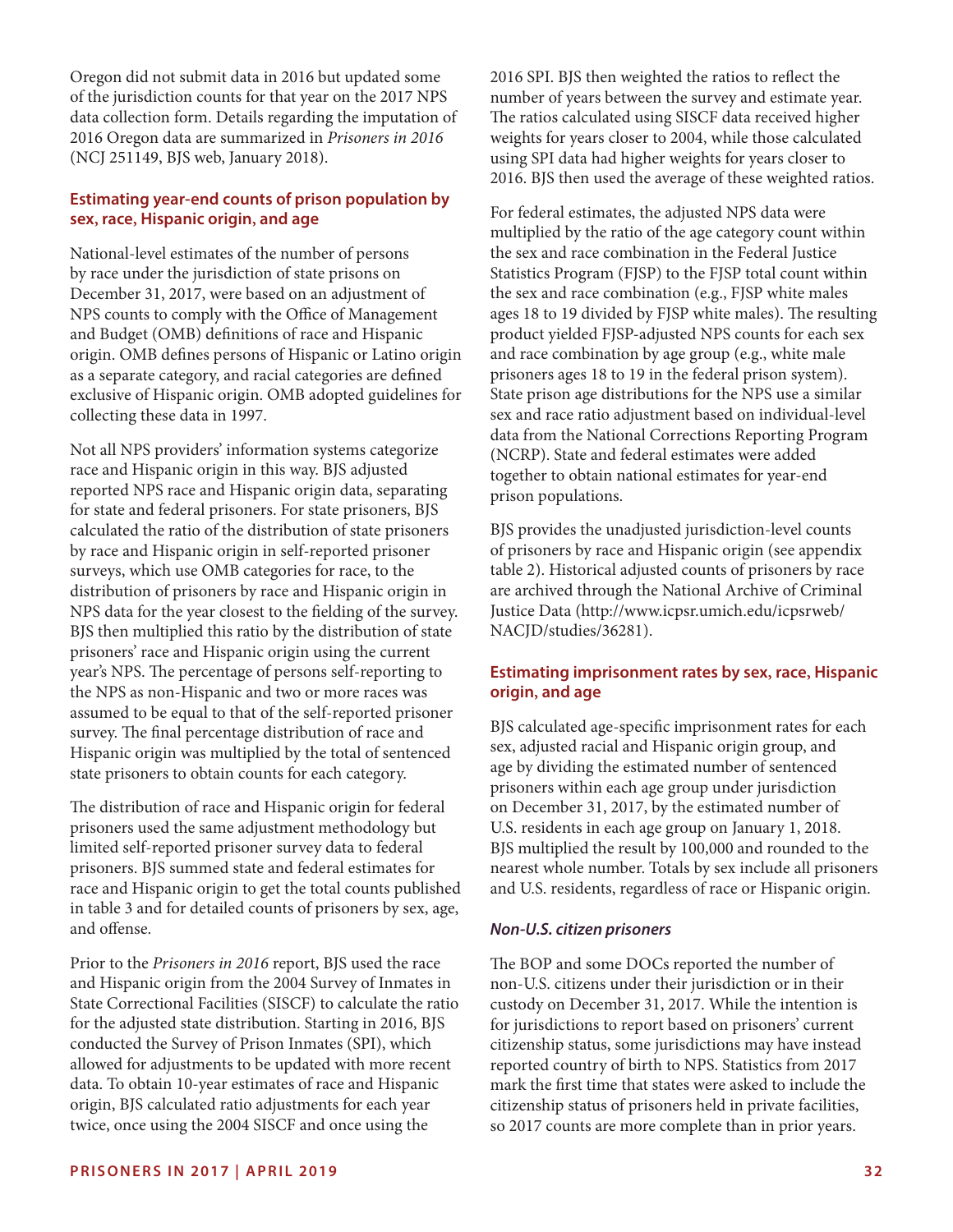In 2017, the BOP provided counts of non-citizens based on country of current citizenship. This is a change from previous years, when BOP counts were based on country of birth. Non-U.S. citizens held in local jails under the jurisdiction of state correctional authorities are excluded from totals, unless otherwise noted. Four states did not report prisoners' citizenship status, the largest of which was New Mexico.

#### **Estimating ofense distribution in the state and federal prison populations by sex, race, Hispanic origin, and age**

BJS employed a ratio adjustment method to weight the individual-level offense data from the NCRP to the state prison control totals for sex and the estimated race or Hispanic origin from the NPS, which yielded a national ofense distribution for state prisoners. Prisoners missing ofense data were excluded from the analysis prior to the weighting. Because data submission for the NCRP typically lags behind that of the NPS, state ofense distribution estimates are published for the previous calendar year.

Data presented in tables 14 and 15 are obtained from the FJSP, and counts are based on prisoners who were convicted and sentenced to any length of time, including those sentenced to one year or less, and were under federal jurisdiction on September 30, 2017. Data are limited to prisoners sentenced on U.S. district court commitments or District of Columbia superior court commitments and to prisoners returned to federal custody following violations of probation (both federal and District of Columbia), parole, supervised release, or mandatory release. Estimates in tables 14 and 15 difer from previously published federal offense distributions presented in the FJSP web tool [\(https://www.bjs.gov/](https://www.bjs.gov/fjsrc/) [fsrc/\)](https://www.bjs.gov/fjsrc/) or Federal Justice Statistics bulletins and statistical tables on the BJS website because these publications exclude District of Columbia prisoners. Because FJSP is a custody collection, the total count of prisoners in tables 14 and 15 difers from the jurisdiction count of prisoners reported to the NPS. The race and Hispanic origin distribution for tables 14 and 15 have not been adjusted to self-report distributions because the adjustment to the total population made in earlier tables is based on prisoners sentenced to more than one year.

#### **Reported race and Hispanic origin**

- State DOCs and the BOP reported the race and Hispanic origin distribution of their prison populations (see appendix table 2).
- $\blacksquare$  These data are administrative in nature and may not refect prisoners' self-identifcation of race or Hispanic origin.

#### **Prison capacities**

State and federal correctional authorities provide three measures of their facilities' capacity: design, operational, and rated capacity. Prison population estimates as a percentage of capacity are based on a state or federal custody population. In general, state capacity and custody counts exclude prisoners held in private facilities, although six states include prisoners held in private or local facilities as part of the capacity of their prison systems: Arizona, Georgia, Idaho, Mississippi, Pennsylvania, and South Dakota. For these states, prison population as a percentage of capacity includes prisoners held in the states' private facilities or local facilities.

#### **Military correctional data**

BJS obtains an annual aggregate count of service personnel held under military jurisdiction, as well as limited demographic and offense data from the Office of the Under Secretary of Defense for Personnel and Readiness. The Department of Defense disaggregates these data by the branch in which prisoners served, the branch having physical custody of the prisoner, and whether the prisoner was an officer or enlisted.

#### **U.S. territories**

Data on prisoners under the jurisdiction of U.S. territorial correctional authorities are collected separately from state and federal NPS data, and U.S. totals in this report exclude territorial counts. Three territories (American Samoa, the Commonwealth of the Northern Mariana Islands, and the U.S. Virgin Islands) did not provide 2017 NPS data. Data from prior years and alternate sources are shown in table 20.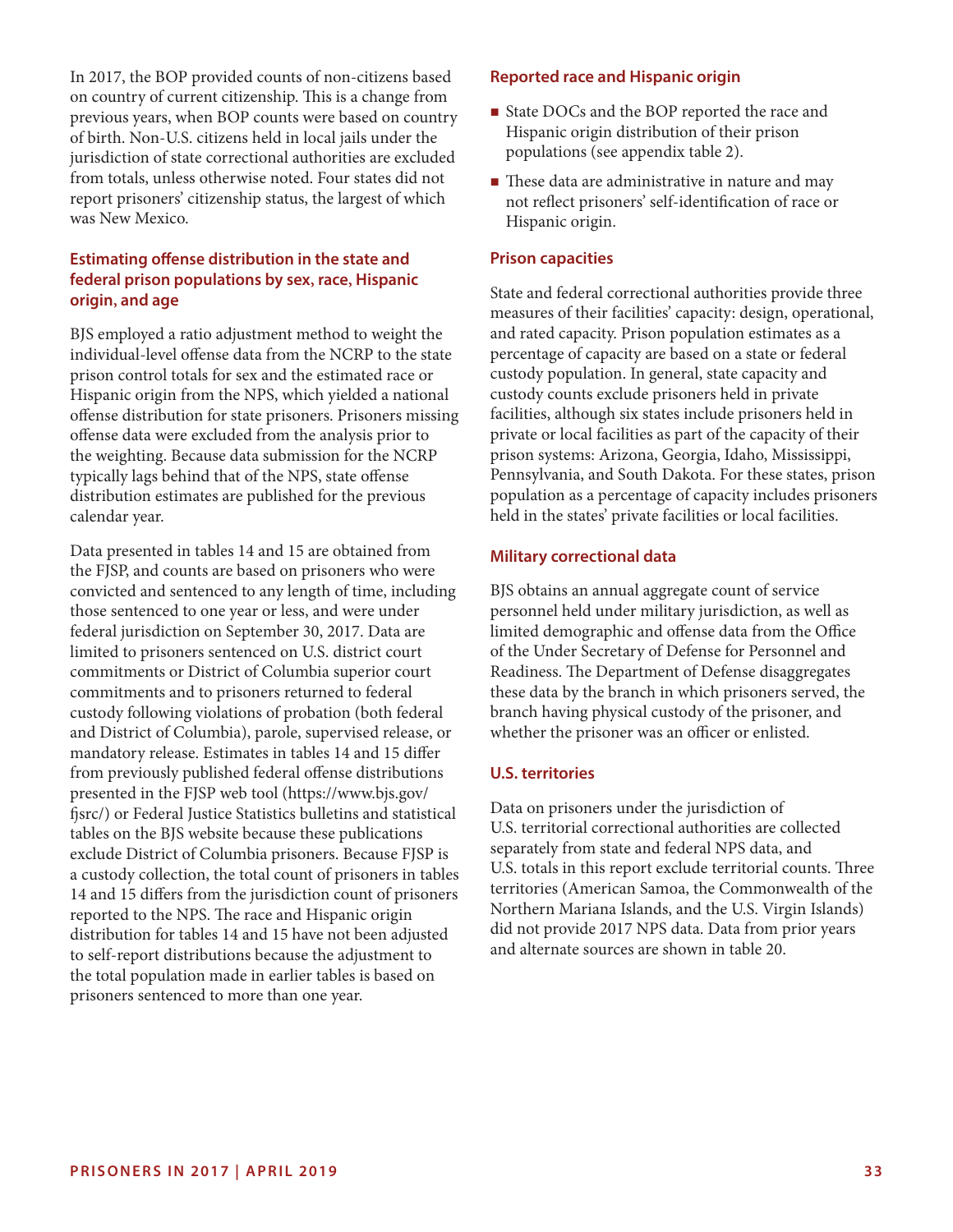# **National Prisoner Statistics program jurisdiction notes**

These notes are provided to the Bureau of Justice Statistics (BJS) by state departments of corrections (DOC) and the Federal Bureau of Prisons (BOP) as part of the National Prisoner Statistics (NPS) data collection. Notes are presented mostly verbatim and were generally edited only for misspellings and to order comments per questions. Not all jurisdictions comment on every question. Respondents are encouraged to describe other types of admissions and releases specifc to their system, and these are summarized in these jurisdiction notes and included in the totals in table 7.

**Alabama**—Other admissions included reopened cases. Prisons were not recently rated for official capacity. The majority of Alabama prisons were overcrowded. As of 2017, a total of 25,784 beds were in operation, which represented the physical capacity for prisoners but was not based on staffing, programs, and services. The operating capacity difered from BJS's defnition.

**Alaska**—Other conditional releases included ofenders released due to suspended sentences. The Alaska DOC does not have capacity levels by gender. The design capacity is 4,664. The rated capacity is 4,838. The rated population capacity does not include non-traditional confnement such as halfway houses or electronic monitoring.

**Arizona**—Jurisdiction counts were based on custody data and prisoners in contracted beds. These counts excluded prisoners held in other jurisdictions because Arizona receives an equal number of prisoners to house from other jurisdictions. Arizona abolished parole in 1994, so only prisoners released prior to 1994 were on parole. Because community supervision prisoners were supervised as parolees, both parolees and community supervision violators were included in admissions as parole violators. Other admissions included persons returned from deportation. Other unconditional releases included prisoners released by the court. Other conditional releases included those on to other community supervision programs. Prison capacities included the capacity of private prisons in Arizona.

**Arkansas**—No notes.

**California**—Custody counts included out-of-state correctional facility contracted beds, community correctional facility private contract beds, and private work furlough prisoners. Other conditional releases included boarders from county correctional facilities. Other releases included prisoners released under

California's Public Safety Realignment law (A.B. 109). Citizenship data were extracted from a report published by the California Department of Corrections and Rehabilitation's Office of Research ([https://sites.cdcr.](https://sites.cdcr.ca.gov/research/wp-content/uploads/sites/9/2018/07/Offender-Data-Points-as-of-December-31-2017-1.pdf) [ca.gov/research/wp-content/uploads/sites/9/2018/07/](https://sites.cdcr.ca.gov/research/wp-content/uploads/sites/9/2018/07/Offender-Data-Points-as-of-December-31-2017-1.pdf)  [Ofender-Data-Points-as-of-December-31-2017-1.](https://sites.cdcr.ca.gov/research/wp-content/uploads/sites/9/2018/07/Offender-Data-Points-as-of-December-31-2017-1.pdf) [pdf\)](https://sites.cdcr.ca.gov/research/wp-content/uploads/sites/9/2018/07/Offender-Data-Points-as-of-December-31-2017-1.pdf) and represented the country of birth as reported by prisoners. Per California, this does not refect documentation of current citizenship status.

**Colorado**—Jurisdiction and custody counts included a small, undetermined number of prisoners with a maximum sentence of one year or less, and 205 males and fve females who were part of the Youthful Ofender System. Prisoners reported as housed in privately operated correctional facilities were under Federal Transfer and Interstate Compact programs and were not reported in the department's population and capacity counts. Jurisdiction population counts included a small number of prisoners from other states admitted under the interstate compact agreement. Release counts excluded prisoners who were absent without leave (AWOL) or had escaped. Other releases included discharges from youthful ofender systems. Prison design capacity is based on data from the Colorado DOC's annual statistical report. Previous years' design capacity fgures were set equal to operational capacity.

**Connecticut**—Prisons and jails formed one integrated system. All NPS data included jail and prison populations. New court commitment admissions included prisoners who were admitted on accused status but received a sentence later in the year. Other admissions included persons returned to prison without prejudice. Counts of other types of admissions and releases included persons with legitimate types of prison entries and exits that did not match BJS categories. Legislation in July 1995 abolished the capacity law, making a facility's capacity a fuid number based on the needs of the department. The needs were dictated by security issues, populations, court decrees, legal mandates, stafng, and physical plant areas of facilities that served other purposes or had been decommissioned. The actual capacity of a facility was subject to change.

**Delaware**—Prisons and jails formed one integrated system. All NPS data included jail and prison populations. Capacity counts included the halfway houses under the Delaware DOC. Releases included ofenders who received a combined sentence (prison and parole) of more than one year.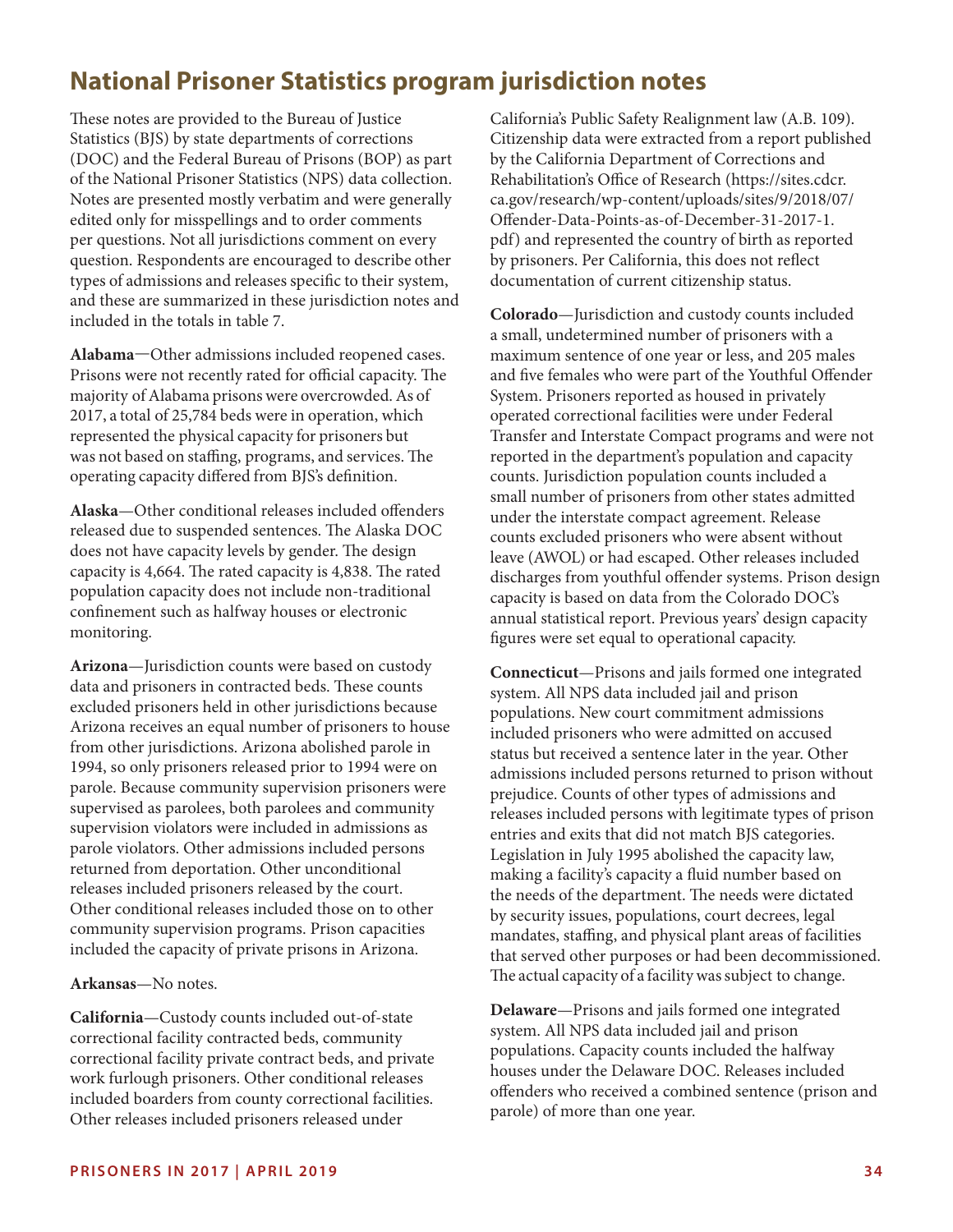**PRISONERS IN 2017 | APRIL 2019 35** Pacifc Islanders were combined, and prisoners of Hispanic origin were included in the racial categories. On December 31, 2017, the BOP held 55,946 male and 4,040 female prisoners of Hispanic origin. Parole violation counts included those with and without a new sentence. Other admissions included hospitalizations and treatment. Expirations of sentence included good conduct releases that usually had a separate and distinct term of supervision and releases from the residential drug abuse treatment program. Other releases included clemencies, compassionate releases, hospitalizations and treatment completed, and releases based on the amount of time served. On December 31, 2017, the BOP custody population was 155,006 prisoners (excluding contracted and private facilities) and the rated capacity was 135,792. Citizenship is being provided as it is recorded in the BOP data system, and is subject to verifcation by U.S. Immigration and Customs Enforcement (ICE). **Florida**—Data on race and Hispanic origin from 2016 and 2017 were not comparable to previous years' data due to a change in reporting methods. Florida reported only admissions for prisoners with new sentences and did not report admissions of prisoners on technical violations. Other admissions included program supervision violations. Other unconditional releases included vacated sentences. Other conditional releases included provisional release supervision, conditional medical

**Federal Bureau of Prisons (BOP)**—Data refected prisoners under BOP jurisdiction on December 30, 2017, except for tables 14 and 15, which cover September 30. Jurisdiction counts included prisoners housed in secure private facilities where the BOP had a direct contract with a private operator and prisoners housed in secure facilities where there was a subcontract with a private provider at a local government facility. Jurisdiction counts also included prisoners housed in jail or

short-term detention and others held in state-operated or other non-federal secure facilities. BOP prisoners housed in state facilities are counted as being held in local or county-operated facilities. Counts included 7,022 prisoners (6,081 males and 941 females) held in non-secure, privately operated community corrections centers or halfway houses and 2,475 ofenders on home confnement (2,144 males and 331 females). A total of 42 juveniles (36 males and 6 females) were held in contract facilities. These juvenile prisoners were included in the jurisdiction and custody totals but excluded from the counts of privately or locally operated facilities. Some of these juveniles were under the jurisdiction of U.S. probation but housed in the custody of the BOP in contract facilities. Due to information system confguration, Asians, Native Hawaiians, and Other

releases, program supervision, mandatory conditional releases, conditional pardons, and parole reinstatements. The number of deaths included three male executions. Reported operational capacity included the capacity of contracted institutions (8,696 males and 1,250 females), contracted drug facilities (225 males), and contracted work release facilities (1,684 males and 317 females), although BJS was able to remove these facilities from the calculations of percentage capacity. Contracted capacities are current as of December 31, 2017. Florida's DOC revised the variables used to determine citizenship of prisoners in 2015. Therefore, estimates of non-U.S. citizens from after 2014 were not comparable to previous years.

**Georgia**—Data refect the prison population during the last week of December 2017. Custody populations included both state prisons and county correctional institutions. Subtotals of gender, race, and sentence length, as well as custody counts, were adjusted using interpolation to match the overall totals. Counts of admissions and releases were adjusted using interpolation to balance the jurisdictional populations on January 1, 2017, and December 31, 2017. Females were not housed in privately operated correctional facilities in Georgia. Capacity counts included state, county, and private prisons. Overall population was slightly lower again this year because Georgia's criminal justice reform initiatives have impacted both the commitments and admissions of ofenders into the prison system.

**Hawaii**—Prisons and jails formed one integrated system. All NPS data included jail and prison populations. In custody and jurisdiction counts, sentenced felon probationers and probation violators were included with the counts of prisoners with a total maximum sentence of one year or less. Custody population counts for 2016 and 2017 were diferent because 248 sentenced felons and parole violators from Halawa Correctional Facility were transferred to Arizona while repairs were being done. Other unconditional releases included one dismissal. Other releases included prisoners released due to status change. Hawaii did not have a rated capacity for its integrated prison and jail system. Information on foreign nationals held in correctional facilities was based on self-reported data by prisoners.

**Idaho**—Counts were estimates based on live data with some changing variability over time due to the movement and processing of ofenders.

**Illinois**—Jurisdiction, custody population, admission, and release counts for prisoners with maximum sentences of more than one year included an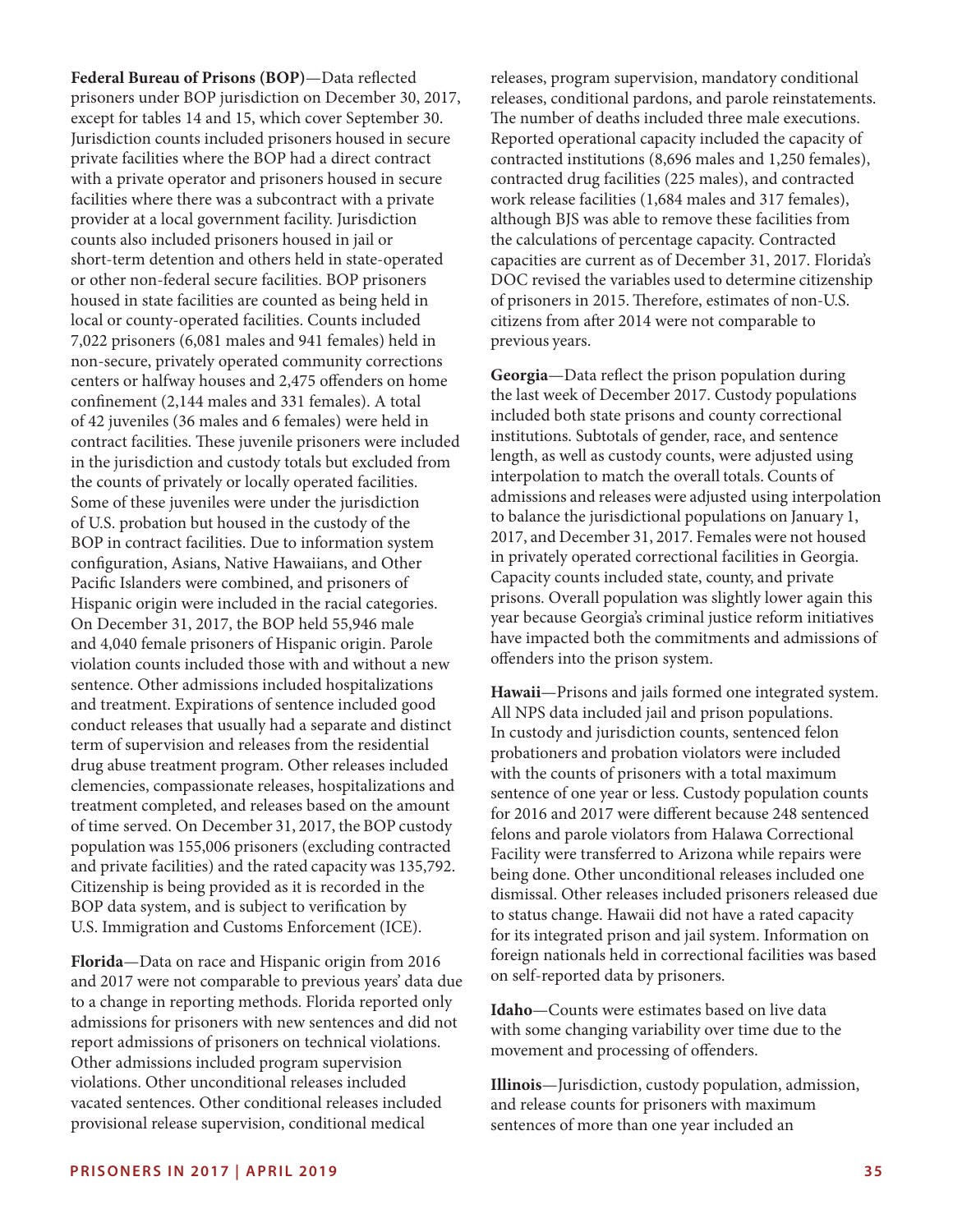undetermined number of prisoners with a one-year sentence. All Illinois DOC prisoners have a minimum sentence of one year. However, some prisoners are in custody for less than one year due to pre-trial time spent in local jail custody. Illinois DOC contracts with an outside vendor for two adult transition facilities (i.e., work release). The department considers these ofenders in its custody and includes them in the daily population counts. Prisoners in other state or federal custody are tracked separately. Counts of admissions and releases included escapes from adult transition centers, where prisoners leave and return for work assignments. All escapees counted were from adult transition centers, and all returning escapees had escaped from these centers. The Illinois DOC applied the term AWOL returns only to parolees who committed a subsequent technical violation or new offense. These returns were included under parole violation admissions. Electronic detention prisoners were not included in the population total. Other unconditional releases included court orders. The Illinois DOC method for determining rated capacity was under revision. The department provided the ceiling operational capacity and defned this as the total number of beds in a facility.

**Indiana**—Custody, jurisdiction, admissions, release, and capacity counts included prisoners in two facilities owned by the state of Indiana but stafed by employees of a private correctional company. Other types of admissions included prisoners on active supervision or admitted as "safekeepers."

**Iowa**—In 2009, the Iowa DOC began including ofenders on work release in the operating-while-intoxicated population. Iowa prisoners housed in out-of-state prisons were also included in the department's jurisdiction counts. Iowa data included in BJS reports prior to 2009 were custody counts only. The number of sentenced prisoners under Iowa jurisdiction who were transferred from other jurisdictions between January 1, 2017, and December 31, 2017, included ofenders transferring from other jurisdictions with an Iowa sentence. Counts of AWOL admissions and releases were of the work release (644 offenders) and operating-while-intoxicated (96 ofenders) populations. Other conditional releases included persons released to special sentence supervision.

**Kansas**—Kansas does not house prisoners in privately operated facilities. Other admissions included sanctions from probation. Other unconditional releases included court appearance releases. Other conditional releases included supervised parole. Information on foreign nationals held in state correctional facilities was based

on self-reported data by prisoners, but an ICE agent is present when a facility's reception and diagnostic unit interviews a prisoner, and the agent informs the Kansas DOC if the prisoner is a confrmed non-U.S. citizen.

**Kentucky**—Other types of admissions included special admissions, returns from active release, and returns from shock probation with additional sentence. Other types of unconditional releases included pardons. Other types of conditional prison releases included exits to home incarceration. Other releases included releases from jail and active releases.

**Louisiana**—Jurisdiction and capacity counts were correct as of December 27, 2017. Other types of unconditional releases included court orders and releases for good time with no supervision. Other types of conditional release included reinstatements to probation. Other types of release included compassionate releases.

#### **Maine**—No notes.

Maryland—The number of prisoners with a maximum sentence of more than one year for the jurisdiction and custody measures was estimated by taking the percentage of prisoners with a maximum sentence of more than one year from the automated data and applying the percentage to the manual headcounts for the measure of interest (December 31 jurisdiction population, December 31 custody population). Any sentenced prisoners housed at the Baltimore City Detention Center or the Baltimore Central Booking and Intake Center were included in the jurisdiction and custody counts. Pre-trial prisoners at these facilities were excluded. The unsentenced prisoners in Maryland's custody on December 31, 2017, were all federal prisoners housed contractually at the Chesapeake Detention Facility. The reported prisoners under Maryland's jurisdiction who were housed in facilities operated by a county or local authority were sentenced to state prison by local jurisdictions and waiting to be transferred to Maryland DOC custody. Hispanic or Latino origin may have been underreported because records for existing prisoners were still being updated in the new information system. Due to implementation issues with a new information system, admissions and releases for 2017 were estimates. The total number of new court commitments may have included a small, undetermined number of returns from appeal or bond. Mandatory release violators were included with parole violators. Maryland did not distinguish between AWOLs and escapees. Other unconditional releases included court ordered releases. Operational capacities included beds used for some Maryland pre-trial prisoners that were not counted in year-end counts (32 males). BJS removed these 32 individuals from the reported capacity fgures.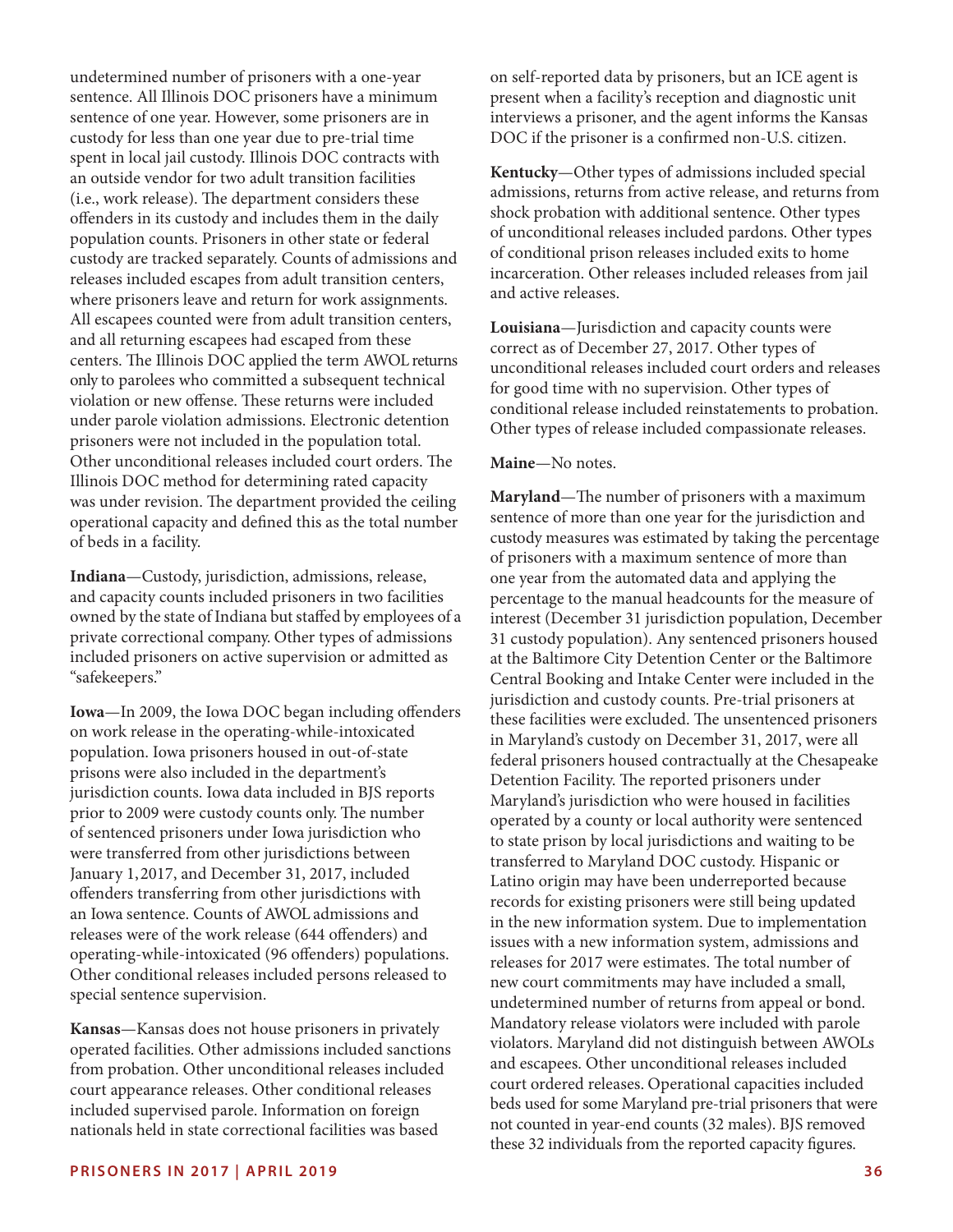**Massachusetts**—By law, ofenders in Massachusetts may be sentenced to terms of up to 2.5 years in locally operated jails and correctional institutions. This population was excluded from the state count but was included in published population counts and rates for local jails and correctional institutions. Jurisdiction counts excluded approximately 2,133 prisoners (2,057 males and 76 females) in the county system (local jails and houses of correction) who were serving a sentence of more than one year, but these prisoners were included in imprisonment rate calculations at the request of the Massachusetts DOC. Jurisdiction and custody counts may have included a small but undetermined number of prisoners who were remanded to court or transferred to the custody of another state, federal, or locally operated system and subsequently released. In 2017 there was a transition at Bridgewater State Hospital of patient care from the Massachusetts DOC to an outside contractor, although the Massachusetts DOC did not report these as private prisoners. There was a continued increase in prisoners transferred to local jails prior to their release from prison as part of a step-down initiative for re-entry. One juvenile under the jurisdiction of the Massachusetts DOC and housed in a Massachusetts Department of Youth Services facility was included in the count of prisoners housed in other arrangements. Other admissions included returns from court-ordered release, and other unconditional releases included those ordered by courts. Due to the closing of facilities in 2017, the design capacity for the Massachusetts DOC decreased by 236 beds (from 7,728 to 7,492).

**Michigan**—Data recorded for Hispanics were treated as an ethnicity rather than a race, and reporting was optional. Therefore, the numbers for Hispanics were signifcantly underreported. Rather than reporting an incorrect number, the Michigan DOC included the relatively small number of cases recorded as Hispanic in the "white" category.

**Minnesota**—Minnesota measured only operational capacity.

**Mississippi**—Jurisdiction counts of local facilities included both local county jails and county regional facilities. Other types of admission and release to state prisons included data corrections because of a lag in processing. Other conditional releases included earned release supervision, house arrests, and medical releases. Total operational capacity on December 31, 2017, was 17,909. This capacity included county jails and county regional facilities.

**Missouri**—Other types of unconditional releases included those after erroneous commitments, reversals, discharges from remand, and court-ordered discharges. Other types of conditional releases included parole board holdover returns. Other releases included revocations or remands of convictions. The Missouri DOC did not have design capacity data for its older prisons or update design capacity for prison extensions or improvements. Missouri did not use a rated capacity. The state defined operational capacity as the number of beds available, including those temporarily offline. Non-U.S. citizen data were based on the number of ofenders with ICE detainers. Previously, the Missouri DOC had reported the number of foreign-born ofenders.

**Montana**—The Montana DOC did not record Hispanic origin.

**Nebraska**—Other unconditional releases included vacated sentences. Nebraska defned operational capacity as its stress capacity, which was 125% of design capacity for designated facilities. The total design and operational capacities for institutions that house females included one female multi-custody facility. The Nebraska DOC operated two co-ed facilities, which represented a design capacity of 290 and was included in the male design and operational capacities. A 100-bed housing unit was added to one of the Nebraska DOC's facilities in 2017.

**Nevada**—Other admissions included persons committed to the Nevada DOC through the Intermediate Sanction Probation; Safe Keeper-Boot Camp; Safe Keeper-pre-trial detainees, which include local jail inmates admitted to the Nevada DOC due to medical, behavioral, protective, or local stafng issues; persons ordered by judges to serve 6 months or less in prison prior to actual sentencing for felonies; and prisoners serving consecutive sentences in Nevada and another state but not physically in the custody of Nevada. Other unconditional releases included those made to the committing authority.

**New Hampshire**—Due to a change in its data-coding system, the New Hampshire DOC has been unable to report to the NPS the number of non-U.S. citizens in custody afer 2015.

**New Jersey**—Population counts for prisoners with a maximum sentence of more than one year included prisoners with sentences of one year. The New Jersey DOC had no jurisdiction over prisoners with sentences of less than one year or unsentenced prisoners. Other types of unconditional releases included vacated and amended sentences and court-ordered releases. Reporting of other conditional releases included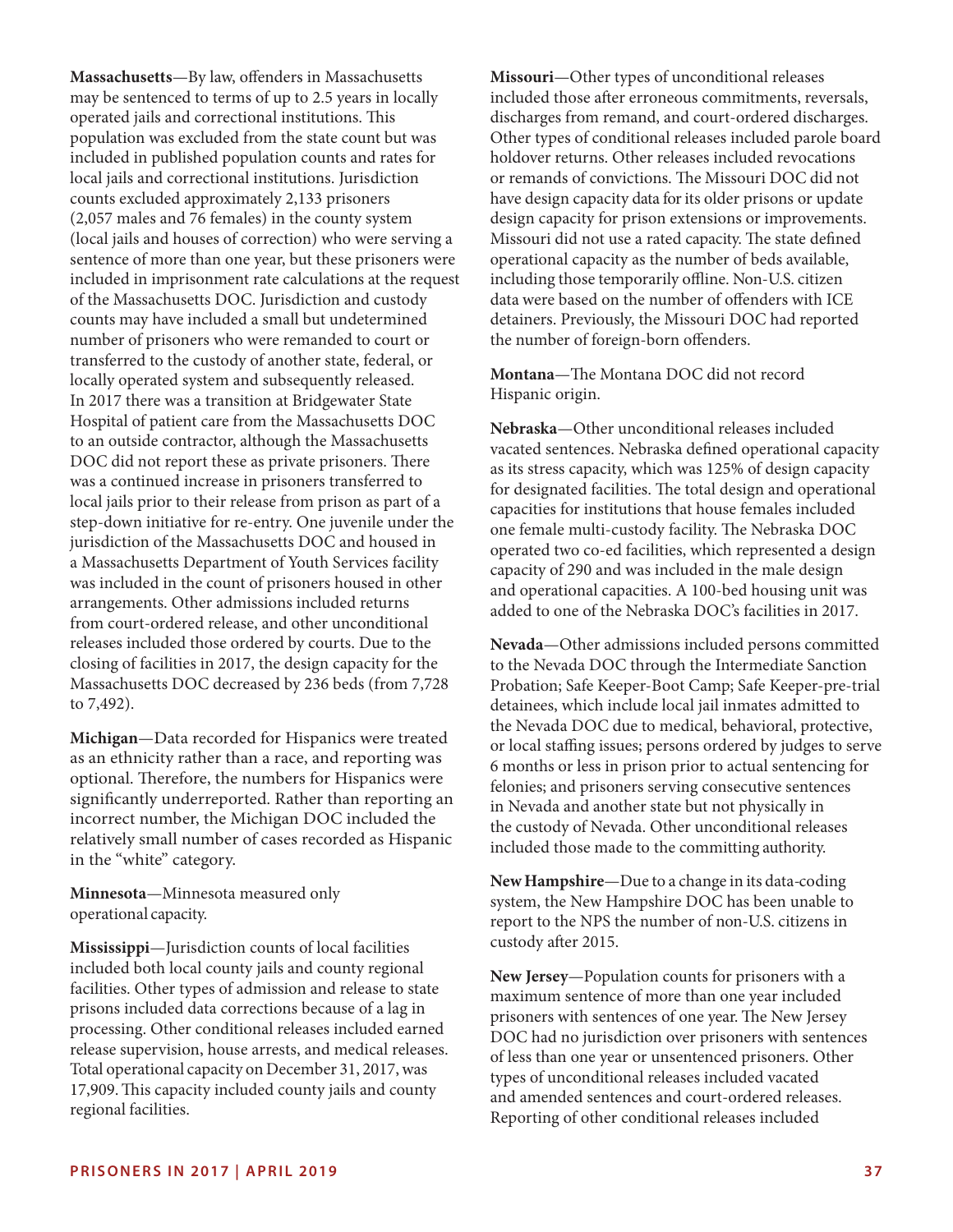ofenders in intensive supervision programs. New Jersey data for escapes did not diferentiate between prisoners who disappeared from confned walls or disappeared while out of institutions. Other releases included prisoners transferred early from county jails into the state prison system before being released back to county jails, and other transfers.

**New Mexico**—State did not submit 2017 NPS data. BJS used the ofender population count reported on the New Mexico DOC's website on January 3, 2018 [\(http://cd.nm.](http://cd.nm.gov/index.html) [gov/index.html](http://cd.nm.gov/index.html)) as the total number of prisoners under state jurisdiction. See *Methodology* for the imputation strategy for non-reporting states.

**New York**—Other admissions included persons who returned to prison after they were erroneously discharged.

**North Carolina**—As of December 1, 2011, North Carolina prisons no longer housed misdemeanor ofenders with sentences of fewer than 180 days. Captured escapees were not considered a prison admission type in North Carolina, and escape was not considered a type of prison release. Other admission types included direct receipt of ofenders through an interstate compact. Other types of unconditional releases included court orders and interstate compact releases. Supervised mandatory releases were post-release ofenders. Post-release supervision was defned as a reintegration program for serious offenders who served extensive prison terms. This form of supervision was created by the state's Structured Sentencing Act of 1993. Rated capacity was not available. Reported operational capacity included the capacity at a private facility that houses the female ofenders (30) included in the private state facilities, and BJS removed these from the calculations of percentage capacity.

**North Dakota**—State did not submit 2016 or 2017 NPS data. BJS imputed 2016 responses for North Dakota's custody, jurisdiction, admission, and release fgures from the state's online reports for 2016 ([https://docr.nd.gov/](https://docr.nd.gov/sites/www/files/documents/statistics/factsheets/2016_FACT_SHEET.pdf) [sites/www/fles/documents/statistics/factsheets/2016\\_](https://docr.nd.gov/sites/www/files/documents/statistics/factsheets/2016_FACT_SHEET.pdf)  [FACT\\_SHEET.pdf\)](https://docr.nd.gov/sites/www/files/documents/statistics/factsheets/2016_FACT_SHEET.pdf) and 2017 ([https://docr.nd.gov/sites/](https://docr.nd.gov/sites/www/files/documents/statistics/factsheets/2017%2012%2031%20FACT%20SHEET.pdf) [www/fles/documents/statistics/factsheets/2017%20](https://docr.nd.gov/sites/www/files/documents/statistics/factsheets/2017%2012%2031%20FACT%20SHEET.pdf)  [12%2031%20FACT%20SHEET.pdf](https://docr.nd.gov/sites/www/files/documents/statistics/factsheets/2017%2012%2031%20FACT%20SHEET.pdf)). See *Methodology* for the imputation strategy for non-reporting states.

**Ohio**—Population counts for prisoners with a maximum sentence of more than one year included an undetermined number of prisoners with a sentence of one year or less. Admissions and releases reported by the Ohio DOC included all ofenders regardless

of sentence length. Returns and conditional releases involving transitional control prisoners were reported afer movement from confnement to a terminal release status occurred. Admissions of parole violators without a new sentence included only formally revoked violators. Other admission types include judicial release technical returns, previously included as conditional release violators without a new sentence. Escapes included non-confnement escapes. Other unconditional releases included vacated sentences and other court discharges. Other releases included administrative releases. Counts of non-U.S. citizens and prisoners age 17 or younger excluded prisoners housed in privately operated halfway houses.

**Oklahoma**—Most prisoners with sentences of one year or less were part of the Oklahoma Delayed Sentencing Program for Young Adults. On December 31, 2017, the number of prisoners under the Oklahoma DOC jurisdiction's with a maximum sentence of more than one year included 1,086 males and 76 females who were waiting in county jails to be moved to state prisons. The Oklahoma DOC did not include these in its reported jurisdiction counts, but per NPS defnitions, BJS added these individuals into the sentenced jurisdiction and total jurisdiction counts. Prisoners held by Oklahoma for other states were excluded from all jurisdiction counts. Jurisdiction counts included ofenders in Oklahoma's DOC county jail program. Numbers reported in "escapes from confnement" represented escapes from state-run prisons and walkaways from halfway houses and community corrections or work centers. Only Oklahoma DOC facilities were included in the capacity counts. Non-U.S. citizen status was based on self-reported data by country of birth.

**Oregon**—State did not submit 2016 NPS data but updated 2016 population data on the 2017 NPS form. See *Methodology* for the imputation strategy for non-reporting states.

**Pennsylvania**—Other admissions included those from the state hospital and parole detainees. Other types of unconditional releases included vacated sentences and convictions. Other releases included transfers to other states and unknown other releases. Capacity counts included state correctional institutions, community corrections centers, community contract facilities, and contracted county jails. Community contract facilities were contracted out by the Pennsylvania DOC to private service providers, and it maintained contracted housing services with certain Pennsylvania county jails.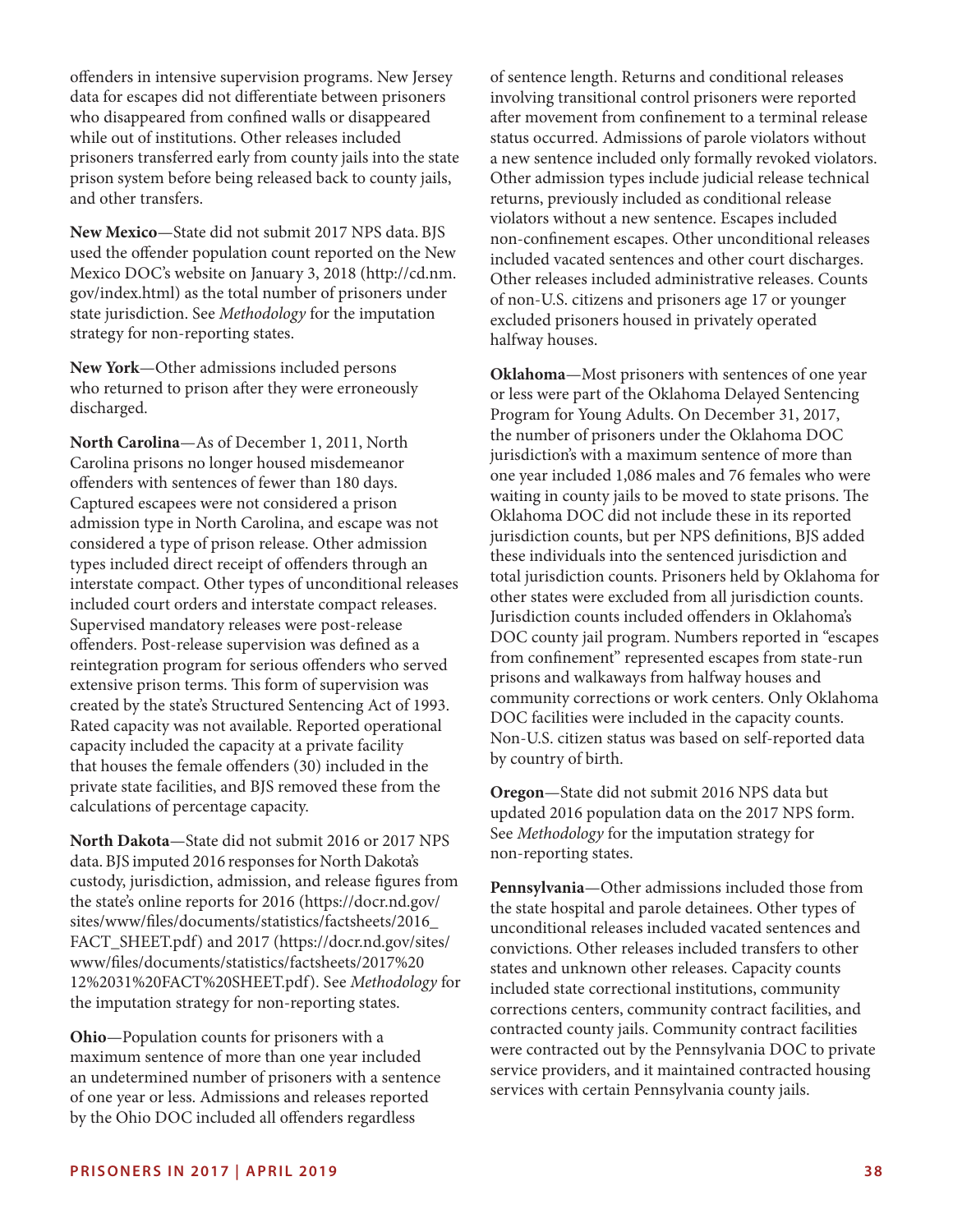**Rhode Island**—Prisons and jails formed one integrated system. All NPS data included jail and prison populations. The Rhode Island data system recorded Hispanic origin as a race rather than an ethnicity and did not capture Native Hawaiians, Other Pacifc Islanders, or persons of two or more races, including those who may have identifed themselves as Hispanic second to another race. Prison admissions classifed as escape returns included offenders serving out of state. The Rhode Island DOC's data system could not diferentiate between parole violation admissions with and without new sentences, which were all counted as new sentences. Other types of unconditional releases consisted of discharges at court, court-ordered discharges, and discharges out of state. Conditional releases included persons paroled to immigration or paroled out of state. Conditional releases of transfers to another jurisdiction included only persons serving a sentence out of state. Other types of conditional releases included discharges to the state's Institute for Mental Health. Prison system capacity fgures were valid as of December 31, 2017. The Rhode Island DOC no longer asks questions relating to citizenship at prison admission, but in previous years, the data were self-reported.

**South Carolina**—The December 31, 2017, custody count of unsentenced prisoners included fve unsentenced males: one on observation status under the state's Youthful Offender Act (YOA) and four "safekeepers." As of July 1, 2003, the South Carolina DOC began releasing prisoners due for release and housed in the department's institutions on the frst day of every month. Since January 1, 2018, was a holiday, prisoners eligible for release on January 1 were released on December 31, 2017, causing the prisoner count to be at its lowest point for the month on December 31, 2017. All 24 prisoners (19 males and 5 females) housed in private facilities in South Carolina were in privately operated medical facilities. Prisoners (341 to 322 males and 19 females) reported as housed in local facilities for the South Carolina DOC were housed in designated facilities or considered absent with leave to local or county facilities. South Carolina did not have a specifc race code to designate persons identifying as two or more races. These individuals were included in other specific race groups or labeled as "other race." Other types of admissions included prisoners who were resentenced. Other types of unconditional releases consisted of remands. Other release types included persons who were resentenced. There were two paroling authorities within the adult correctional system in South Carolina: the Intensive Supervision Administrative Release Authority paroled 705 ofenders under the YOA in 2017, while the South Carolina Department of Probation, Parole,

and Pardon Services paroled 1,009 non-YOA ofenders. The state utilizes the operational capacity concept in its management reports and other requested surveys.

**South Dakota**—Custody and jurisdiction counts of prisoners serving a maximum sentence of one year or less included those under a probation sentence who, as a condition of probation, must serve up to 180 days in state prison. The reporting system for the South Dakota DOC did not have a category for prisoners of two or more races. These prisoners were labeled as "other race." Other admissions included parole or supervised release detainees. South Dakota did not separate discretionary and presumptive parole releases. Parole detainees were included in counts of other release types. The operational capacity reported was planned capacity and included some ofenders housed in contractual beds at halfway houses.

**Tennessee**—Other conditional releases included ofenders who were released to community corrections. The reported rated capacity of the Tennessee DOC included the rated capacity of four private prisons (8,091), which BJS removed from the calculations of percentage capacity. The reported operational capacity included the operational capacity of four private prisons (7,742), which BJS removed from the calculations of percentage capacity.

Texas-Offenders in custody were all those serving time in a facility owned and operated by the Texas Department of Criminal Justice at the time of data collection. Jurisdiction counts included ofenders in custody and those held in privately operated prisons, intermediate-sanction facilities, punishment facilities for substance-abuse felonies, and halfway houses; temporarily released to a county for less than 30 days; and awaiting paperwork for transfer to state-funded custody. Capacities excluded county jail beds because those correctional facilities did not have a minimum or maximum number of beds available for paper-ready and bench-warrant prisoners. Admissions and releases included ofenders received into an intermediate sanction facility, which was a sanction in lieu of revocation. These offenders were counted in the parole violator category, although these were not revocations. Other conditional releases included discretionary mandatory releases. Executions were included in releases due to death. Other admissions and other release types included transfers between divisions. The methodology for foreign ofenders was changed to include private facilities, as instructed by BJS. In prior years, this number was calculated using the custody population which excluded private facilities.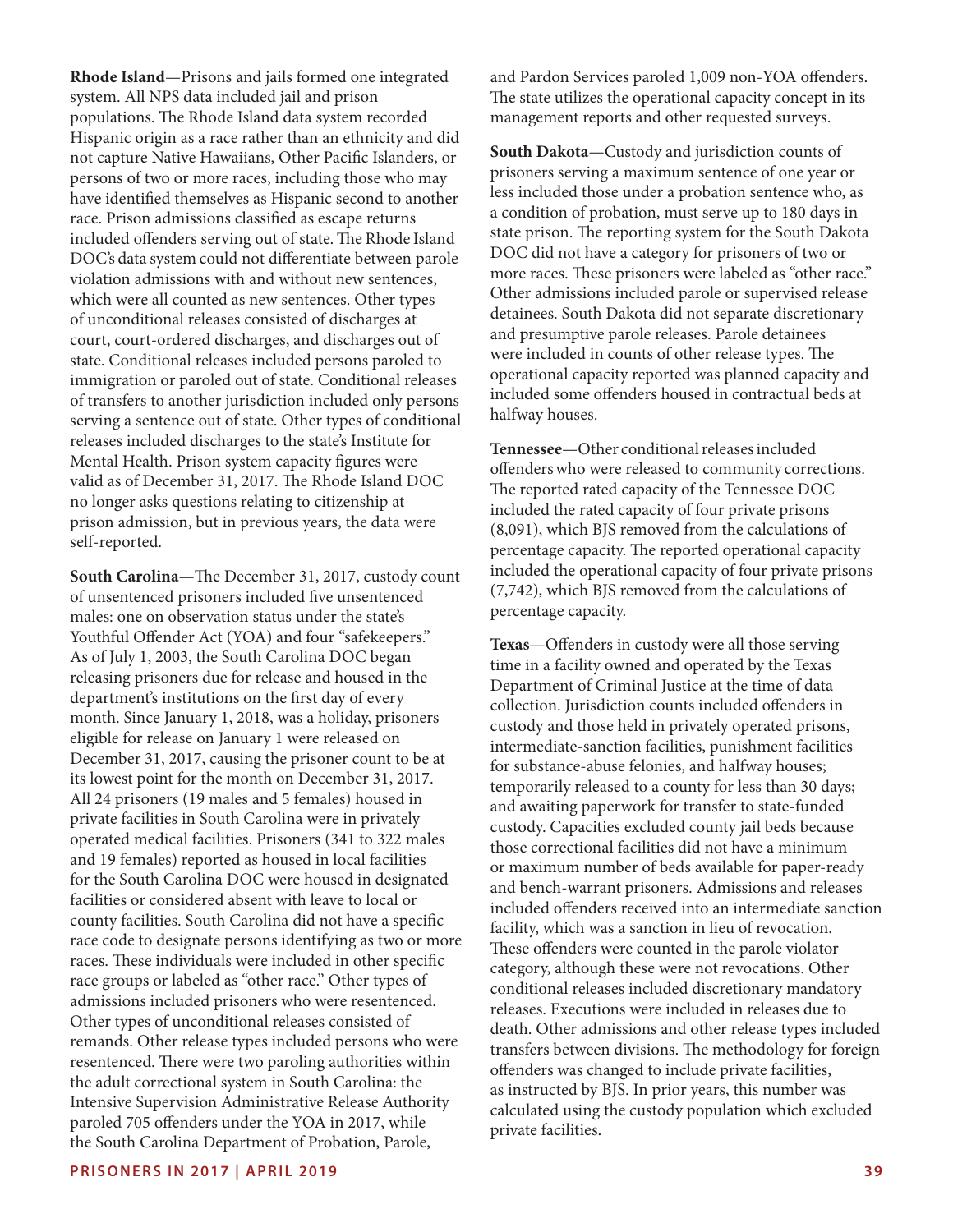**Utah**—Other types of unconditional release included court-ordered releases and discharges of cases or prisoner holds.

**Vermont**—Prisons and jails formed one integrated system. All NPS data included jail and prison populations. The Vermont DOC did not report data on admissions and releases in 2015, 2016, or 2017. BJS assumed that the number of admissions in 2017 was equal to the number in 2016 and that the decrease in the jurisdiction population was due solely to an increase in releases in 2016. Admission and release type distributions were assumed to be the same in 2017 as in 2016.

**Virginia**—Jurisdiction counts were for December 31, 2017. As of September 1, 1998, the state was responsible for prisoners with a sentence of more than one year or a sentence of 12 months plus one day. Prior to September 1, 1998, the state had been responsible for a sentence of more than one year, while local authorities were responsible for a sentence of 12 months or less. Jurisdiction, custody, and race and Hispanic origin counts for 2017 were preliminary and will change. Native Hawaiians and Other Pacifc Islanders were included in the Asian racial category. Counts of admissions and releases were preliminary fscal-year 2017 fgures. Other conditional releases included persons released conditionally as sexually violent predators and persons released on conditional pardons or clemency. The Virginia DOC revised its method of reporting prison capacity in 2014 to match BJS defnitions. As a result, comparisons should not be made to estimates before 2014. The counts excluded beds assigned to institutional hospitals that may not be designated as male or female only and detention and diversion centers.

**Washington**—Admission and release counts for conditional releases included ofenders who did not receive a sentence of more than one year. Admission and release counts of conditional release violators included offenders who received probation sentences and were sent to county jails for a term of less than 30 days for violating their probation conditions. Other unconditional releases included vacated sentences.

**West Virginia**—Other types of admissions and releases included those to and from the Anthony Center for Young Adults and Diagnostics. Other types of unconditional releases included court-ordered releases.

**Wisconsin**—Consistent with the method used to generate population estimates in 2016, the Wisconsin DOC used the time between a prisoner's admission date and maximum discharge date to determine sentence length for year-end counts. If a maximum discharge date was not recorded, the mandatory release date was used. If the mandatory release date was not recorded, the prisoner's release date was used. Therefore, this may not accurately refect whether the prisoner was initially sentenced to one year or less or to more than one year. Custody measures included prisoners without Wisconsin sentences who were physically housed in a Wisconsin prison. Jurisdiction measures included prisoners with Wisconsin sentences, regardless of where the prisoners were physically located. Unsentenced prisoners included those who had not yet had data entered refecting their mandatory release date and maximum discharge date and some ofenders temporarily held in the Milwaukee facility. An offender on a temporary hold who was on probation did not have a mandatory release date or maximum discharge date.

The same time intervals used to determine sentence length for year-end counts were used to determine sentence length for admissions totals, while the time between a prisoner's admission date and release date was used to determine sentence length for the releases total. Therefore, admissions and releases totals may not accurately refect whether a prisoner was initially sentenced to one year or less or to more than one year. Other conditional releases included alternatives to revocation. Other types of releases included those released after erroneous admission.

**Wyoming**—Other unconditional releases included those that were court-ordered or mandated.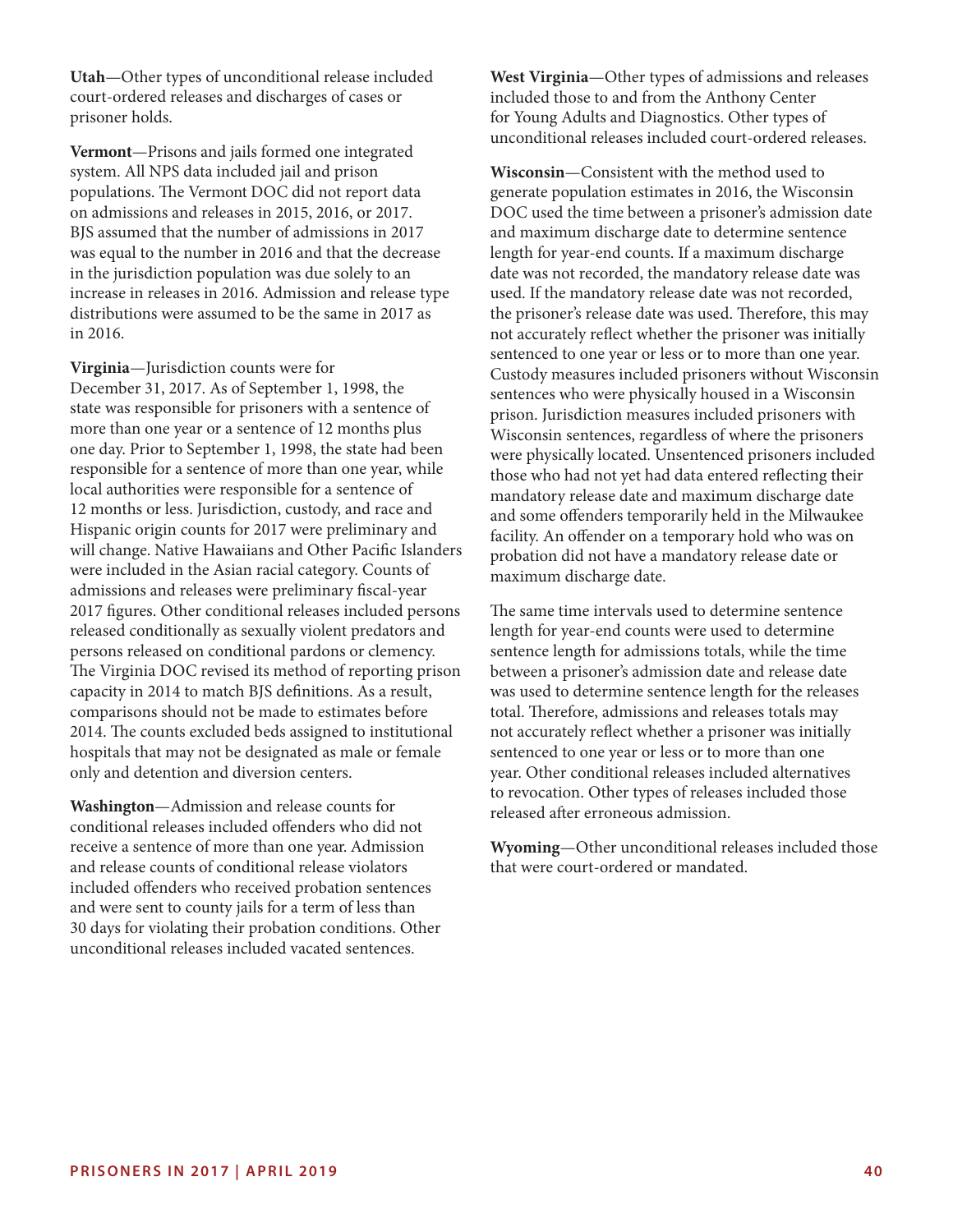# APPENDIX TABLE 1

**Imprisonment rates of sentenced prisoners under the jurisdiction of state or federal correctional authorities, per 100,000 U.S. residents, 1978–2017** 

| 1978<br>131<br>183<br>133<br>185<br>1979<br>138<br>191<br>1980<br>153<br>211<br>1981<br>1982<br>170<br>232<br>179<br>243<br>1983<br>254<br>1984<br>187<br>1985<br>201<br>272<br>1986<br>216<br>293<br>311<br>1987<br>230<br>331<br>1988<br>246<br>1989<br>274<br>369<br>1990<br>295<br>398<br>311<br>420<br>1991<br>1992<br>330<br>446<br>486<br>1993<br>360<br>1994<br>389<br>526<br>556<br>1995<br>411<br>1996<br>427<br>577<br>1997<br>444<br>599<br>463<br>623<br>1998<br>476<br>640<br>1999<br>2000<br>470<br>632<br>630<br>2001<br>470<br>2002<br>477<br>639<br>645<br>2003<br>483<br>487<br>649<br>2004<br>655<br>2005<br>492<br>501<br>666<br>2006<br>506<br>2007<br>670<br>506<br>669<br>2008<br>504<br>665<br>2009<br>500<br>656<br>2010<br>492<br>644<br>2011<br>2012<br>479<br>626<br>623<br>2013<br>479<br>2014<br>471<br>611<br>595<br>2015<br>459<br>450<br>582<br>2016<br>568<br>2017<br>440 | Year | All ages | Age 18 or older |
|--------------------------------------------------------------------------------------------------------------------------------------------------------------------------------------------------------------------------------------------------------------------------------------------------------------------------------------------------------------------------------------------------------------------------------------------------------------------------------------------------------------------------------------------------------------------------------------------------------------------------------------------------------------------------------------------------------------------------------------------------------------------------------------------------------------------------------------------------------------------------------------------------------------|------|----------|-----------------|
|                                                                                                                                                                                                                                                                                                                                                                                                                                                                                                                                                                                                                                                                                                                                                                                                                                                                                                              |      |          |                 |
|                                                                                                                                                                                                                                                                                                                                                                                                                                                                                                                                                                                                                                                                                                                                                                                                                                                                                                              |      |          |                 |
|                                                                                                                                                                                                                                                                                                                                                                                                                                                                                                                                                                                                                                                                                                                                                                                                                                                                                                              |      |          |                 |
|                                                                                                                                                                                                                                                                                                                                                                                                                                                                                                                                                                                                                                                                                                                                                                                                                                                                                                              |      |          |                 |
|                                                                                                                                                                                                                                                                                                                                                                                                                                                                                                                                                                                                                                                                                                                                                                                                                                                                                                              |      |          |                 |
|                                                                                                                                                                                                                                                                                                                                                                                                                                                                                                                                                                                                                                                                                                                                                                                                                                                                                                              |      |          |                 |
|                                                                                                                                                                                                                                                                                                                                                                                                                                                                                                                                                                                                                                                                                                                                                                                                                                                                                                              |      |          |                 |
|                                                                                                                                                                                                                                                                                                                                                                                                                                                                                                                                                                                                                                                                                                                                                                                                                                                                                                              |      |          |                 |
|                                                                                                                                                                                                                                                                                                                                                                                                                                                                                                                                                                                                                                                                                                                                                                                                                                                                                                              |      |          |                 |
|                                                                                                                                                                                                                                                                                                                                                                                                                                                                                                                                                                                                                                                                                                                                                                                                                                                                                                              |      |          |                 |
|                                                                                                                                                                                                                                                                                                                                                                                                                                                                                                                                                                                                                                                                                                                                                                                                                                                                                                              |      |          |                 |
|                                                                                                                                                                                                                                                                                                                                                                                                                                                                                                                                                                                                                                                                                                                                                                                                                                                                                                              |      |          |                 |
|                                                                                                                                                                                                                                                                                                                                                                                                                                                                                                                                                                                                                                                                                                                                                                                                                                                                                                              |      |          |                 |
|                                                                                                                                                                                                                                                                                                                                                                                                                                                                                                                                                                                                                                                                                                                                                                                                                                                                                                              |      |          |                 |
|                                                                                                                                                                                                                                                                                                                                                                                                                                                                                                                                                                                                                                                                                                                                                                                                                                                                                                              |      |          |                 |
|                                                                                                                                                                                                                                                                                                                                                                                                                                                                                                                                                                                                                                                                                                                                                                                                                                                                                                              |      |          |                 |
|                                                                                                                                                                                                                                                                                                                                                                                                                                                                                                                                                                                                                                                                                                                                                                                                                                                                                                              |      |          |                 |
|                                                                                                                                                                                                                                                                                                                                                                                                                                                                                                                                                                                                                                                                                                                                                                                                                                                                                                              |      |          |                 |
|                                                                                                                                                                                                                                                                                                                                                                                                                                                                                                                                                                                                                                                                                                                                                                                                                                                                                                              |      |          |                 |
|                                                                                                                                                                                                                                                                                                                                                                                                                                                                                                                                                                                                                                                                                                                                                                                                                                                                                                              |      |          |                 |
|                                                                                                                                                                                                                                                                                                                                                                                                                                                                                                                                                                                                                                                                                                                                                                                                                                                                                                              |      |          |                 |
|                                                                                                                                                                                                                                                                                                                                                                                                                                                                                                                                                                                                                                                                                                                                                                                                                                                                                                              |      |          |                 |
|                                                                                                                                                                                                                                                                                                                                                                                                                                                                                                                                                                                                                                                                                                                                                                                                                                                                                                              |      |          |                 |
|                                                                                                                                                                                                                                                                                                                                                                                                                                                                                                                                                                                                                                                                                                                                                                                                                                                                                                              |      |          |                 |
|                                                                                                                                                                                                                                                                                                                                                                                                                                                                                                                                                                                                                                                                                                                                                                                                                                                                                                              |      |          |                 |
|                                                                                                                                                                                                                                                                                                                                                                                                                                                                                                                                                                                                                                                                                                                                                                                                                                                                                                              |      |          |                 |
|                                                                                                                                                                                                                                                                                                                                                                                                                                                                                                                                                                                                                                                                                                                                                                                                                                                                                                              |      |          |                 |
|                                                                                                                                                                                                                                                                                                                                                                                                                                                                                                                                                                                                                                                                                                                                                                                                                                                                                                              |      |          |                 |
|                                                                                                                                                                                                                                                                                                                                                                                                                                                                                                                                                                                                                                                                                                                                                                                                                                                                                                              |      |          |                 |
|                                                                                                                                                                                                                                                                                                                                                                                                                                                                                                                                                                                                                                                                                                                                                                                                                                                                                                              |      |          |                 |
|                                                                                                                                                                                                                                                                                                                                                                                                                                                                                                                                                                                                                                                                                                                                                                                                                                                                                                              |      |          |                 |
|                                                                                                                                                                                                                                                                                                                                                                                                                                                                                                                                                                                                                                                                                                                                                                                                                                                                                                              |      |          |                 |
|                                                                                                                                                                                                                                                                                                                                                                                                                                                                                                                                                                                                                                                                                                                                                                                                                                                                                                              |      |          |                 |
|                                                                                                                                                                                                                                                                                                                                                                                                                                                                                                                                                                                                                                                                                                                                                                                                                                                                                                              |      |          |                 |
|                                                                                                                                                                                                                                                                                                                                                                                                                                                                                                                                                                                                                                                                                                                                                                                                                                                                                                              |      |          |                 |
|                                                                                                                                                                                                                                                                                                                                                                                                                                                                                                                                                                                                                                                                                                                                                                                                                                                                                                              |      |          |                 |
|                                                                                                                                                                                                                                                                                                                                                                                                                                                                                                                                                                                                                                                                                                                                                                                                                                                                                                              |      |          |                 |
|                                                                                                                                                                                                                                                                                                                                                                                                                                                                                                                                                                                                                                                                                                                                                                                                                                                                                                              |      |          |                 |
|                                                                                                                                                                                                                                                                                                                                                                                                                                                                                                                                                                                                                                                                                                                                                                                                                                                                                                              |      |          |                 |
|                                                                                                                                                                                                                                                                                                                                                                                                                                                                                                                                                                                                                                                                                                                                                                                                                                                                                                              |      |          |                 |

Source: Bureau of Justice Statistics, National Prisoner Statistics, 1978–2017; and U.S. Census Bureau, post-censal resident population estimates for January 1 of the following calendar year.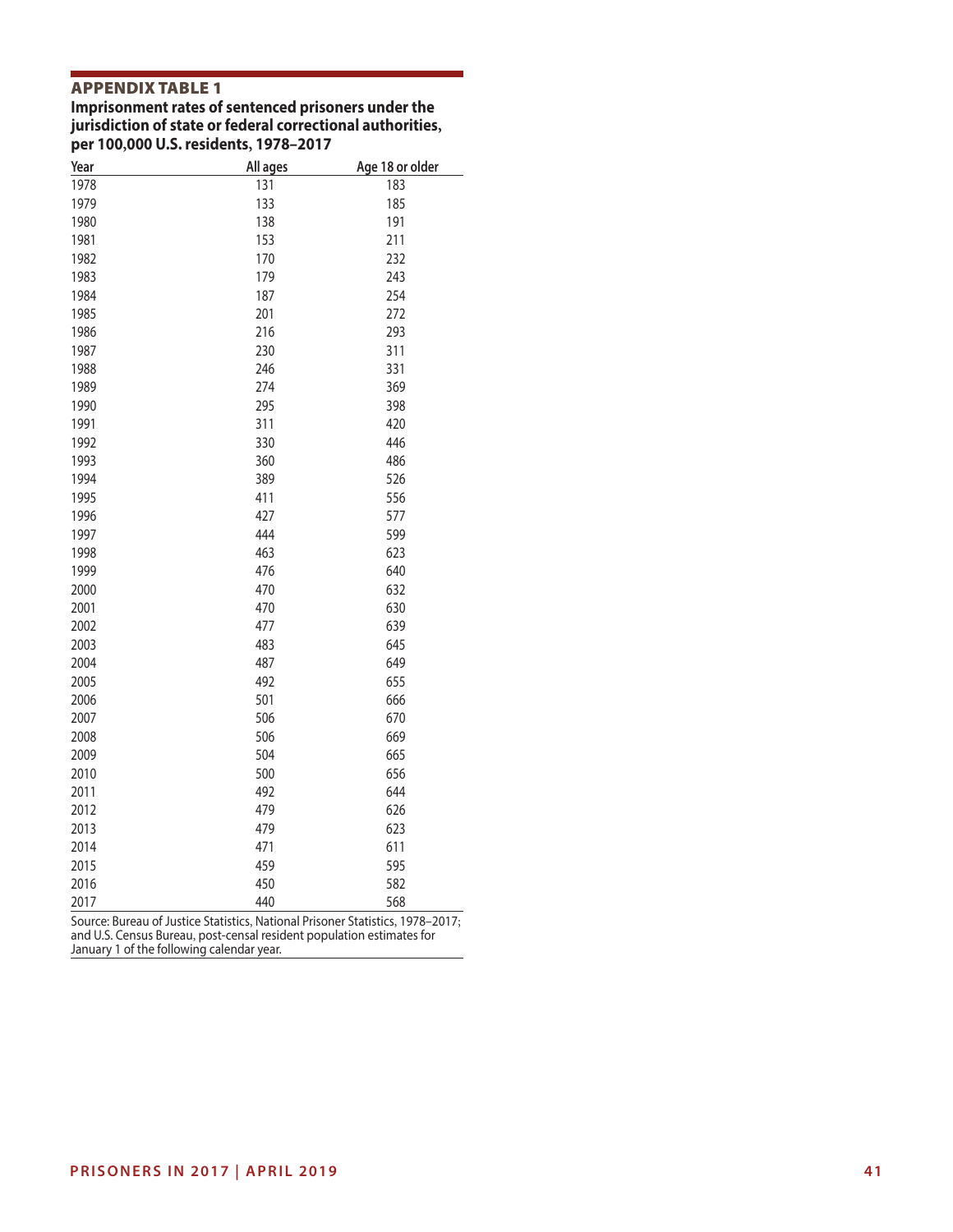# APPENDIX TABLE 2 **Prisoners under jurisdiction of state or federal correctional authorities, by race and Hispanic origin, December 31, 2017**

|                           |              |                    |                          |             | American<br>Indian/                 |                    | <b>Native</b><br>Hawaiian/<br>Other Pacific Two or |                         |                       |                | Did not     |
|---------------------------|--------------|--------------------|--------------------------|-------------|-------------------------------------|--------------------|----------------------------------------------------|-------------------------|-----------------------|----------------|-------------|
| <b>Jurisdiction</b>       | <b>Total</b> | White <sup>a</sup> | <b>Black<sup>a</sup></b> |             | Hispanic Alaska Native <sup>a</sup> | Asian <sup>a</sup> | Islander <sup>a</sup>                              | more races <sup>a</sup> | Other <sup>a</sup>    | Unknown        | report      |
| Federal <sup>b,c</sup>    | 183,058      | 50,595             | 67,818                   | 58,446      | 3,730                               | 2,469              |                                                    | $\tilde{}$              | $\tilde{\phantom{a}}$ |                | 0           |
| <b>State</b>              |              |                    |                          |             |                                     |                    |                                                    |                         |                       |                |             |
| Alabama                   | 27,608       | 12,600             | 14,857                   | 0           | $\overline{2}$                      | 3                  | 0                                                  | 0                       | 0                     | 146            | $\pmb{0}$   |
| Alaska                    | 4,399        | 1,928              | 486                      | 131         | 1,611                               | 140                | 71                                                 | $\tilde{\phantom{a}}$   | $\sim$                | 32             | $\pmb{0}$   |
| Arizona                   | 42,030       | 16,365             | 5,930                    | 16,503      | 2,281                               | 198                | 0                                                  | 0                       | 670                   | 17             | 66          |
| Arkansas                  | 18,070       | 9,942              | 7,387                    | 587         | 58                                  | 70                 | 8                                                  | 0                       | 16                    | 2              | $\pmb{0}$   |
| California                | 131,039      | 27,811             | 37,336                   | 57,032      | 1,476                               | 1,415              | 355                                                | 0                       | 5,614                 | 0              | $\mathbf 0$ |
| Colorado                  | 19,946       | 9,175              | 3,493                    | 6,264       | 666                                 | 223                |                                                    |                         |                       | 3              | 122         |
| Connecticut               | 14,040       | 4,411              | 5,765                    | 3,749       | 45                                  | 68                 | 0                                                  | 0                       |                       | $\overline{2}$ | $\mathbf 0$ |
| Delaware                  | 6,443        | 2,399              | 3,722                    | 312         | 1                                   | 5                  | $\mathbf 0$                                        | 0                       | 0                     | 4              | 0           |
| Florida <sup>d</sup>      | 98,504       | 39,443             | 46,493                   | 12,207      | 85                                  | 21                 | 11                                                 | 0                       | 239                   | 5              | 0           |
| Georgia                   | 53,667       | 19,160             | 32,243                   | 1,985       | 24                                  | 180                | 1                                                  | 61                      | $\sim$                | 13             | 0           |
| Hawaii                    | 5,630        | 1,414              | 230                      | 137         | 25                                  | 946                | 2,332                                              | 188                     | $\thicksim$           | 358            | 0           |
| Idaho                     | 8,579        | 6,374              | 242                      | 1,389       | 331                                 | 38                 | 2                                                  |                         | 92                    | 111            | $\mathbf 0$ |
| Illinois                  | 41,471       | 12,456             | 23,365                   | 5,341       | 61                                  | 149                | 0                                                  | 39                      | $\sqrt{2}$            | 16             | 44          |
| Indiana                   | 26,024       | 15,910             | 8,826                    | 1,067       | 47                                  | 64                 | 12                                                 | 83                      | $\tilde{\phantom{a}}$ | 15             | $\mathbf 0$ |
| lowa                      | 9,024        | 5,993              | 2,183                    | 617         | 155                                 | 76                 | 0                                                  | 0                       | 0                     | 0              | $\mathbf 0$ |
| Kansas                    | 9,971        | 5,684              | 2,761                    | 1,223       | 201                                 | 90                 | 0                                                  | 0                       | 1                     | 11             | 0           |
| Kentucky                  | 23,543       | 17,858             | 5,017                    | 328         | 14                                  | 0                  | $\mathbf 0$                                        | 264                     | 32                    | 26             | 4           |
| Louisiana                 | 33,739       | 11,109             | 22,477                   | 36          | 24                                  | 40                 | 51                                                 | 0                       | 2                     | $\sim$         | 0           |
| Maine                     | 2,404        | 1,943              | 216                      | 118         | 71                                  | 12                 | 0                                                  | 17                      | 0                     | 27             | 0           |
| Maryland <sup>e</sup>     | 19,367       | 4,879              | 13,427                   | 679         | 103                                 | 46                 | 13                                                 |                         | 191                   | 29             | 0           |
| Massachusetts             | 9,133        | 3,956              | 2,485                    | 2,398       | 56                                  | 126                | 0                                                  | 0                       | 112                   | $\mathbf 0$    | 0           |
| Michigan <sup>e</sup>     | 39,666       | 17,476             | 21,060                   | 276         | 424                                 | 106                | 21                                                 | 0                       | 0                     | 303            | $\mathbf 0$ |
| Minnesota                 | 10,708       | 4,978              | 3,654                    | 734         | 1,046                               | 275                |                                                    |                         |                       | 21             | 0           |
| Mississippi               | 19,103       | 6,910              | 11,936                   | 177         | 27                                  | 45                 | 0                                                  | 0                       | $\tilde{}$            | 8              | 0           |
| Missouri                  | 32,601       | 20,787             | 10,973                   | 594         | 114                                 | 77                 |                                                    |                         |                       | 56             | 0           |
| Montana <sup>t</sup>      | 3,698        | 2,774              | 91                       | $\thicksim$ | 817                                 | 16                 | 0                                                  | 0                       | 0                     | 0              | 0           |
| Nebraska                  | 5,313        | 2,788              | 1,515                    | 708         | 218                                 | 39                 | 4                                                  |                         | 33                    | 8              | 0           |
| Nevada                    | 13,671       | 5,931              | 4,196                    | 2,802       | 242                                 | 334                | 74                                                 | 80                      | 0                     | 12             | 0           |
| New Hampshire             | 2,750        | 2,408              | 130                      | 92          | 3                                   | 19                 | 0                                                  | $\tilde{}$              | 24                    | 74             | 0           |
| New Jersey                | 19,585       | 4,185              | 11,997                   | 3,126       | 11                                  | 123                | $\mathbf 0$                                        |                         | 0                     | 143            | 0           |
| New Mexico <sup>g</sup>   | 7,276        | 1,798              | 512                      | 4,269       | 500                                 | 20                 | 15                                                 | 0                       | 0                     | 162            | $\mathbf 0$ |
| New York                  | 49,461       | 12,016             | 23,820                   | 12,027      | 406                                 | 245                |                                                    |                         | 704                   | 243            | 0           |
| North Carolina            | 36,394       | 14,248             | 19,042                   | 1,904       | 946                                 | 100                | 22                                                 |                         | $\thicksim$           | 132            | 0           |
| North Dakota <sup>g</sup> | 1,723        | 1,133              | 136                      | 98          | 342                                 | 8                  | $\pmb{0}$                                          | 6                       | 0                     | 0              | 0           |
| Ohio                      | 51,478       | 26,454             | 23,216                   | 1,365       | 84                                  | 68                 |                                                    |                         | 291                   |                | $\mathbf 0$ |
| Oklahoma                  | 28,143       | 14,529             | 7,096                    | 2,055       | 3,133                               | 79                 | 31                                                 | $\tilde{\phantom{a}}$   | 58                    | 0              | 1,162       |
| Oregon                    | 15,218       | 11,303             | 1,385                    | 1,857       | 433                                 | 227                | $\overline{7}$                                     | $\tilde{\phantom{a}}$   | $\thicksim$           | 6              | 0           |
| Pennsylvania              | 48,333       | 20,577             | 22,591                   | 4,802       | 45                                  | 125                | $\thicksim$                                        | 0                       | 0                     | 193            | 0           |
| Rhode Island <sup>c</sup> | 2,861        | 1,243              | 823                      | 700         | 22                                  | 43                 |                                                    |                         | 29                    | 1              | 0           |
| South Carolina            |              |                    |                          |             | 25                                  |                    | $\mathbf{1}$                                       |                         | 132                   |                |             |
|                           | 19,906       | 7,266              | 12,001                   | 459         |                                     | 22<br>19           |                                                    |                         |                       | 0              | 0           |
| South Dakota              | 3,970        | 2,196              | 307                      | 140         | 1,301                               |                    | 2                                                  | 0                       | 5                     | 0              | 0           |
| Tennessee                 | 28,980       | 16,214             | 12,071                   | 576         | 36                                  | 83                 |                                                    |                         |                       | 0              | 0           |
| Texas                     | 162,523      | 53,771             | 53,467                   | 54,373      | 129                                 | 557                | 0                                                  | 0                       | 226                   | $\mathbf{0}$   | 0           |
| Utah                      | 6,443        | 4,120              | 441                      | 1,262       | 310                                 | 73                 | 130                                                | 0                       | 0                     | 107            | 0           |
| Vermont                   | 1,546        | 1,355              | 173                      | 12          | 5                                   | 0                  | $\mathbf{1}$                                       | 0                       | $\sim$                | 0              | 0           |
| Virginia <sup>c</sup>     | 37,158       | 14,291             | 19,659                   | 897         | 29                                  | 147                | $\sim$                                             | $\thicksim$             | $\sim$                | 2,135          | 0           |

*Continued on next page*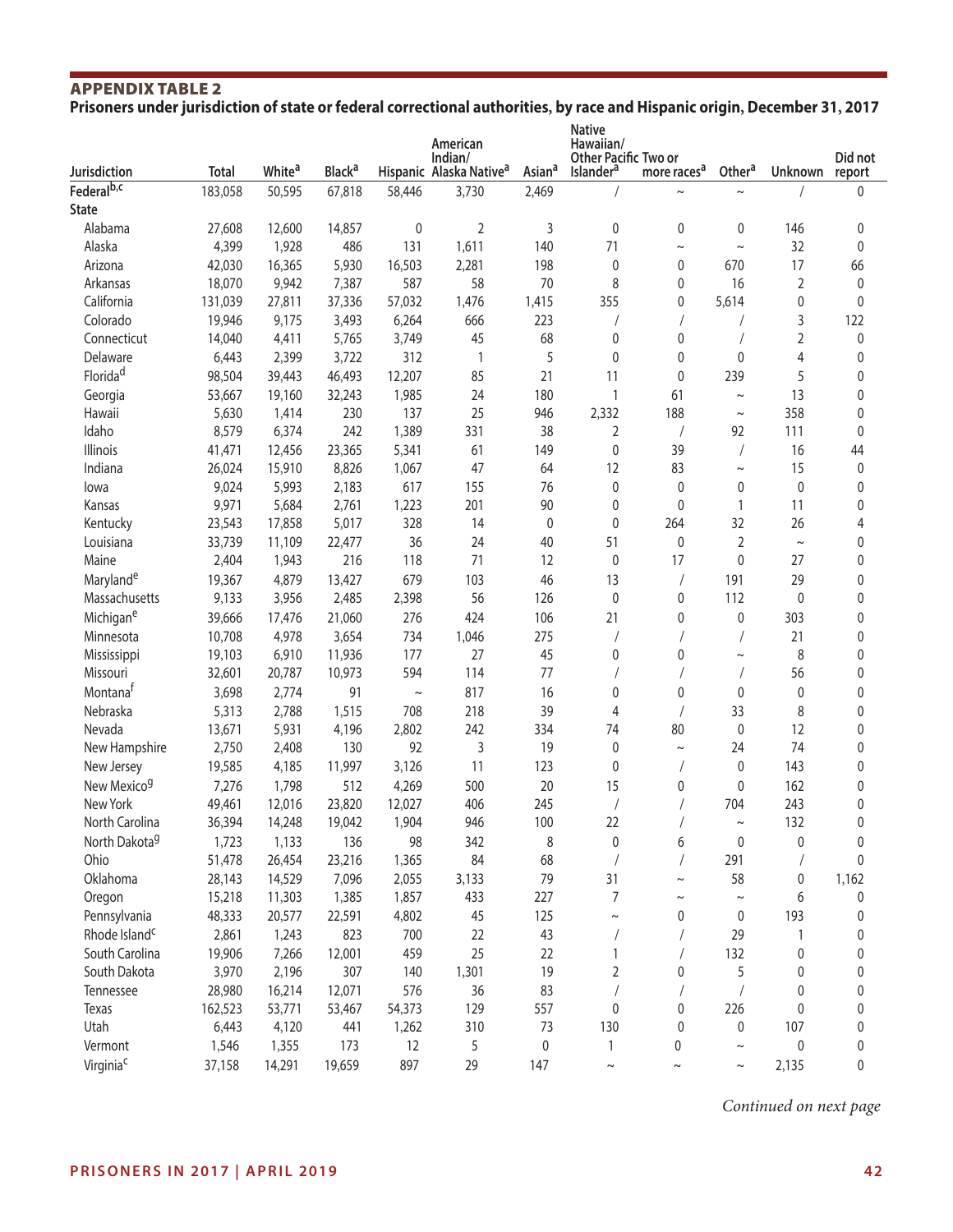#### APPENDIX TABLE 2 (continued) **Prisoners under jurisdiction of state or federal correctional authorities, by race and Hispanic origin, December 31, 2017**

|                     | <b>Native</b><br>Hawaiian/<br>American<br>Indian/<br><b>Other Pacific Two or</b> |                    |                          |       |                                     |                    |                       |                         |                    |         | Did not |
|---------------------|----------------------------------------------------------------------------------|--------------------|--------------------------|-------|-------------------------------------|--------------------|-----------------------|-------------------------|--------------------|---------|---------|
| <b>Jurisdiction</b> | Total                                                                            | White <sup>a</sup> | <b>Black<sup>a</sup></b> |       | Hispanic Alaska Native <sup>a</sup> | Asian <sup>a</sup> | Islander <sup>a</sup> | more races <sup>a</sup> | Other <sup>a</sup> | Unknown | report  |
| Washington          | 19.656                                                                           | 1,734              | 3,461                    | 2,552 | 934                                 | 774                |                       |                         | 53                 | 148     |         |
| West Virginia       | 7.092                                                                            | 6,115              | 863                      | 42    |                                     |                    |                       | 55                      |                    |         |         |
| Wisconsin           | 23,945                                                                           | 10,922             | 9,852                    | .992  | 900                                 | 266                | $\sim$                |                         |                    |         |         |
| Wyoming             | 2,473                                                                            | .877               | 124                      | 31.   | 144                                 |                    |                       |                         |                    |         |         |

Note: Jurisdiction refers to the legal authority of state or federal correctional officials over a prisoner, regardless of where the prisoner is held. Federal data include prisoners held in non-secure, privately operated community corrections facilities and juveniles held in contract facilities. Estimates were provided by state and federal departments of corrections' administrative record systems and may not refect prisoners' self-identifcation of race/Hispanic origin. State, federal, and national totals by race/Hispanic origin difer from other tables in this report due to adjustments made by BJS in other tables to correct for diferences between administrative records and prisoner self-reported data of race/Hispanic origin.

~Not applicable. State does not track this race/Hispanic origin.

/Not reported.

<sup>a</sup>Excludes persons of Hispanic/Latino origin (e.g., white refers to non-Hispanic white; black refers to non-Hispanic black). See *Methodology.*<br><sup>b</sup>The Federal Bureau of Prisons does not separate out persons of Hispanic or

<sup>C</sup>Asians, Native Hawaiians, and Other Pacific Islanders were combined in a single category and reported as Asian.<br><sup>d</sup>Florida counts from 2017 are not comparable to counts from years before 2016 due to a change in reportin

f Prisoners of Hispanic origin are included in Montana's individual racial categories.

gState did not submit 2017 NPS data on race/Hispanic origin. Counts were imputed. See *Methodology*.

Source: Bureau of Justice Statistics, National Prisoner Statistics, 2017; and Federal Justice Statistics Program, 2017 (preliminary).